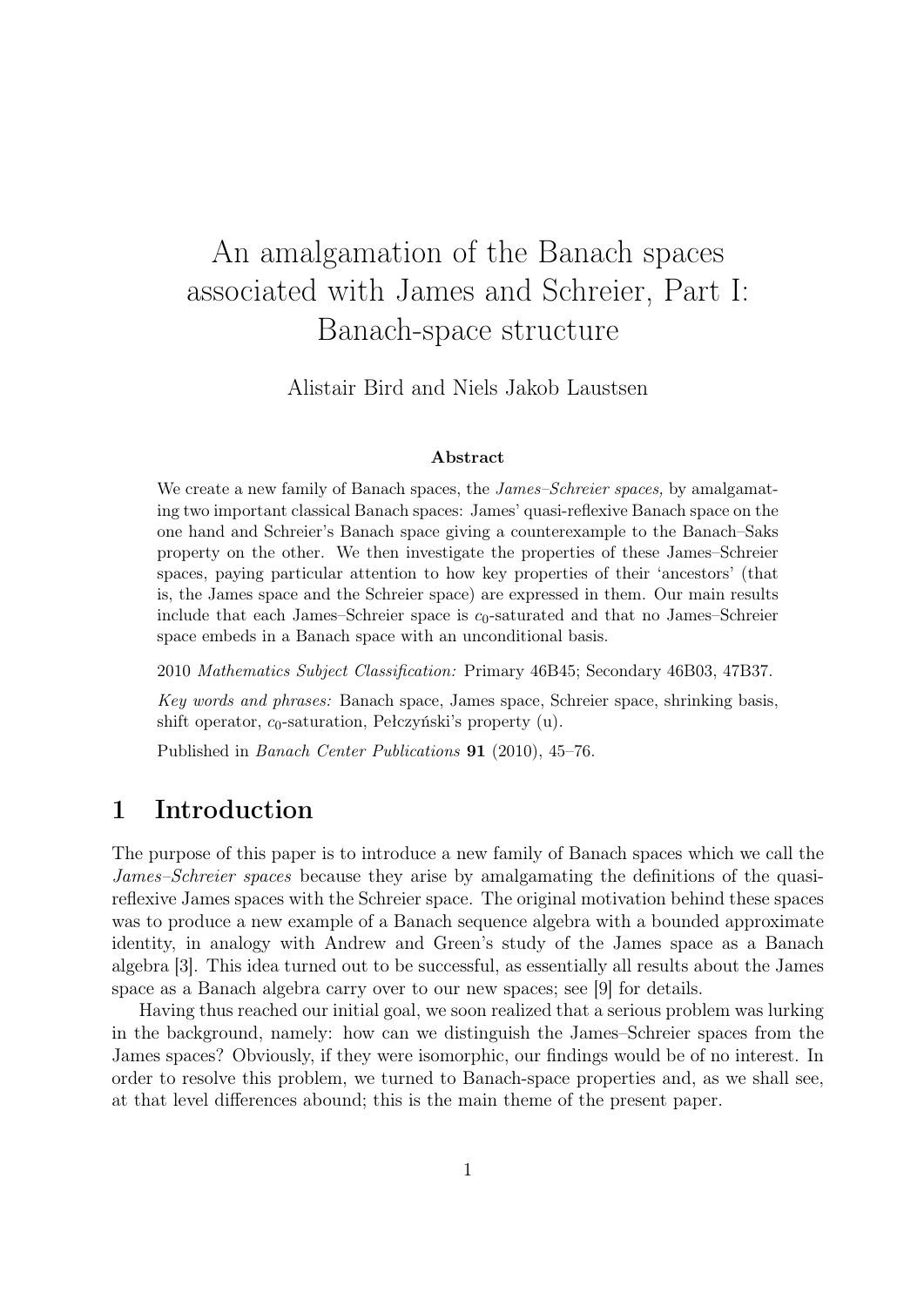We begin with surveys of the James spaces (Section 2) and the Schreier space (Section 3), where we introduce notation and explain ideas and properties which we shall subsequently pursue in the case of the James–Schreier spaces. In fact, as a spin-off of our investigation, we generalize the concept of a Schreier space from just one Schreier space (corresponding to the  $\ell_1$ -norm) to a whole family, one for each  $p \in [1,\infty)$  (corresponding to the  $\ell_p$ -norms). The basic theory of these spaces is developed in Section 3; our most important findings are: (i) the standard unit vector basis is a shrinking, 1-unconditional basis for each Schreier space; (ii) those right-shifts which define bounded operators on the Schreier spaces can be characterized (see Corollary 3.17(ii) for details). The former of these results leads to an explicit description of the biduals of the Schreier spaces, while the latter implies that each Schreier space is isomorphic to its Cartesian square.

Section 4 contains the definition of the James–Schreier spaces, one for each  $p \in [1,\infty)$ , together with an exposition of their basic theory. Results include: (i) the standard basis is a monotone basis, shrinking for  $p > 1$ , but not unconditional (it will follow from results in Section 6 that no basis is); (ii) each James–Schreier space contains a complemented copy of the corresponding Schreier space; (iii) the standard right shift defines a bounded operator on the James–Schreier spaces only in the trivial cases, but a suitably modified version of it turns out to be bounded under conditions similar to those found for the Schreier spaces (see Propositions 4.18(ii) and 4.20).

Sections 5 and 6 contain our two main results: the James–Schreier spaces are  $c_0$ -saturated (which means that each of their closed, infinite-dimensional subspaces contains a copy of c0), and they do not have Pełczyński's property (u), so in particular they do not embed in a Banach space with an unconditional basis.

As a consequence of these results, we can complete the 'comparison theory' of our spaces: firstly, the James spaces are totally incomparable with both the Schreier and the James–Schreier spaces (which means that they have no closed, infinite-dimensional subspaces in common), and secondly, no James–Schreier space embeds in a Schreier space, whereas each Schreier space embeds complementedly in a James–Schreier space, as already mentioned in (ii) above.

We conclude this introduction with some general conventions on notation and terminology. Throughout, K denotes the scalar field; either  $K = \mathbb{R}$  or  $K = \mathbb{C}$ .

By an *operator* we understand a linear mapping between vector spaces. We write  $I_X$ for the identity operator on a vector space  $X$ . A *functional* is a linear mapping from a vector space to its scalar field. For a functional f on a vector space X and a vector  $x \in X$ , we usually write  $\langle x, f \rangle$  instead of  $f(x)$ .

Let X be a normed space. For a subset M of X, span M denotes the linear span of M in X, while  $\overline{\text{span}} M$  is its closure. We write X' for the (continuous) dual of X, that is,  $X'$  consists of the bounded functionals on X. The canonical embedding of X into its bidual X<sup>n</sup> is denoted by  $\kappa_X$ , or just  $\kappa$  if reference to X is unnecessary. We say that two normed spaces X and Y are *isomorphic*, written  $X \cong Y$ , if there is a linear homeomorphism from  $X$  onto  $Y$ .

By a basis for a Banach space  $X$ , we shall always understand a Schauder basis, that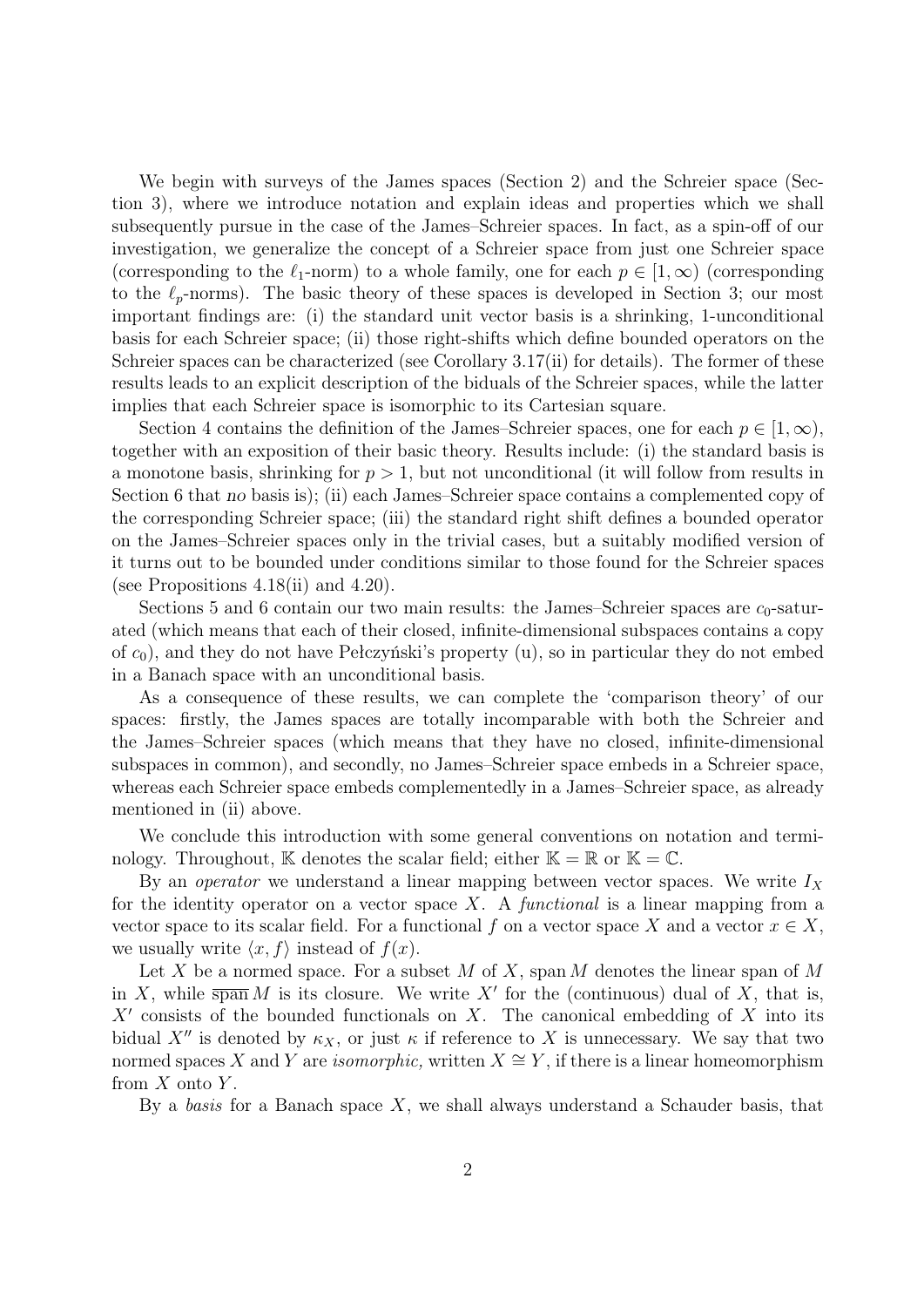is, a sequence  $(b_n)_{n\in\mathbb{N}}$  in X such that, for each  $x \in X$ , there is a unique sequence  $(\alpha_n)_{n\in\mathbb{N}}$ of scalars such that the series  $\sum_{n=1}^{\infty} \alpha_n b_n$  is norm-convergent with sum x. If this series converges unconditionally for each  $x \in X$ , then the basis  $(b_n)_{n \in \mathbb{N}}$  is unconditional. A sequence  $(b_n)_{n\in\mathbb{N}}$  in a Banach space is a *basic sequence* if  $(b_n)_{n\in\mathbb{N}}$  is a basis for its closed linear span,  $\overline{\text{span}} \{b_n : n \in \mathbb{N}\}.$ 

For  $m \in \mathbb{N}$ , the m<sup>th</sup> biorthogonal functional  $b'_m$  associated with a basis  $(b_n)_{n\in\mathbb{N}}$  for a Banach space X is given by  $\langle x, b'_m \rangle := \alpha_m$  for each  $x = \sum_{n=1}^{\infty} \alpha_n b_n \in X$ . This is a bounded functional on X, and  $(b'_m)_{m\in\mathbb{N}}$  is a basic sequence in X'. If  $(b'_m)_{m\in\mathbb{N}}$  is a basis for X' (that is, if  $\overline{\text{span}}\{b'_m : m \in \mathbb{N}\}=X'$ , then the basis  $(b_n)_{n \in \mathbb{N}}$  is shrinking.

We denote by  $\mathbb{K}^{\mathbb{N}}$  the vector space of all sequences over  $\mathbb{K}; c_{00}$  is the subspace of  $\mathbb{K}^{\mathbb{N}}$  of finitely supported sequences. The vectors

$$
e_n := (0, 0, \dots, 0, \lim_{\text{pos. } n} 0, 0, \dots) \qquad (n \in \mathbb{N})
$$
 (1.1)

form a Hamel basis for  $c_{00}$ , called the *standard unit vector basis*. For  $m \in \mathbb{N}$ , the  $m<sup>th</sup>$ coordinate functional is given by

$$
f_m: \ (\alpha_n)_{n \in \mathbb{N}} \mapsto \alpha_m, \quad \mathbb{K}^{\mathbb{N}} \to \mathbb{K}, \tag{1.2}
$$

and for a set A (usually a subset of  $\mathbb N$ ), the *natural projection associated with* A is the operator  $P_A: \mathbb{K}^{\mathbb{N}} \to \mathbb{K}^{\mathbb{N}}$  whose coordinates are given by

$$
\langle P_A x, f_m \rangle := \begin{cases} \langle x, f_m \rangle & \text{if } m \in A \\ 0 & \text{otherwise} \end{cases} \quad (m \in \mathbb{N}, x \in \mathbb{K}^{\mathbb{N}}). \tag{1.3}
$$

This is clearly an idempotent operator. In the special case where  $A = \{1, 2, \ldots, m\}$  for some  $m \in \mathbb{N}$ , we write  $P_m$  instead of  $P_A$ , that is,

$$
P_m: (\alpha_n)_{n \in \mathbb{N}} \mapsto (\alpha_1, \dots, \alpha_m, 0, 0, \dots), \quad \mathbb{K}^{\mathbb{N}} \to c_{00};
$$
\n(1.4)

we call  $P_m$  the  $m^{th}$  natural projection.

For a set A, we define  $\chi_A \in \mathbb{K}^{\mathbb{N}}$  by

$$
\langle \chi_A, f_m \rangle = \begin{cases} 1 & \text{if } m \in A \\ 0 & \text{otherwise} \end{cases} \quad (m \in \mathbb{N});
$$

the most important cases are

$$
\chi_{[n,n+k]} = \sum_{j=n}^{n+k} e_j \in c_{00} \qquad (n,k \in \mathbb{N}) \qquad \text{and} \qquad \chi_{\mathbb{N}} = (1,1,\ldots,1,1,\ldots). \tag{1.5}
$$

Given a set B, we write  $A \in B$  to indicate that A is a finite subset of B. In the case where B is totally ordered (typically  $B = \mathbb{N}$ ), we write  $A = \{n_1 < n_2 < \cdots < n_k\}$  to signify that  $\{n_1, n_2, \ldots, n_k\}$  is the increasing ordering of A.

We denote by card A the cardinality of a set A. We shall not be concerned with the subtleties of infinite cardinalities because we shall only consider cardinalities of subsets of N; hence we think of card A as belonging to  $\{0, 1, 2, \ldots, \infty\}$ .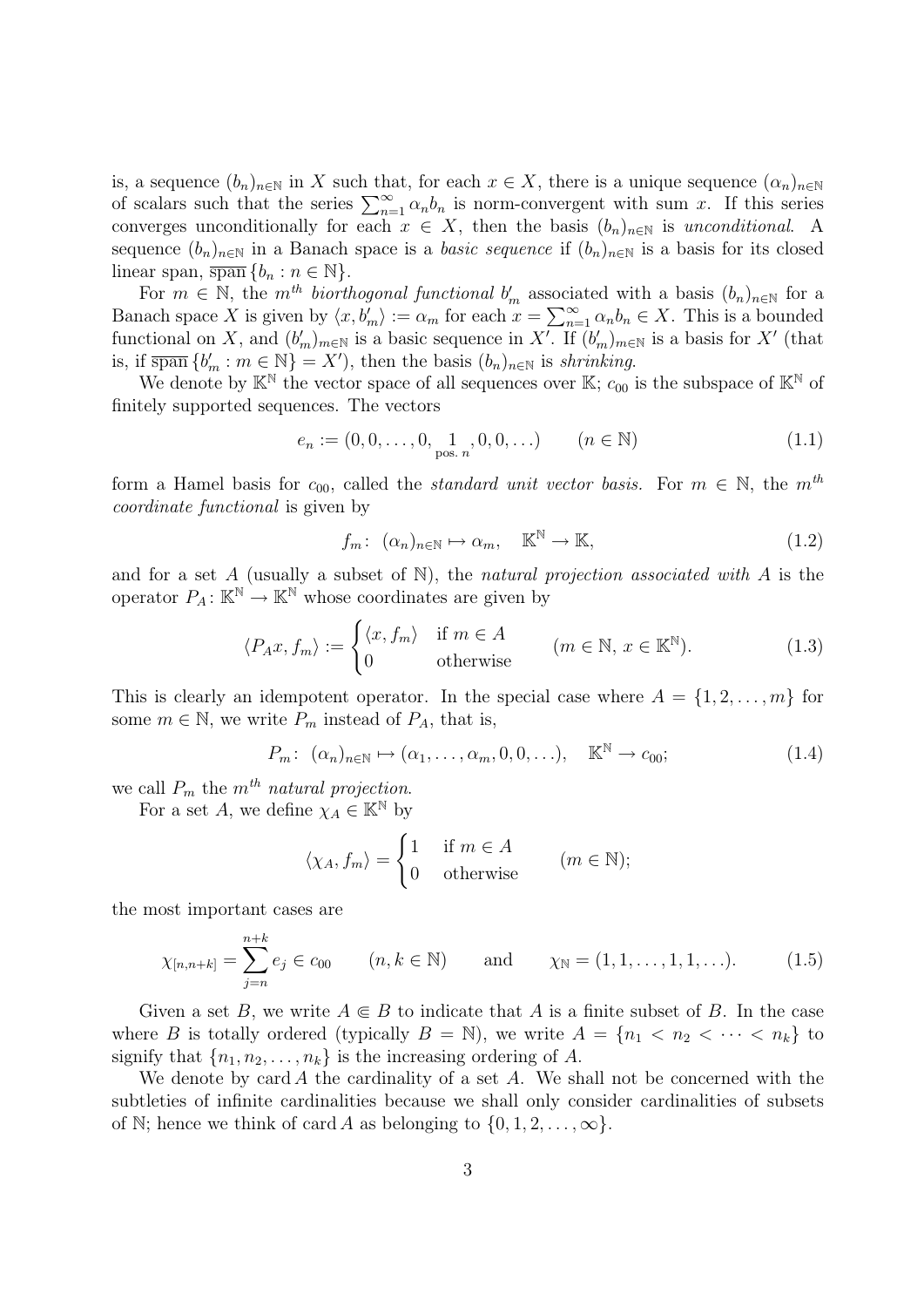#### 2 James' quasi-reflexive Banach spaces

This section contains a brief survey of the James spaces and their most important properties, with special emphasis on the Banach-algebraic aspects; no proofs will be given. However, at the end we shall outline James' original construction because our subsequent work will involve key components of it. An elementary introduction to the James spaces is given in [30], while a much more comprehensive account can be found in [18]; both of these references contain full proofs.

The original *James space*  $J_2$  was introduced by James in [22]. His main result states that this Banach space is isomorphic to its bidual and quasi-reflexive (meaning that the canonical image of  $J_2$  in its bidual has codimension 1). This resolved two major open problems at the time:

- (i) A Banach space with separable bidual need not be reflexive.
- (ii) A separable Banach space which is isomorphic to its bidual need not be reflexive.

In a sequel [23], James defined an equivalent norm on  $J_2$  with respect to which the space even becomes isometrically isomorphic to its bidual.

Subsequently, many other interesting properties of the James space have been added to James' list; we mention some of the most important here:

- (iii) Bessaga and Pełczyński  $[8]$  observed that the quasi-reflexivity of  $J_2$  implies that  $J_2 \not\cong J_2 \oplus J_2$ , making  $J_2$  the first known example of an infinite-dimensional Banach space which is not isomorphic to its Cartesian square.
- (iv) Herman and Whitley [21] proved that  $J_2$  is  $\ell_2$ -saturated, that is, every closed, infinitedimensional subspace of  $J_2$  contains a subspace X which is isomorphic to  $\ell_2$ ; Casazza, Lin, and Lohman [14] subsequently showed that it is always possible to choose such an X with the additional property that X is complemented in  $J_2$ .
- (v) Edelstein and Mityagin [17] calculated the homotopy type of the group of invertible operators on  $J_2$ . As part of this calculation, they noted that the quasi-reflexivity of  $J_2$ has the easy, but algebraically very important, consequence that the ideal  $\mathscr{W}(J_2)$ of weakly compact operators has codimension 1 in the Banach algebra  $\mathscr{B}(J_2)$  of bounded operators on  $J_2$ , so that there is a *character* on  $\mathscr{B}(J_2)$ . No such examples were previously known. Laustsen [25, 26] has subsequently shown that  $\mathscr{W}(J_2)$  is the unique maximal ideal in  $\mathscr{B}(J_2)$ , while the scalar multiples of the character are the only traces on  $\mathscr{B}(J_2)$ .
- (vi) Giesy and James [20] have shown that  $c_0$  is finitely representable in  $J_2$ , that is, for each  $\varepsilon > 0$  and each  $n \in \mathbb{N}$ , there is an operator  $T: \ell_{\infty}^n \to J_2$  such that

$$
(1-\varepsilon)\|x\|_{\ell_\infty^n} \leqslant \|Tx\|_{J_2} \leqslant (1+\varepsilon)\|x\|_{\ell_\infty^n} \qquad (x \in \ell_\infty^n).
$$

Consequently,  $J_2$  does not have finite coptype. In contrast, Pisier [33] has proved that the dual  $J_2'$  has cotype 2 and, moreover, that  $J_2$  has the Gordon–Lewis property (which means that every 1-summing operator from  $J_2$  to an arbitrary Banach space factors through  $L_1$ ).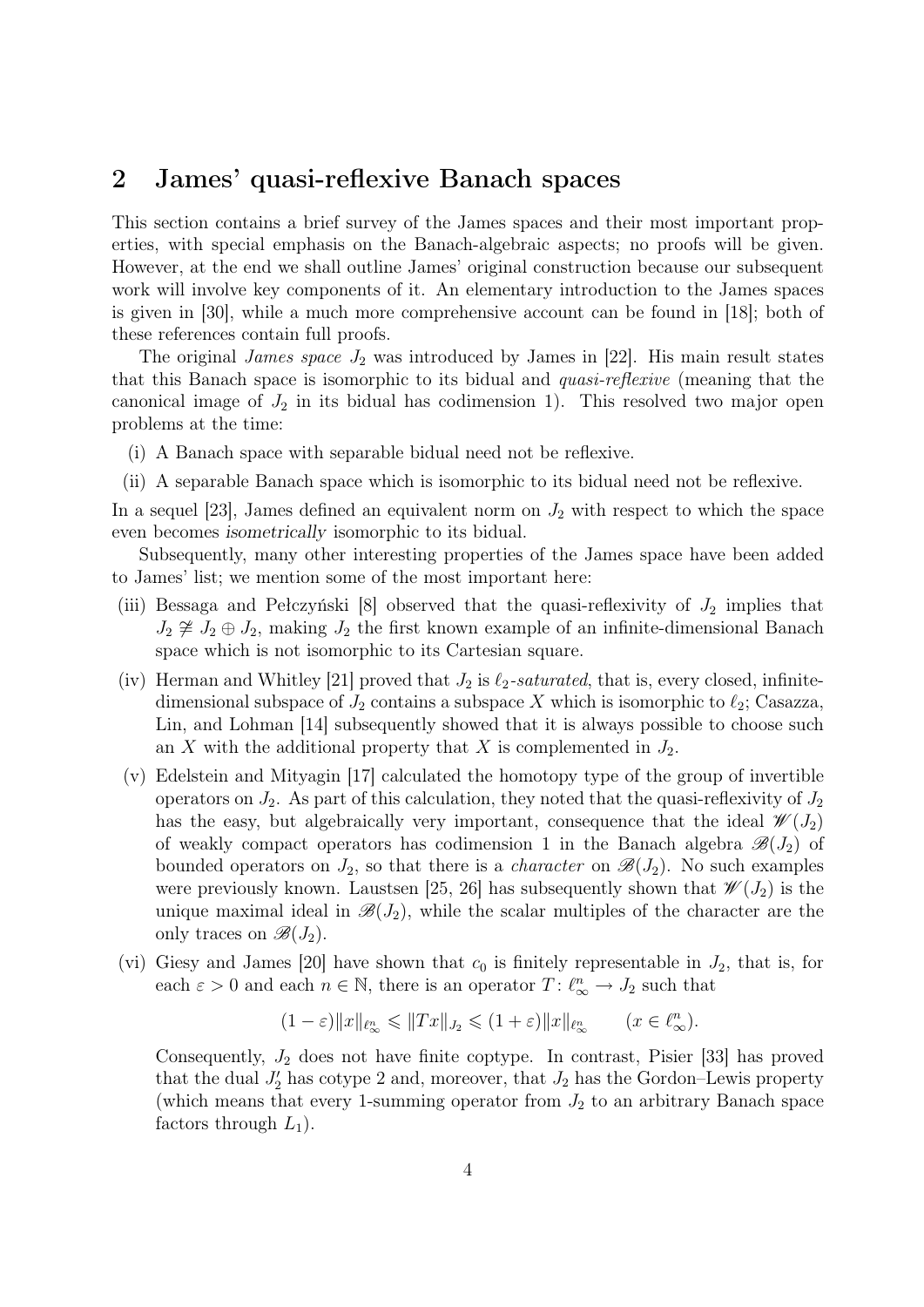- (vii) Casazza [13] has shown that  $J_2$  is primary, that is,  $X \cong J_2$  or  $Y \cong J_2$  whenever X and Y are closed, complementary subspaces of  $J_2$ .
- (viii) Andrew and Green [3] have shown that  $J_2$  is a Banach algebra with respect to the pointwise product. Further, this Banach algebra is Arens regular, and its multiplier algebra can be identified with  $J_2''$  with the Arens product.
	- (ix) Loy and Willis [29] have constructed a bounded right approximate identity in the ideal  $\mathscr{W}(J_2)$  of weakly compact operators on  $J_2$ . This allowed them to deduce that derivations from  $\mathscr{B}(J_2)$  are automatically continuous. Willis [35] has subsequently generalized this result by showing that homomorphisms from  $\mathscr{B}(J_2)$  are automatically continuous.
	- (x) Odell and Tylli [31] completed Loy and Willis' work on bounded approximate identities in  $\mathscr{W}(J_2)$  by showing that  $\mathscr{W}(J_2)$  also has a bounded left approximate identity and hence a bounded two-sided approximate identity.
	- (xi) Laustsen [24] has calculated the K-groups of the Banach algebra  $\mathscr{B}(J_2)$ .
- (xii) Blanco [11] has proved that the ideal  $\mathscr{K}(J_2)$  of compact operators on  $J_2$  is weakly amenable. It is an open problem if  $\mathscr{K}(J_2)$  is amenable; Blanco and Grønbæk [12] have recently shown that  $\mathscr{K}(J_2 \oplus J'_2)$  fails to be amenable.

We shall now take a closer look at the formal definition of the James space and the strategy which James followed when he proved that it is quasi-reflexive.

2.1 The James spaces. Let  $1 \leq p < \infty$ . For  $x = (\alpha_n)_{n \in \mathbb{N}} \in \mathbb{K}^{\mathbb{N}}$  and  $A \in \mathbb{N}$ , define

$$
\nu_p(x, A) := \begin{cases} 0 & \text{when } \operatorname{card} A \leqslant 1; \\ \left(\sum_{j=1}^k |\alpha_{n_j} - \alpha_{n_{j+1}}|^p\right)^{\frac{1}{p}} & \text{when } A = \{n_1 < \cdots < n_{k+1}\} \text{ for some } k \in \mathbb{N}. \end{cases}
$$

Using Minkowski's inequality, one can easily check that  $\nu_p(\cdot, A)$  is a seminorm on  $\mathbb{K}^{\mathbb{N}}$  for each  $A \in \mathbb{N}$ , and

$$
||x||_{J_p} := \sup \{ \nu_p(x, A) : A \in \mathbb{N} \}
$$
  
=  $\sup \{ \left( \sum_{j=1}^k |\alpha_{n_j} - \alpha_{n_{j+1}}|^p \right)^{\frac{1}{p}} : k, n_1, \dots, n_{k+1} \in \mathbb{N}, n_1 < n_2 < \dots < n_{k+1} \}$ 

defines a complete norm on the subspace  $J_p := \{x \in c_0 : ||x||_{J_p} < \infty\}$  of  $\mathbb{K}^{\mathbb{N}}$ . The Banach space  $(J_p, \|\cdot\|_{J_p})$  is called the  $p^{th}$  James space.

**2.2 Remark.** James' original definition corresponds to the case  $p = 2$  above. Edelstein and Mityagin [17] appear to have been the first to observe that it can be generalized to arbitrary  $p \geq 1$  and, moreover, that James' proof of the quasi-reflexivity of  $J_2$  carries over directly to  $J_p$  for each  $p > 1$ . The proof does not, however, work for  $p = 1$  because  $J_1$  is isometrically isomorphic to  $\ell_1$  via the mapping  $(\alpha_n)_{n\in\mathbb{N}} \mapsto (\alpha_n - \alpha_{n+1})_{n\in\mathbb{N}}, J_1 \mapsto \ell_1$ .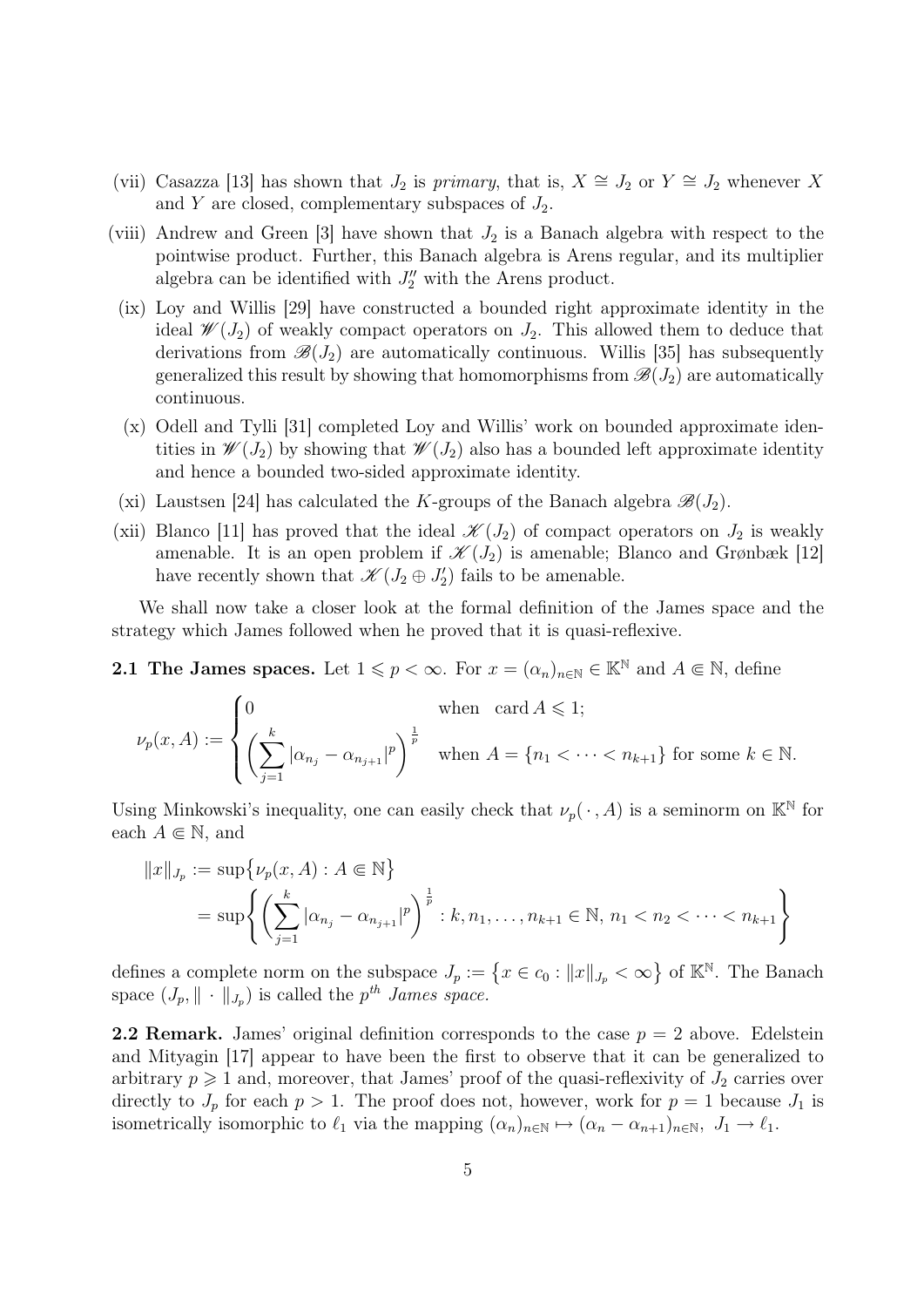Most of the results (iii)–(xii) listed above have generalizations to  $J_p$  for  $p > 1$ . We state the following generalization of (iv) explicitly for later reference.

**2.3 Proposition.** Let  $p > 1$ . Then every closed, infinite-dimensional subspace of  $J_p$ contains a subspace which is isomorphic to  $\ell_p$  and complemented in  $J_p$ .

The key element in James' proof  $[22]$  that  $J_2$  is quasi-reflexive is the following explicit description of the bidual of a Banach space with a shrinking basis. We follow Megginson's presentation [30, Section 4.5].

2.4 The James representation of the bidual of a Banach space with a shrinking **basis.** For a Banach space X with a fixed basis  $(b_n)_{n\in\mathbb{N}}$ , define

$$
||x||_{\text{bip}(X)} := \sup \left\{ \left\| \sum_{n=1}^{m} \alpha_n b_n \right\|_{X} : m \in \mathbb{N} \right\} \qquad (x = (\alpha_n)_{n \in \mathbb{N}} \in \mathbb{K}^{\mathbb{N}}). \tag{2.1}
$$

Then  $\text{bip}(X) := \{x \in \mathbb{K}^{\mathbb{N}} : ||x||_{\text{bip}(X)} < \infty\}$  is a subspace of  $\mathbb{K}^{\mathbb{N}},$  and  $|| \cdot ||_{\text{bip}(X)}$  is a complete norm on it.

Now suppose that the basis  $(b_n)_{n\in\mathbb{N}}$  is shrinking. Then the operator  $\Upsilon: X'' \to \text{bip}(X)$ given by  $\Upsilon(F) := (\langle b'_n, F \rangle)_{n \in \mathbb{N}}$  for each  $F \in X''$  is an isomorphism which makes the diagram



commutative, where  $\iota$  is the operator  $x \mapsto (\langle x, b'_n \rangle)_{n \in \mathbb{N}}$ , while  $\kappa$  is the canonical embedding. The isomorphism  $\Upsilon$  is isometric if the basis  $(b_n)_{n\in\mathbb{N}}$  is monotone.

**2.5 Remark.** There is no standard notation for the Banach space bip(X) considered in §2.4; we have chosen the letters bip for 'bounded initial projections'.

2.6 The quasi-reflexivity of the James spaces. The starting point of the proof that  $J_p$  is quasi-reflexive for each  $p > 1$  is the observation that  $(e_n)_{n \in \mathbb{N}}$  is a monotone, shrinking basis for  $J_p$ , so that the results of §2.4 apply. One then checks that  $J_p$  and  $\mathbb{K}\chi_{\mathbb{N}}$  are closed, complementary subspaces of bip( $J_p$ ), and we therefore have a commutative diagram



where  $\iota$  is the natural inclusion,  $\kappa$  is the canonical embedding, and  $\Upsilon$  is the isometric isomorphism from §2.4. This shows immediately that  $\kappa(J_p)$  has codimension 1 in  $J_p''$  and,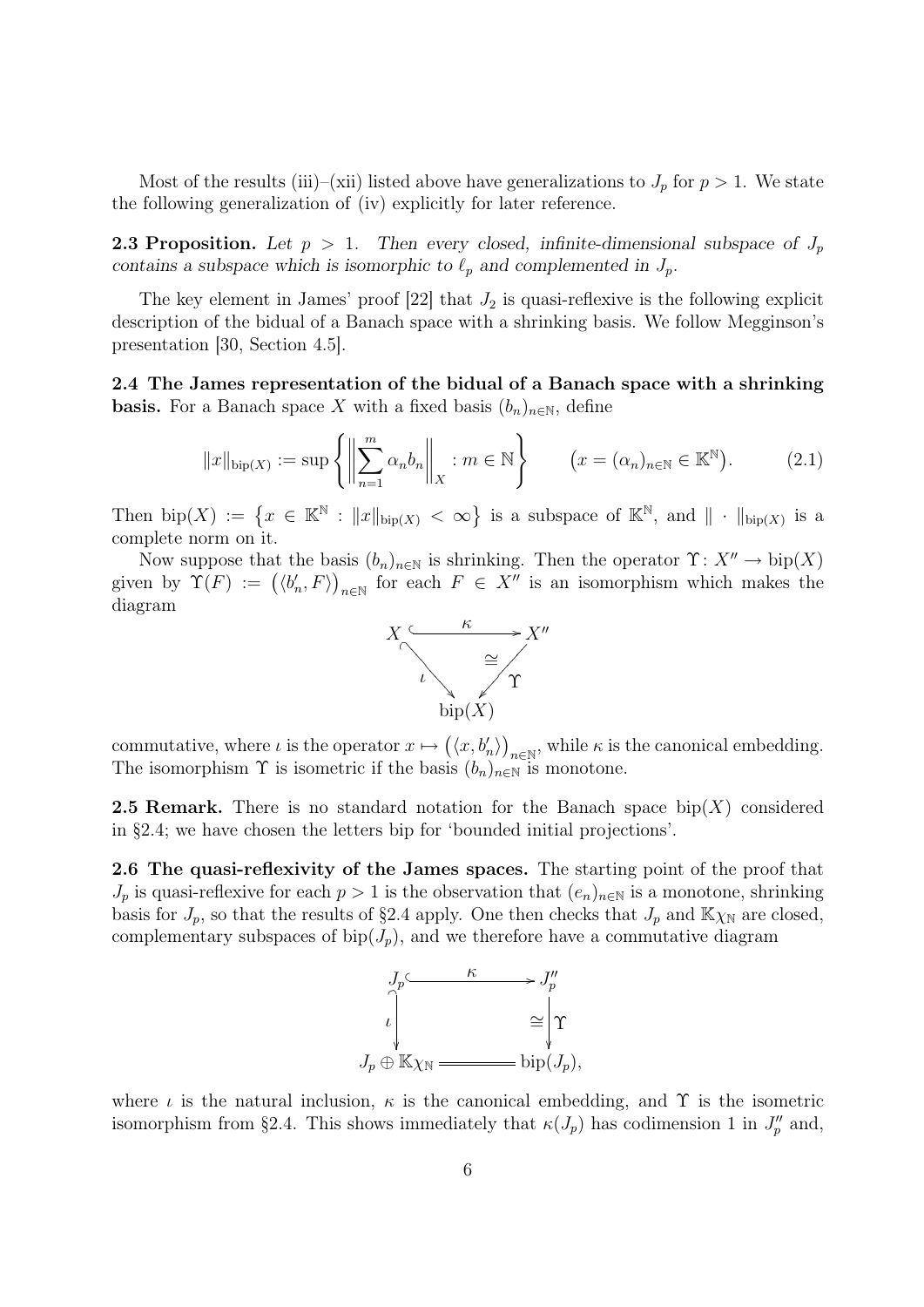moreover, if we identify  $J_p''$  with  $\text{bip}(J_p)$  via  $\Upsilon$ , then  $\kappa = \iota$ , that is, the canonical embedding of  $J_p$  into its bidual becomes the natural inclusion of  $J_p$  into  $J_p \oplus \mathbb{K}\chi_{\mathbb{N}}$ .

#### 3 The Schreier spaces

Having proved that, for  $1 < p < \infty$ , each weakly convergent sequence  $(x_n)_{n \in \mathbb{N}}$  in  $L_p[0,1]$  has a subsequence  $(x_{n_j})_{j\in\mathbb{N}}$  whose associated sequence of arithmetic means,  $\left(\frac{1}{n}\right)$  $\frac{1}{m}\sum_{j=1}^m x_{n_j}\big)_{m\in\mathbb{N}},$ is norm-convergent, Banach and Saks [5] went on to ask if a similar result would be true in  $C[0, 1]$ . Schreier [34] answered this question in the negative; his counterexample was based on the following notion.

**3.1 Definition.** A subset A of N is *admissible* if  $1 \leqslant \text{card } A \leqslant \text{min } A$ .

Thus, an admissible set is non-empty and finite, and for  $A = \{n_1 < \cdots < n_k\} \in \mathbb{N}$ , we have

A is admissible  $\iff k \leq n_1$ .

Each non-empty subset of an admissible set is itself admissible; we shall use this simple observation frequently.

3.2 The unrestricted Schreier spaces. Let  $1 \leqslant p < \infty$ . For  $x = (\alpha_n)_{n \in \mathbb{N}} \in \mathbb{K}^{\mathbb{N}}$  and  $A \subseteq \mathbb{N}$ , define  $\mu_p(x, A) := (\sum_{n \in A} |\alpha_n|^p)^{\frac{1}{p}}$ . (Note: the sum over an empty index set is zero by convention.) Minkowski's inequality implies that  $\mu_p(\cdot, A)$  is a seminorm on  $\mathbb{K}^{\mathbb{N}}$  for each  $A \in \mathbb{N}$ , and

$$
||x||_{Z_p} := \sup \{ \mu_p(x, A) : A \subseteq \mathbb{N} \text{ is admissible} \}
$$
  
= 
$$
\sup \left\{ \left( \sum_{j=1}^k |\alpha_{n_j}|^p \right)^{\frac{1}{p}} : k, n_1, \dots, n_k \in \mathbb{N}, k \leq n_1 < n_2 < \dots < n_k \right\}
$$

then defines a norm on the subspace  $Z_p := \{x \in \mathbb{K}^{\mathbb{N}} : ||x||_{Z_p} < \infty\}$  of  $\mathbb{K}^{\mathbb{N}}$ . We call  $|| \cdot ||_{Z_p}$ the  $p^{th}$  Schreier norm and  $Z_p$  the  $p^{th}$  unrestricted Schreier space.

The following lemma records some basic facts about this space; we omit its easy proof.

#### **3.3 Lemma.** Let  $p \ge 1$ . Then:

- (i) for each  $m \in \mathbb{N}$ , the restriction to  $Z_p$  of the  $m<sup>th</sup>$  coordinate functional  $f_m$  given by  $(1.2)$  is bounded with norm 1;
- (ii)  $\langle x, f_m \rangle \to 0$  as  $m \to \infty$  for each  $x \in Z_p$ ;
- (iii) for each  $A \subseteq \mathbb{N}$ ,  $Z_p$  is an invariant subspace for the projection  $P_A$  given by (1.3), and the restriction to  $Z_p$  of  $P_A$  is bounded with norm 1 (except for  $A = \emptyset$ , in which case  $P_A = 0);$
- (iv)  $Z_p$  is a Banach space with respect to the coordinatewise defined operations inherited from  $\mathbb{K}^{\mathbb{N}}$  and the norm  $\|\cdot\|_{Z_p}$ .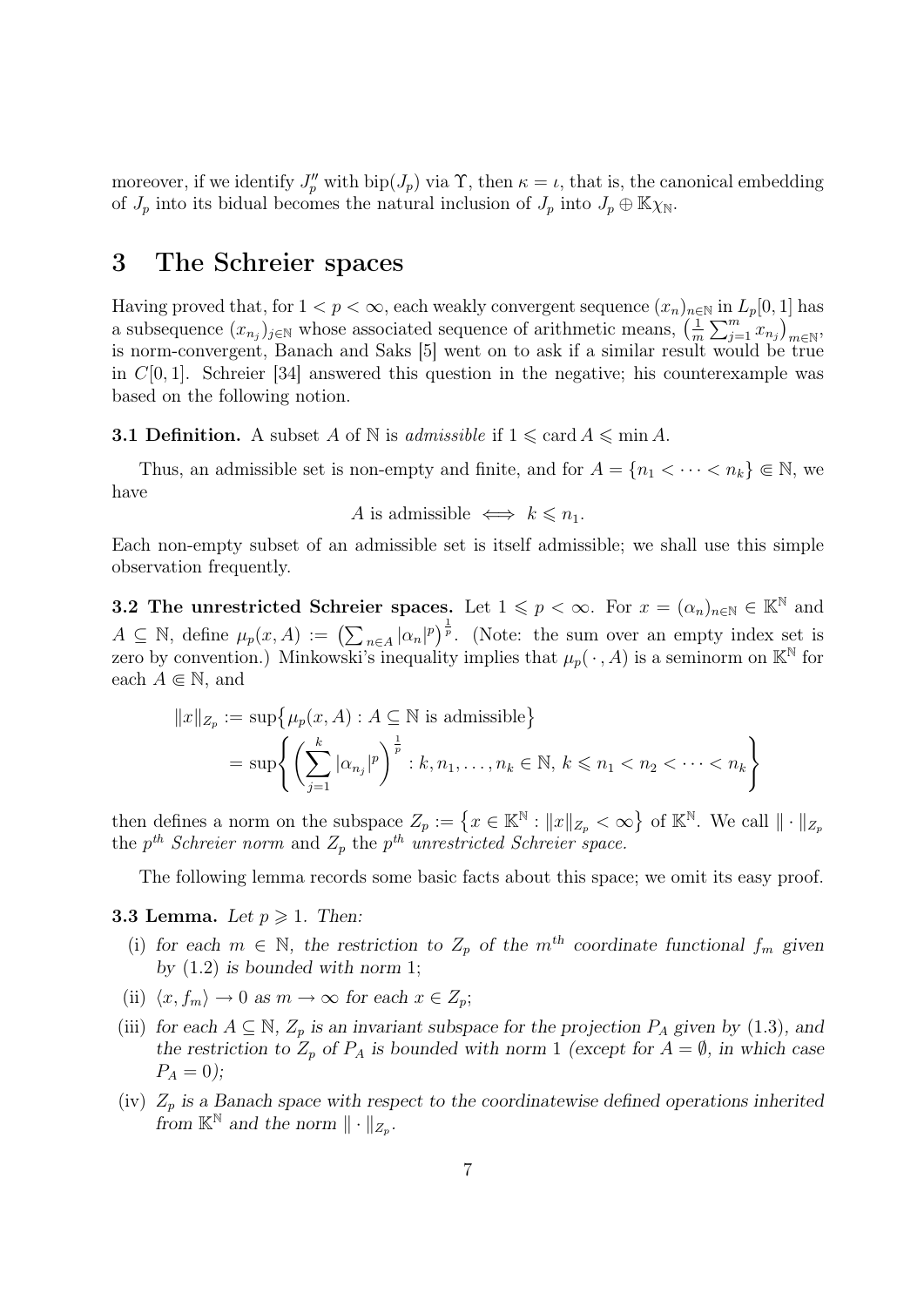3.4 The unconditional multiplier constant. Suppose that  $(b_n)_{n\in\mathbb{N}}$  is an unconditional  $\sum_{n=1}^{\infty} \alpha_n b_n$  converges. Then, for each scalar sequence  $(\beta_n)_{n\in\mathbb{N}}$  with  $|\beta_n| \leqslant |\alpha_n|$  for each basic sequence in a Banach space, and let  $(\alpha_n)_{n\in\mathbb{N}}$  be a scalar sequence such that the series  $n \in \mathbb{N}$ , the series  $\sum_{n=1}^{\infty} \beta_n b_n$  converges, and there is a constant  $K \geq 1$  (independent of  $(\alpha_n)_{n\in\mathbb{N}}$  and  $(\beta_n)_{n\in\mathbb{N}}$  such that  $\left\|\sum_{n=1}^{\infty} \beta_n b_n\right\| \leq K \left\|\sum_{n=1}^{\infty} \alpha_n b_n\right\|$ . The smallest such constant K is the unconditional multiplier constant of  $(b_n)_{n\in\mathbb{N}}$ . If  $K = 1$  (the smallest possible), then  $(b_n)_{n\in\mathbb{N}}$  is 1-unconditional (or monotone unconditional).

**3.5 Proposition.** For each  $p \ge 1$ , the sequence  $(e_n)_{n \in \mathbb{N}}$  given by (1.1) is a normalized, 1-unconditional basic sequence in  $Z_p$ .

Proof. Clearly we have  $||e_n||_{Z_p} = 1$  for each  $n \in \mathbb{N}$ . Suppose that  $x = \sum_{n=1}^{\infty} \alpha_n e_n$ and  $y = \sum_{n=1}^{\infty} \beta_n e_n$  are vectors in  $c_{00}$  with  $|\beta_n| \leqslant |\alpha_n|$  for each  $n \in \mathbb{N}$ . This implies that  $\mu_p(y, A)^p \leq \mu_p(x, A)^p$  for each subset A of N, and consequently  $||y||_{Z_p} \leq ||x||_{Z_p}$ . The conclusion now follows from the 1-unconditional counterpart of Banach's fundamental characterization of basic sequences (analogous to [30, Corollary 4.2.33], for instance).  $\Box$ 

3.6 The restricted Schreier spaces. Lemma 3.3(iv) and Proposition 3.5 imply that

$$
S_p := \overline{\operatorname{span}}\, \{e_n : n \in \mathbb{N}\} \subseteq Z_p
$$

is a Banach space with a normalized, 1-unconditional basis  $(e_n)_{n\in\mathbb{N}}$  for each  $p \geq 1$ . We call  $S_p$  the  $p^{th}$  (restricted) Schreier space and refer to  $(e_n)_{n\in\mathbb{N}}$  as its standard unit vector basis. More precisely, we usually call  $S_p$  just the  $p^{th}$  Schreier space, inserting the adjective 'restricted' only if confusion with the unrestricted counterpart  $Z_p$  seems likely. We write  $\|\cdot\|_{S_p}$  for the restriction to  $S_p$  of the norm  $\|\cdot\|_{Z_p}$ .

Note that the  $m<sup>th</sup>$  biorthogonal functional associated with the standard unit vector basis  $(e_n)_{n\in\mathbb{N}}$  for  $S_p$  is the restriction to  $S_p$  of the  $m^{\text{th}}$  coordinate functional on  $\mathbb{K}^{\mathbb{N}}$ , that is,  $e'_m = f_m|_{S_p}$ ; Lemma 3.3(i) implies that this functional has norm 1.

**3.7 Remark.** The Banach space denoted by  $S_1$  in §3.6 is the one which is usually called the Schreier space in the literature. Beauzamy and Lapresté formally introduced it in [6], building on ideas from Baernstein's thesis [4]; an introduction to this work, its context, and many further developments is given in [15, Chapter 0].

We are not aware of any previous studies of the Banach spaces  $Z_p$  and  $S_p$  for  $p > 1$ .

**3.8 Example.** Let  $p \ge 1$ . As we shall see in Corollary 5.6,  $Z_p$  contains a subspace isomorphic to  $\ell_{\infty}$ . Hence  $Z_p$  is non-separable and cannot, therefore, have a basis, so in particular  $Z_p$  is not isomorphic to  $S_p$ . The purpose of this example is much simpler, namely to prove that  $S_p$  is a proper subspace of  $Z_p$ . More precisely, we shall show that  $z := (n^{-\frac{1}{p}})_{n \in \mathbb{N}} \in Z_p \setminus S_p.$ 

Suppose that  $A = \{n_1 < n_2 < \cdots < n_k\} \subseteq \mathbb{N}$  is admissible. Since z is decreasing and positive, we have

$$
\mu_p(z, A)^p = \sum_{j=1}^k \frac{1}{n_j} \leqslant \sum_{j=n_1}^{n_1+k-1} \frac{1}{j} \leqslant \sum_{j=n_1}^{2n_1-1} \frac{1}{j} \leqslant n_1 \cdot \frac{1}{n_1} = 1,
$$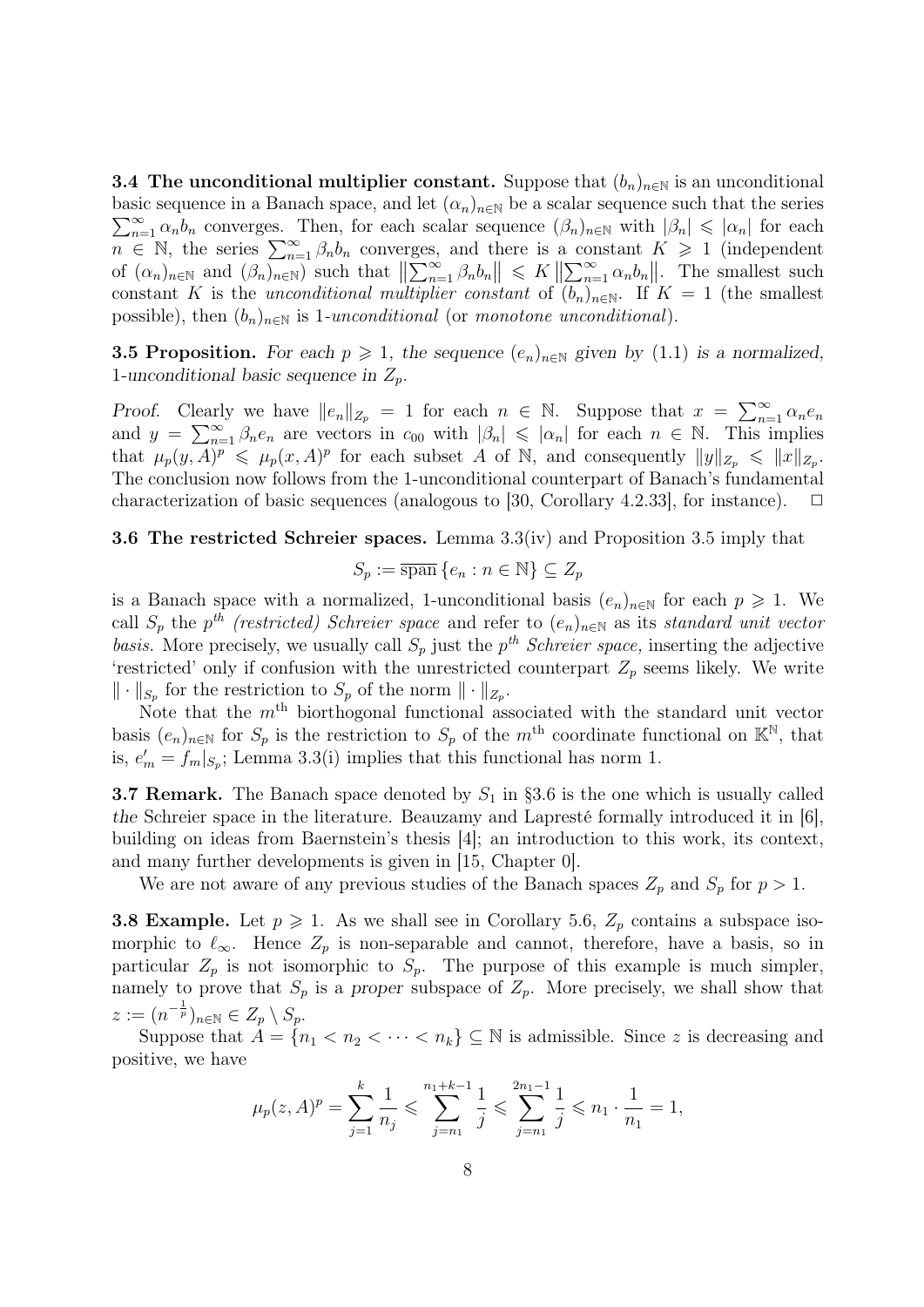so  $z \in Z_p$  with  $||z||_{Z_p} \leq 1$ ; in fact, z is a unit vector because  $\langle z, f_1 \rangle = 1$ . On the other hand,  $z \notin S_p$  because, for any  $y = \sum_{n=1}^m \alpha_n e_n \in c_{00}$ , the set  $B := \mathbb{N} \cap (m, 2m + 1]$  is admissible, and therefore

$$
||z - y||_{Z_p}^p \ge \mu_p(z - y, B)^p = \sum_{n=m+1}^{2m+1} \frac{1}{n} \ge \int_{m+1}^{2m+2} \frac{dt}{t} = \log \frac{2m+2}{m+1} = \log 2 > 0.
$$

We shall next prove that the standard unit vector basis for  $S_p$  is shrinking for each  $p \geq 1$ . As a consequence, we obtain a description of the bidual of  $S_p$  in terms of  $Z_p$ . Our approach relies on the following well-known characterization of shrinking bases (e.g., see [1, Proposition 3.2.7]).

**3.9 Lemma.** A basis  $(b_n)_{n\in\mathbb{N}}$  for a Banach space X is shrinking if and only if every normalized block basic sequence of  $(b_n)_{n\in\mathbb{N}}$  is a weakly null sequence in X.

The fact that the standard unit vector basis for  $S_1$  is shrinking is well-known, although we have been unable to trace the original source of this result. We shall outline an elegant proof communicated to us by András Zsák.

**3.10 Proposition.** The standard unit vector basis  $(e_n)_{n\in\mathbb{N}}$  for  $S_1$  is shrinking.

Proof. Each subset A of N induces a functional  $\omega_A$  on  $c_{00}$  via the definition

$$
\langle x, \omega_A \rangle := \sum_{n \in A} \langle x, f_n \rangle \qquad (x \in c_{00}),
$$

and this functional is contractive with respect to the first Schreier norm if and only if the set A is either empty or admissible. Thus, we may regard

 $\Omega := \{ \omega_A : A = \emptyset \text{ or } A \subseteq \mathbb{N} \text{ admissible} \}$ 

as a subset of the closed unit ball of  $S'_1$ , and we have

$$
\Omega = \left\{ f \in S_1' : \|f\|_{S_1'} \leqslant 1 \text{ and } \langle e_n, f \rangle \in \{0,1\} \ (n \in \mathbb{N}) \right\}
$$

which implies that  $\Omega$  is weak\*-closed and hence weak\*-compact by the Banach–Alaoglu Theorem.

For each  $x \in S_1$ , the mapping  $Ux: f \mapsto \langle x, f \rangle$ ,  $\Omega \to \mathbb{K}$ , is continuous with respect to the weak\*-topology on  $\Omega$ , so it induces a mapping  $U: S_1 \to C(\Omega)$ . Straightforward verifications show that  $U$  is linear and contractive. Moreover,  $U$  is bounded below by

$$
\varepsilon := \begin{cases} \frac{1}{2} & \text{for } \mathbb{K} = \mathbb{R} \\ \frac{1}{4} & \text{for } \mathbb{K} = \mathbb{C} \end{cases}
$$

as we shall now prove. It suffices to show that, for each  $x \in c_{00}$ , there is a subset A of N, either admissible or empty, such that  $|\langle x, \omega_A \rangle| \geqslant \varepsilon ||x||_{S_1}$ .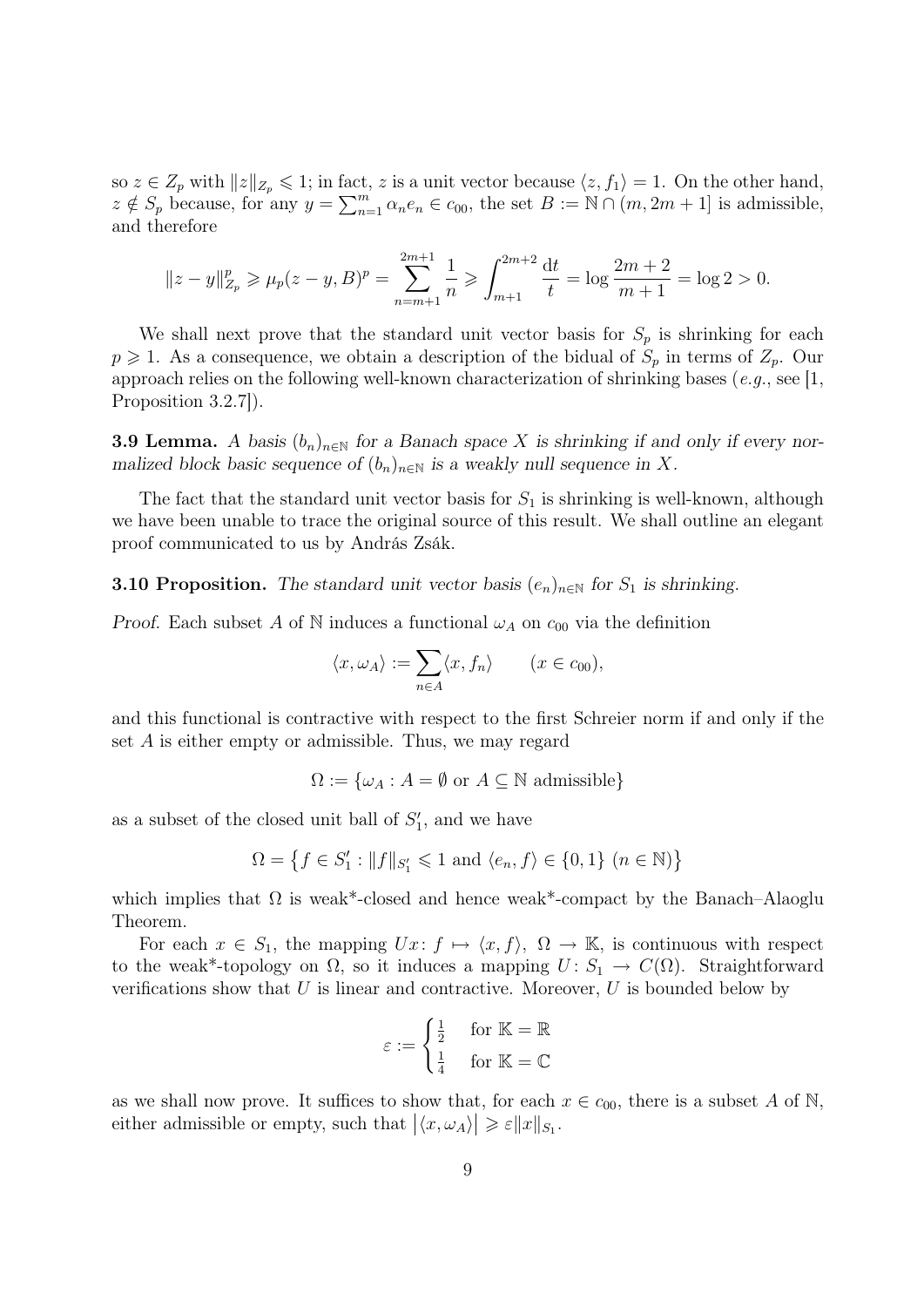In the case where x has real coordinates, take an admissible subset  $B$  of  $N$  such that  $||x||_{S_1} = \mu_1(x, B)$ . The sets  $B_+ := \{n \in B : \langle x, f_n \rangle > 0\}$  and  $B_- := \{n \in B : \langle x, f_n \rangle < 0\}$ are then admissible or empty, and they satisfy

$$
||x||_{S_1} = \mu_1(x, B) = \sum_{n \in B_+} \langle x, f_n \rangle - \sum_{n \in B_-} \langle x, f_n \rangle = |\langle x, \omega_{B_+} \rangle| + |\langle x, \omega_{B_-} \rangle|,
$$

so we conclude that  $|\langle x, \omega_A \rangle| \geq ||x||_{S_1}/2$  holds for either  $A := B_+$  or  $A := B_-$ .

Now suppose that x has complex coordinates and define  $y := \sum_{n=1}^{\infty} \text{Re}\langle x, f_n \rangle e_n$  and  $z := \sum_{n=1}^{\infty} \text{Im}\langle x, f_n \rangle e_n$ . Then  $x = y + iz$ , so that  $||x||_{S_1} \le ||y||_{S_1} + ||z||_{S_1}$  and thus either  $||y||_{S_1} \ge ||x||_{S_1} / 2$  or  $||z||_{S_1} \ge ||x||_{S_1} / 2$ . We consider the first case only; the second is similar. As y has real coordinates, the first part of the argument applies, yielding an admissible (or empty) set A such that  $|\langle y, \omega_A \rangle| \geq ||y||_{S_1}/2$ , and consequently we have

$$
|\langle x, \omega_A \rangle| = |\langle y, \omega_A \rangle + i \langle z, \omega_A \rangle| \ge |\langle y, \omega_A \rangle| \ge \frac{\|y\|_{S_1}}{2} \ge \frac{\|x\|_{S_1}}{4},
$$

as required.

In conclusion, U is an isomorphism of  $S_1$  onto its image inside  $C(\Omega)$ . Now let  $(u_n)_{n\in\mathbb{N}}$ be a normalized block basic sequence of  $(e_n)_{n\in\mathbb{N}}$  in  $S_1$ . By Lemma 3.9, we must prove that  $(u_n)_{n\in\mathbb{N}}$  is weakly null in  $S_1$ . This is equivalent to  $(Uu_n)_{n\in\mathbb{N}}$  being weakly null in  $C(\Omega)$ because the weak topology on the image of U in  $C(\Omega)$  is just the restriction of the weak topology on  $C(\Omega)$ . For each  $\omega_A \in \Omega$ , we have  $(Uu_n)(\omega_A) = \langle u_n, \omega_A \rangle = 0$  eventually because  $A \subseteq \mathbb{N}$  is finite, while  $(u_n)_{n\in\mathbb{N}}$  is a block basic sequence. Hence  $(Uu_n)_{n\in\mathbb{N}}$  converges pointwise to 0 on  $\Omega$ . As this sequence is also norm-bounded, [16, Corollary IV.6.4] implies that it is weakly null in  $C(\Omega)$ , as required.

The proof above does not work for  $p > 1$ , but fortunately an easier route is available for such p. This relies on the following result.

**3.11 Lemma.** Let  $p \ge 1$ , and let  $(u_n)_{n \in \mathbb{N}}$  be a normalized block basic sequence of the standard unit vector basis  $(e_n)_{n\in\mathbb{N}}$  for  $S_p$ . Then the operator

$$
T: \sum_{n=1}^{\infty} \alpha_n e_n \mapsto \sum_{n=1}^{\infty} \alpha_n u_n, \quad (c_{00}, \|\cdot\|_{\ell_p}) \to S_p,
$$

is contractive, and therefore it extends uniquely to a contractive operator  $T: \ell_p \to S_p$ .

Proof. Choose integers  $0 = M_0 < M_1 < \cdots < M_{n-1} < M_n < \cdots$  such that

$$
u_n \in \text{span}\{e_j : M_{n-1} < j \leqslant M_n\} \qquad (n \in \mathbb{N}).
$$

Given an admissible subset A of N, define  $A_n := A \cap (M_{n-1}, M_n]$  for each  $n \in \mathbb{N}$ . Then A is the disjoint union of  $(A_n)_{n\in\mathbb{N}}$ , and each of the sets  $A_n$  is either empty or admissible.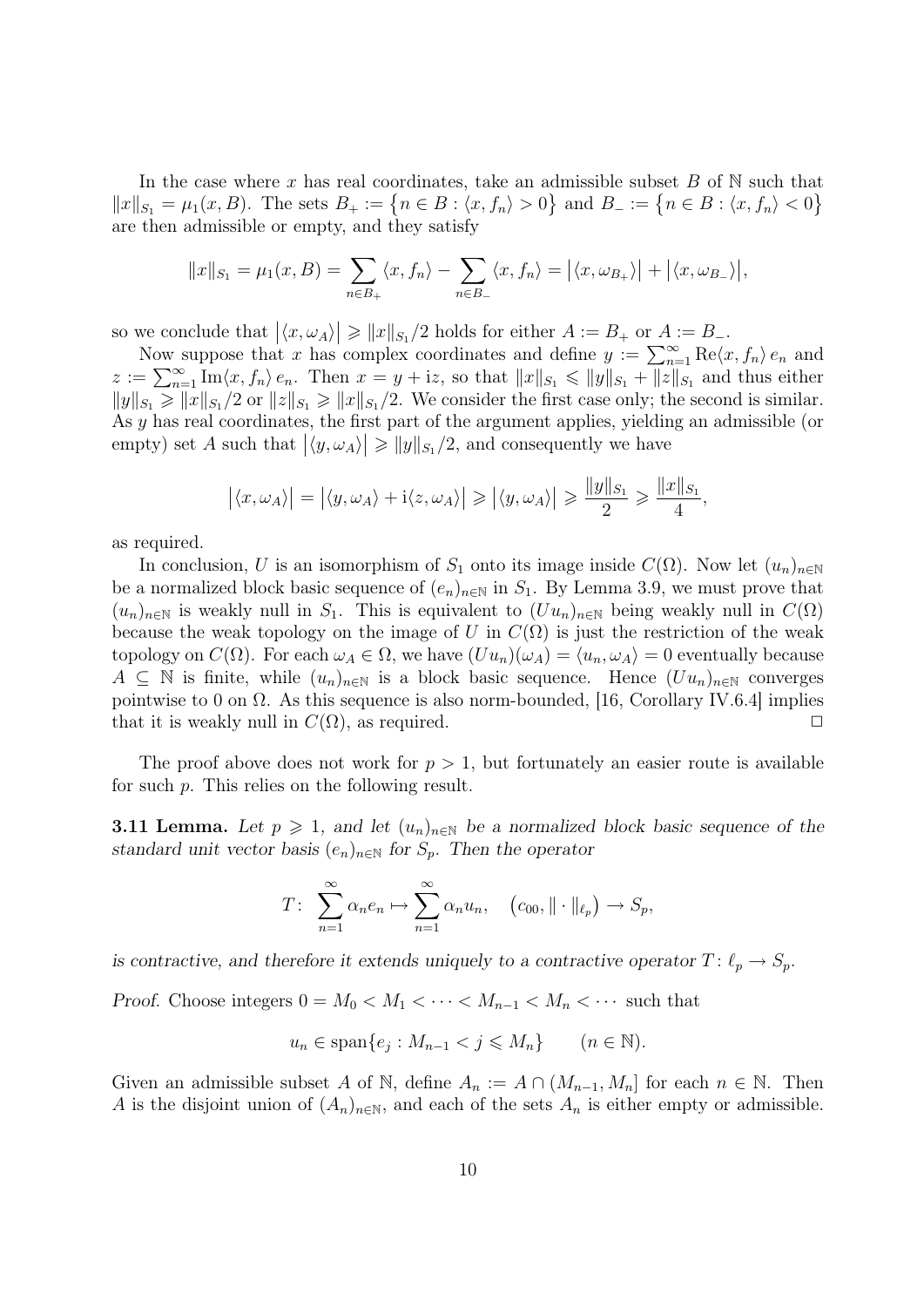Hence, for  $x = \sum_{n=1}^{\infty} \alpha_n e_n \in c_{00}$ , we have

$$
||x||_{\ell_p}^p = \sum_{n=1}^{\infty} |\alpha_n|^p \ge \sum_{n=1}^{\infty} |\alpha_n|^p \mu_p(u_n, A_n)^p = \sum_{n=1}^{\infty} \mu_p(\alpha_n u_n, A_n)^p
$$
  
= 
$$
\sum_{n=1}^{\infty} \mu_p \left( \sum_{j=1}^{\infty} \alpha_j u_j, A_n \right)^p = \sum_{n=1}^{\infty} \mu_p(Tx, A_n)^p = \mu_p(Tx, A)^p,
$$

and the result follows by taking the supremum over all admissible sets  $A$ .  $\Box$ 

**3.12 Corollary.** For each  $p > 1$ , the standard unit vector basis  $(e_n)_{n \in \mathbb{N}}$  for  $S_p$  is shrinking.

Proof. Let  $(u_n)_{n\in\mathbb{N}}$  be a normalized block basic sequence of  $(e_n)_{n\in\mathbb{N}}$  in  $S_p$ , and consider the contractive operator  $T: \ell_p \to S_p$  from Lemma 3.11. Since  $p > 1$ , the standard unit vector basis  $(e_n)_{n\in\mathbb{N}}$  is a weakly null sequence in  $\ell_p$ , so the boundedness of T implies that the sequence  $(T e_n)_{n \in \mathbb{N}} = (u_n)_{n \in \mathbb{N}}$  is weakly null in  $S_p$ . Hence the result follows from Lemma 3.9.  $\Box$ 

**3.13 Lemma.** Let  $p \ge 1$ . Then  $||x||_{\text{bip}(S_p)} = ||x||_{Z_p}$  for each  $x \in \mathbb{K}^{\mathbb{N}}$ , and so  $\text{bip}(S_p) = Z_p$ .

Proof. Comparing the definitions (2.1) and (1.4), we see that

$$
||x||_{\text{bip}(S_p)} = \sup \{ ||P_m x||_{S_p} : m \in \mathbb{N} \} \qquad (x \in \mathbb{K}^{\mathbb{N}}). \tag{3.1}
$$

Hence the inequality  $||x||_{\text{bip}(S_p)} \le ||x||_{Z_p}$  follows from Lemma 3.3(iii) whenever  $x \in Z_p$ ; otherwise (that is, for  $x \in \mathbb{R}^{\mathbb{N}} \setminus Z_p$ ) it is trivial.

Conversely, let A be an admissible subset of N. Taking  $m := \max A \in \mathbb{N}$ , we obtain

$$
\mu_p(x, A) = \mu_p(P_m x, A) \leq \|P_m x\|_{S_p} \leq \|x\|_{\text{bip}(S_p)},
$$

and therefore  $||x||_{Z_p} \leq ||x||_{\text{bip}(S_p)}$ .

3.14 The unrestricted Schreier space and the bidual of  $S_p$ . For each  $p \geq 1$ , we can combine the results of Proposition 3.10, Corollary 3.12, Lemma 3.13, and §2.4 to obtain a commutative diagram



where  $\iota$  is the natural inclusion,  $\kappa$  is the canonical embedding, and  $\Upsilon$  is the isometric isomorphism from §2.4. Thus, if we identify the bidual of  $S_p$  with bip( $S_p$ ) via  $\Upsilon$ , then  $\kappa = \iota$ , that is, the canonical embedding of  $S_p$  into its bidual becomes the natural inclusion of  $S_p$  into  $Z_p$ .

.  $\Box$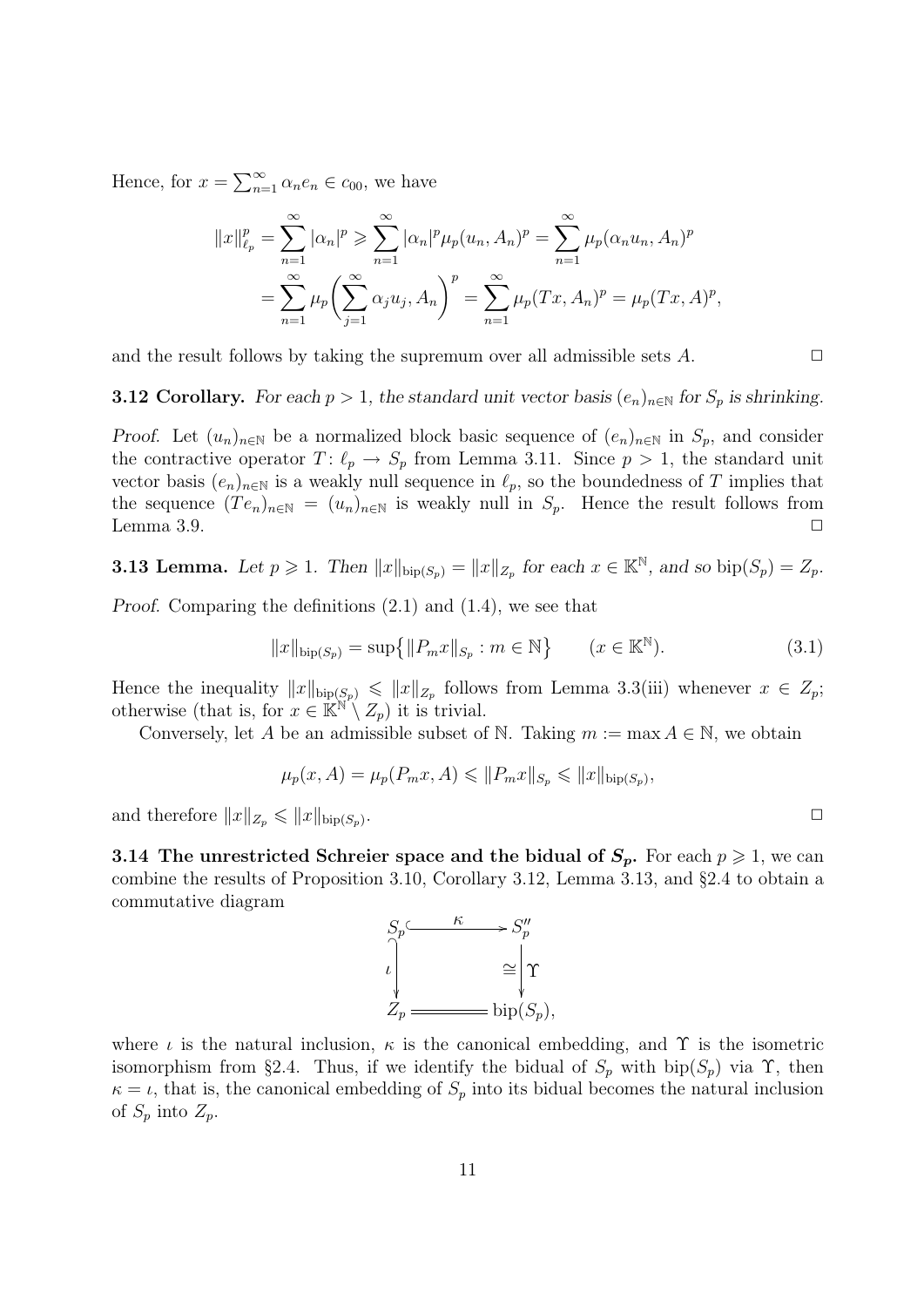**3.15 Shift operators.** Let  $\sigma : \mathbb{N} \to \mathbb{N}$  be strictly increasing. We associate with  $\sigma$  two operators on  $c_{00}$ , the *left shift*  $\Lambda_{\sigma}$  and the *right shift*  $R_{\sigma}$ , given by

$$
\Lambda_{\sigma} x := \sum_{n=1}^{\infty} \alpha_{\sigma(n)} e_n \quad \text{and} \quad R_{\sigma} x := \sum_{n=1}^{\infty} \alpha_n e_{\sigma(n)} \quad \left( x = \sum_{n=1}^{\infty} \alpha_n e_n \in c_{00} \right). \tag{3.2}
$$

They are clearly linear, and  $\Lambda_{\sigma} R_{\sigma} = I_{c_{00}}$ , while  $R_{\sigma} \Lambda_{\sigma}$  is the restriction to  $c_{00}$  of the projection  $P_{\sigma(N)}$  given by (1.3).

Our interest in these operators lies primarily in understanding when they extend to bounded operators on  $S_p$ . In order to treat both cases simultaneously (and for later use, see the proof of Proposition 4.20 below), we introduce the mixed shift operator  $\Xi_{\tau,\omega}$  associated with a pair of injective mappings  $\tau$ ,  $\omega: \mathbb{N} \to \mathbb{N}$  by

$$
\Xi_{\tau,\omega}: \sum_{n=1}^{\infty} \alpha_n e_n \mapsto \sum_{n=1}^{\infty} \alpha_{\tau(n)} e_{\omega(n)}, \quad c_{00} \to c_{00}.
$$

Again,  $\Xi_{\tau,\omega}$  is clearly linear, and writing  $\iota$  for the identity mapping  $n \mapsto n$ ,  $\mathbb{N} \to \mathbb{N}$ , we see that  $\Lambda_{\sigma} = \Xi_{\sigma,\iota}$  and  $R_{\sigma} = \Xi_{\iota,\sigma}$ .

**3.16 Lemma.** Let  $p \geq 1$ , let  $\tau, \omega \colon \mathbb{N} \to \mathbb{N}$  be injective, and suppose that there is a constant  $K \in \mathbb{N}$  such that  $\omega(n) \leqslant K\tau(n)$  for each  $n \in \mathbb{N}$ . Then  $\|\Xi_{\tau,\omega}x\|_{S_p}^p \leqslant K\|x\|_{S_p}^p$  $S_p$ for each  $x \in c_{00}$ , and thus  $\Xi_{\tau,\omega}$  extends uniquely to a bounded operator on  $S_p$  of norm at most  $K^{\frac{1}{p}}$ .

Proof. Let  $x \in c_{00}$  and an admissible subset A of N be given. If  $A \cap \omega(N) = \emptyset$ , then  $\mu_p(\Xi_{\tau,\omega}x,A) = 0$ . Otherwise choose  $B \subseteq \mathbb{N}$  such that  $A \cap \omega(\mathbb{N}) = \omega(B)$ , and let  $m := \min \tau(B)$ . Being a non-empty subset of the admissible set A, the set  $\omega(B)$  is itself admissible, and this, together with our assumptions on  $\omega$  and  $\tau$ , implies that

$$
\operatorname{card} B = \operatorname{card} \omega(B) \leqslant \min \omega(B) \leqslant K \min \tau(B) = Km,
$$

so we can express B as the union of K disjoint sets  $B_1, \ldots, B_K$ , say, each having at most m elements. Thus each of the sets  $\tau(B_1), \ldots, \tau(B_K)$  is admissible (or empty), and therefore we have

$$
K||x||_{S_p}^p \geqslant \sum_{j=1}^K \mu_p(x, \tau(B_j))^p = \mu_p(x, \tau(B))^p = \sum_{n \in B} |\langle x, f_{\tau(n)} \rangle|^p
$$
  
= 
$$
\sum_{n \in B} |\langle \Xi_{\tau, \omega} x, f_{\omega(n)} \rangle|^p = \mu_p(\Xi_{\tau, \omega} x, \omega(B))^p = \mu_p(\Xi_{\tau, \omega} x, A)^p.
$$

Taking the supremum over all admissible sets A, we conclude that  $K||x||_{S_p}^p \geq ||\Xi_{\tau,\omega}x||_{S_p}^p$  $^p_{S_p},$ and the result follows.

**3.17 Corollary.** Let  $p \ge 1$ , and let  $\sigma : \mathbb{N} \to \mathbb{N}$  be strictly increasing. Then: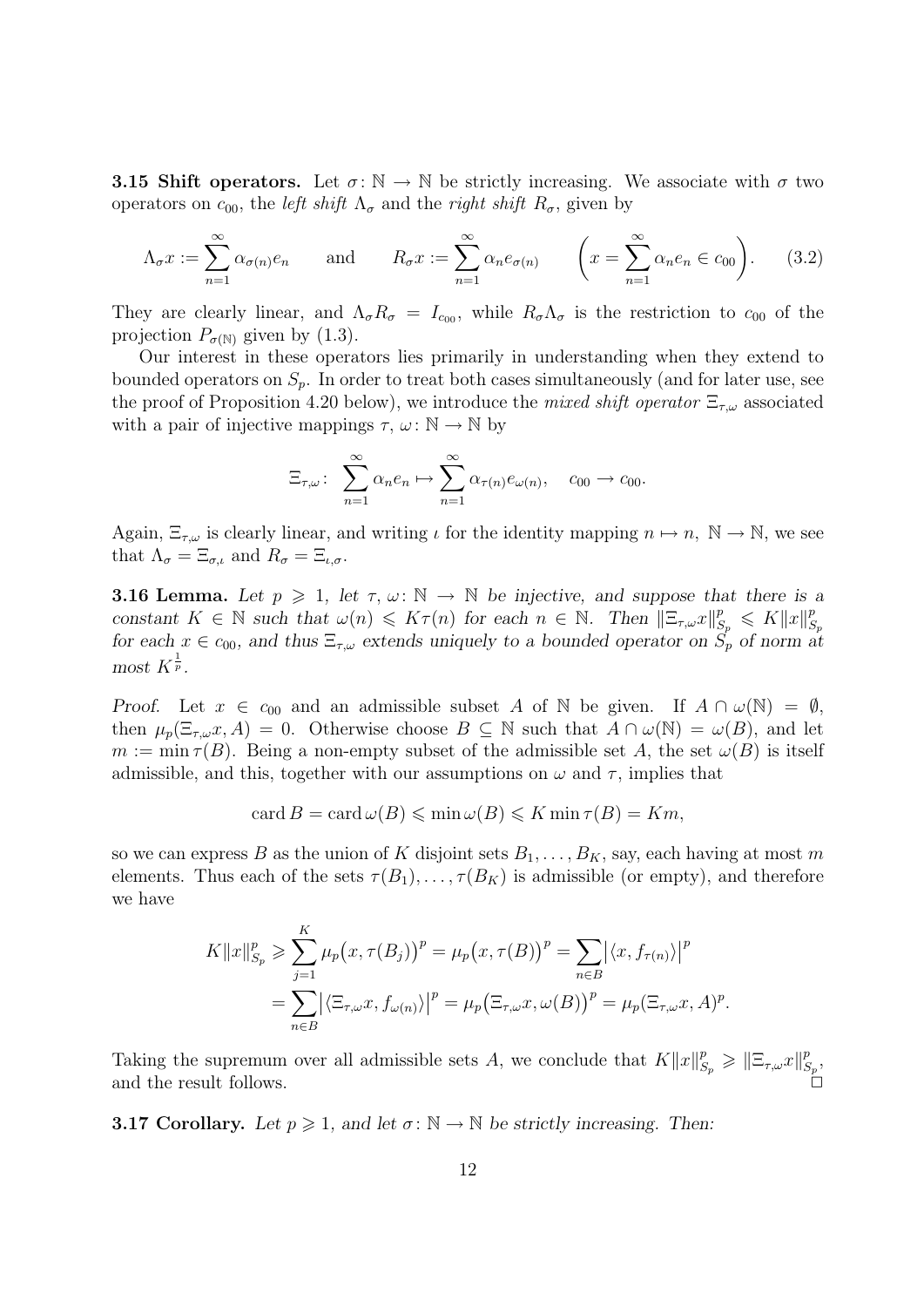- (i)  $\|\Lambda_\sigma x\|_{S_p} \leq \|x\|_{S_p}$  for each  $x \in c_{00}$ , so that  $\Lambda_\sigma$  extends uniquely to a contractive operator on  $S_p$ , no matter what  $\sigma$  is;
- (ii)  $R_{\sigma}$  is a bounded operator on  $(c_{00}, \|\cdot\|_{S_p})$  if and only if there is a constant  $K \in \mathbb{N}$ such that  $\sigma(n) \leq K_n$  for each  $n \in \mathbb{N}$ . In the positive case,  $R_{\sigma}$  extends uniquely to a bounded operator of norm at most  $K^{\frac{1}{p}}$  on  $S_p$ .

Proof. To prove (i), recall from §3.15 that  $\Lambda_{\sigma} = \Xi_{\sigma,\iota}$ . Since  $\sigma$  is strictly increasing, we have  $\sigma(n) \geqslant n = \iota(n)$  for each  $n \in \mathbb{N}$ , so that the condition in Lemma 3.16 is satisfied with  $K = 1$ , and therefore  $\Lambda_{\sigma}$  extends to a bounded operator on  $S_p$  with norm at most 1.

The implication ' $\Leftarrow$ ' in (ii) and the final clause follow in a similar fashion, so it only remains to prove ' $\Rightarrow$ ' in (ii). Thus, suppose that  $R_{\sigma}$ :  $(c_{00}, \|\cdot\|_{S_p}) \to (c_{00}, \|\cdot\|_{S_p})$  is bounded, let  $n \in \mathbb{N}$  be given, and consider the unit vector  $z := (m^{-\frac{1}{p}})_{m \in \mathbb{N}} \in Z_p$  from Example 3.8. If we define  $N := n + \sigma(n) - 1$  and  $A := \mathbb{N} \cap [n, N]$ , then the set  $\sigma(A)$  is admissible, and Lemma 3.3(iii) implies that  $P_A z \in c_{00}$  with norm at most 1, so that

$$
||R_{\sigma}||^{p} \ge ||R_{\sigma}P_{A}z||_{S_{p}}^{p} \ge \mu_{p}(R_{\sigma}P_{A}z, \sigma(A))^{p} = \sum_{m=n}^{N} |\langle R_{\sigma}P_{A}z, f_{\sigma(m)}\rangle|^{p}
$$
  
= 
$$
\sum_{m=n}^{N} |\langle z, f_{m}\rangle|^{p} = \sum_{m=n}^{N} \frac{1}{m} \ge \int_{n}^{N+1} \frac{dt}{t} = \log \frac{N+1}{n} = \log \left(1 + \frac{\sigma(n)}{n}\right)
$$

from which we deduce that  $(e^{\|R_{\sigma}\|^p}-1)n \geq \sigma(n)$ ; hence any integer  $K \geq e^{\|R_{\sigma}\|^p}-1$  has the required property.

The following well-known observation will be called upon repeatedly in the sequel.

**3.18 Remark.** Let X and Y be normed spaces, and let  $\Gamma_1: X \to Y$  and  $\Gamma_2: Y \to X$  be bounded operators with  $\Gamma_1\Gamma_2 = I_Y$ . Then  $P := \Gamma_2\Gamma_1$  is a bounded idempotent operator on X whose image is isomorphic to Y. More precisely, we have  $\text{im } P = \text{im } \Gamma_2$ , and the 'corestriction' of  $\Gamma_2$  to im P (that is, the operator  $y \mapsto \Gamma_2 y$ ,  $Y \to \text{im } P$ ) is an isomorphism; its inverse is the restriction of  $\Gamma_1$  to im P.

**3.19 Corollary.** For each  $p \ge 1$ , the p<sup>th</sup> Schreier space  $S_p$  is isomorphic to its Cartesian square  $S_p \oplus S_p$ .

Proof. Consider the strictly increasing mappings  $\alpha$ ,  $\beta \colon \mathbb{N} \to \mathbb{N}$  given by

$$
\alpha(n) := 2n - 1 \qquad \text{and} \qquad \beta(n) := 2n \qquad (n \in \mathbb{N}). \tag{3.3}
$$

Corollary 3.17 shows that the associated shifts  $\Lambda_{\alpha}$ ,  $R_{\alpha}$ ,  $\Lambda_{\beta}$ , and  $R_{\beta}$  extend to bounded operators on  $S_p$ . Consequently, the identities stated in §3.15 immediately after (3.2) together with Remark 3.18 imply that  $Q_{\alpha} := R_{\alpha} \Lambda_{\alpha}$  and  $Q_{\beta} := R_{\beta} \Lambda_{\beta}$  are bounded idempotent operators on  $S_p$  whose images are isomorphic to  $S_p$ , and therefore we have

$$
S_p \oplus S_p \cong \text{im } Q_\alpha \oplus \text{im } Q_\beta \cong S_p,
$$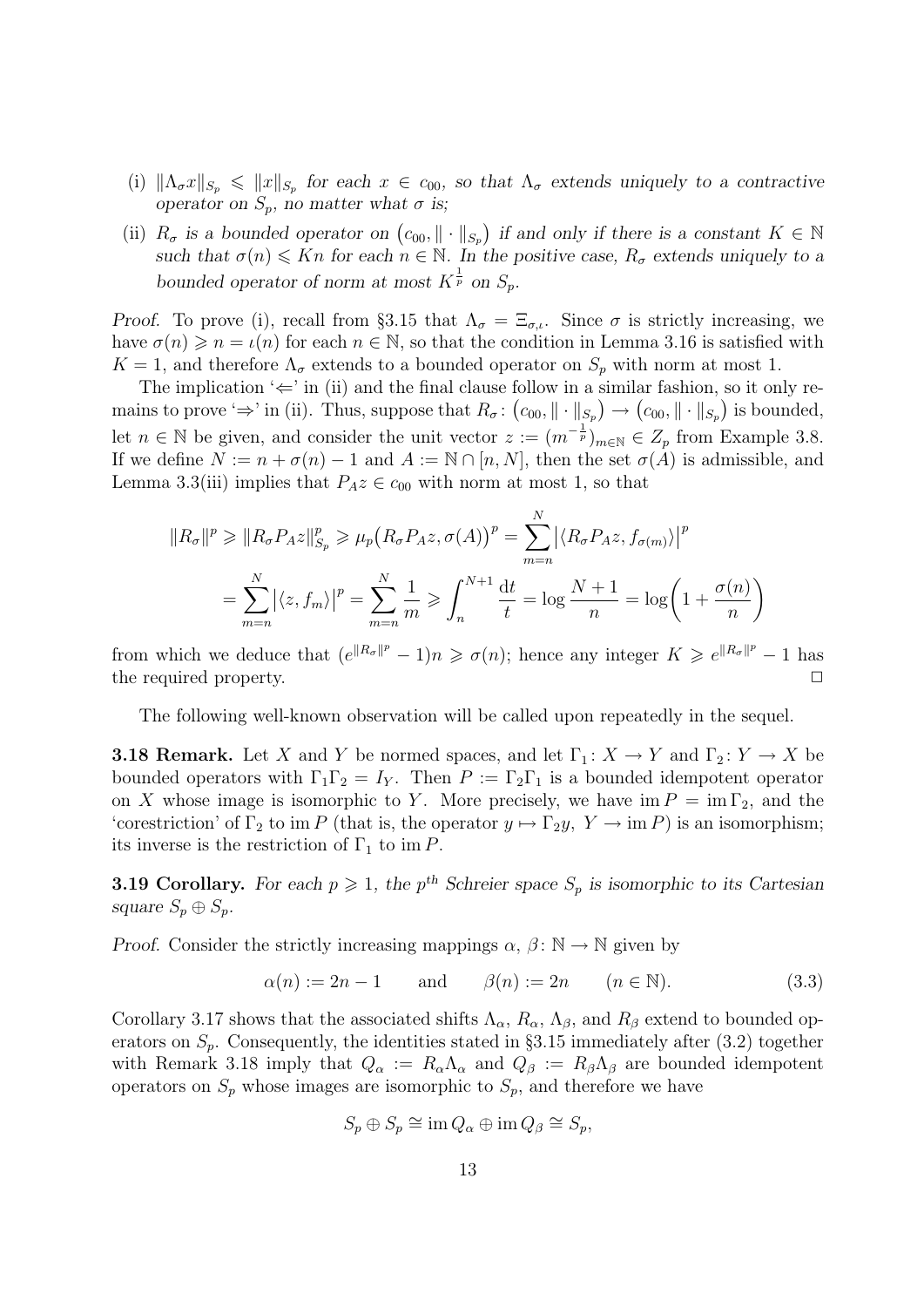where the final isomorphism follows from the fact that  $\text{im } Q_\beta = \text{ker } Q_\alpha$ , so that  $\text{im } Q_\alpha$  and im  $Q_\beta$  are closed, complementary subspaces of  $S_p$ .

3.20 Further results. We conclude this section by listing a few results from the literature on Schreier spaces.

- (i) Alspach and Argyros [2] have generalized the notion of admissible subset of N by introducing the Schreier families of finite subsets of N. The Schreier families are indexed by the countable ordinals; the first one is exactly the collection of all admissible subsets of  $\mathbb N$ . In analogy with the definition of the  $p^{\text{th}}$  Schreier space based on the admissible subsets of  $\mathbb N$  (as presented in this section), one can associate a  $p^{\text{th}}$  Schreier space with each Schreier family. There is a substantial body of theory concerning these spaces in the case  $p = 1$ ; the case  $p > 1$  appears to be unchartered territory.
- (ii) Gasparis and Leung [19] have studied the complemented subspaces of the first Schreier space  $S_1$  (as well as those of the generalized Schreier spaces of Alspach and Argyros described above). Their main result is that there are uncountably many non-isomorphic subspaces among those of the form  $\overline{\text{span}} \{e_n : n \in A\}$ , where A is an infinite subset of N.

### 4 Introduction to the James–Schreier spaces

We shall now amalgamate the definitions of the  $p<sup>th</sup>$  James space and the  $p<sup>th</sup>$  Schreier space for each  $p \geq 1$ . Recall from §2.1 that, by definition, the  $p^{\text{th}}$  James norm of  $x \in \mathbb{K}^{\mathbb{N}}$  is the supremum of  $\nu_p(x, A)$  over all finite subsets A of N; our idea is to consider only those sets A which satisfy an admissibility-like condition.

**4.1 Definition.** A subset A of  $\mathbb N$  is *permissible* if

$$
2 \leqslant \operatorname{card} A \leqslant 1 + \min A.
$$

Thus a permissible set must contain at least two elements and be finite, and for  $A = \{n_1 < n_2 < \cdots < n_{k+1}\} \subseteq \mathbb{N}$ , where  $k \in \mathbb{N}$ , we have

A is permissible  $\iff k \leq n_1$ .

**4.2 Definition.** Let  $1 \leq p < \infty$ . For  $x = (\alpha_n)_{n \in \mathbb{N}} \in \mathbb{K}^{\mathbb{N}}$ , we define

$$
||x||_{W_p} := \sup \{ \nu_p(x, A) : A \subseteq \mathbb{N} \text{ is permissible} \}
$$
  
= 
$$
\sup \left\{ \left( \sum_{j=1}^k |\alpha_{n_j} - \alpha_{n_{j+1}}|^p \right)^{\frac{1}{p}} : k, n_1, \dots, n_{k+1} \in \mathbb{N}, k \le n_1 < \dots < n_{k+1} \right\},\
$$

and we then let  $W_p := \{x \in c_0 : ||x||_{W_p} < \infty\}$ . We call  $|| \cdot ||_{W_p}$  the  $p^{th}$  James-Schreier norm and  $W_p$  the  $p^{th}$  unrestricted James–Schreier space.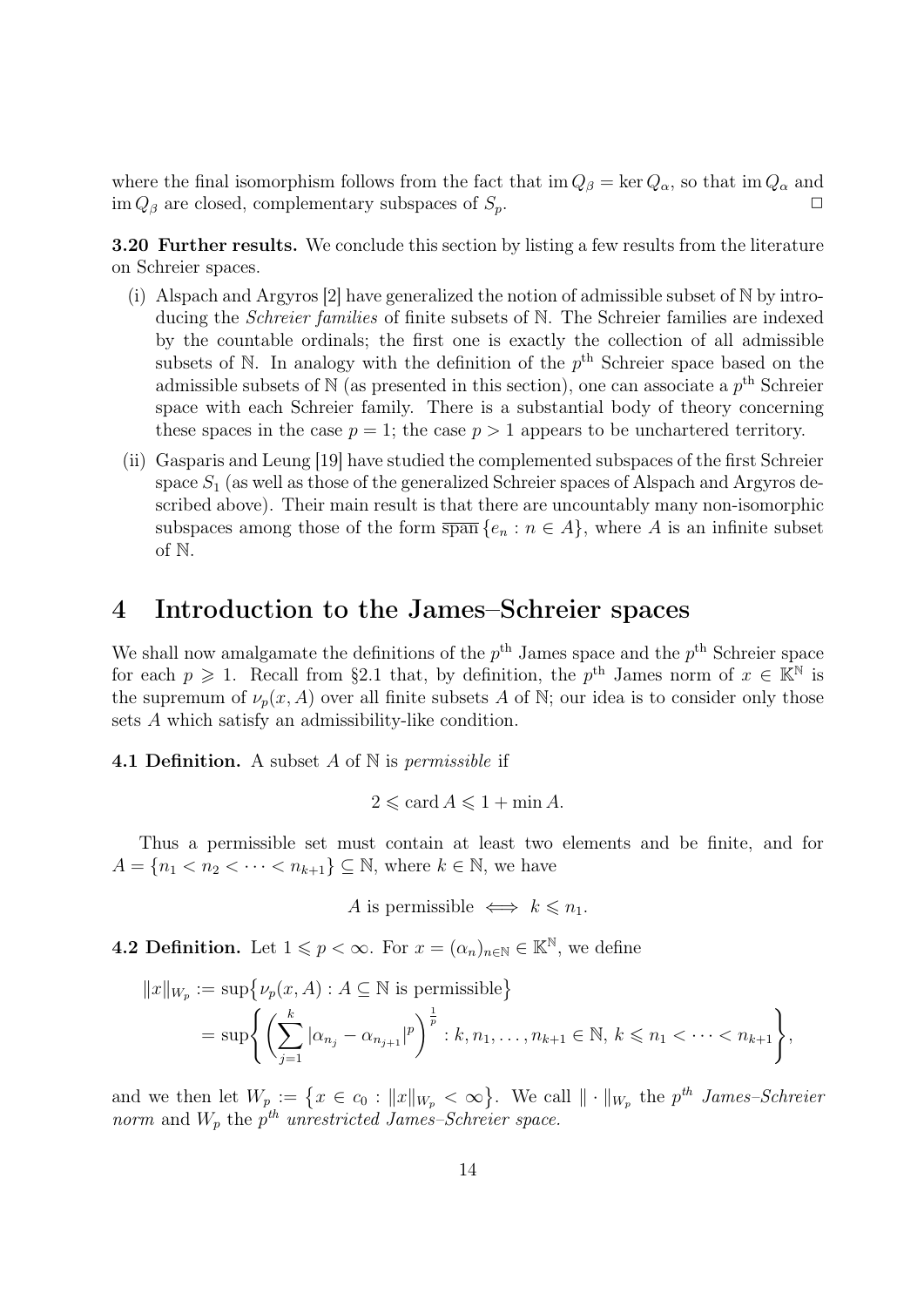The following lemma is the James–Schreier counterpart of Lemma 3.3; we omit its routine proof.

#### 4.3 Lemma. Let  $p \geqslant 1$  and  $m \in \mathbb{N}$ . Then:

- (i) the restriction to  $W_p$  of the m<sup>th</sup> coordinate functional  $f_m$  given by (1.2) is bounded with norm 1;
- (ii)  $W_p$  is an invariant subspace for the m<sup>th</sup> natural projection  $P_m$  given by (1.4), and the restriction of  $P_m$  to  $W_p$  is bounded with norm 1;
- (iii)  $W_p$  is a Banach space with respect to the coordinatewise defined operations inherited from  $\mathbb{K}^{\mathbb{N}}$  and the norm  $\|\cdot\|_{W_p}$ .

We shall next show that, for each  $p \geq 1$ ,  $W_p$  contains a complemented subspace which is isomorphic to the unrestricted Schreier space  $Z_p$ . In the proof we require the following well-known inequality

$$
|\alpha + \beta|^p \leq 2^{p-1} (|\alpha|^p + |\beta|^p) \qquad (p \geq 1, \, \alpha, \beta \in \mathbb{K}) \tag{4.1}
$$

which is an easy consequence of the convexity of the function  $t \mapsto t^p$ ,  $[0, \infty) \to [0, \infty)$ .

#### **4.4 Definition.** For  $x = (\alpha_n)_{n \in \mathbb{N}} \in \mathbb{K}^{\mathbb{N}}$ , let

$$
\Phi x := (0, \alpha_1, 0, \alpha_2, 0, \alpha_3, \ldots) \in \mathbb{K}^{\mathbb{N}} \quad \text{and} \quad \Psi x := (\alpha_{2n} - \alpha_{2n-1})_{n \in \mathbb{N}} \in \mathbb{K}^{\mathbb{N}}.
$$
 (4.2)

4.5 Proposition. Let  $p \geq 1$ . The first equation in (4.2) defines a bounded operator  $\Phi$ from  $Z_p$  to  $W_p$  of norm at most  $2^{1+\frac{1}{p}}$ , while the second defines a bounded operator  $\Psi$ from  $W_p$  to  $Z_p$  of norm 1. These operators satisfy  $\Psi \Phi = I_{Z_p}$ , and hence  $\Phi \Psi$  is idempotent with

$$
\operatorname{im}(\Phi\Psi) = \left\{ (\alpha_n)_{n \in \mathbb{N}} \in W_p : \alpha_{2n-1} = 0 \ \left( n \in \mathbb{N} \right) \right\} \cong Z_p.
$$

Proof. Considered as mappings on  $\mathbb{K}^{\mathbb{N}}, \Phi$  and  $\Psi$  are clearly both linear, so to establish the first part of the proposition, it suffices to show that

(i)  $\Phi x \in W_p$  with  $\|\Phi x\|_{W_p} \leq 2^{1+\frac{1}{p}} \|x\|_{Z_p}$  for each  $x \in Z_p$ ; and

(ii)  $\Psi x \in Z_p$  with  $\|\Psi x\|_{Z_p} \leqslant \|x\|_{W_p}$  for each  $x \in W_p$ , with equality for some  $x \in W_p$ .

To prove (i), let  $x \in Z_p$  be given. Lemma 3.3(ii) implies that  $x \in c_0$ , and therefore  $\Phi x \in c_0$  by the definition of  $\Phi$ . Now suppose that  $A = \{n_1 < n_2 < \cdots < n_{k+1}\}$  is a permissible subset of N. If  $A \cap 2\mathbb{N} = \emptyset$ , then  $\nu_p(\Phi x, A) = 0$ . Otherwise we choose  $\ell, m_1, \ldots, m_\ell \in \mathbb{N}$ such that  $A \cap 2\mathbb{N} = \{2m_1 < 2m_2 < \cdots < 2m_\ell\}$ . Using the inequality (4.1), we obtain

$$
\nu_p(\Phi x, A)^p = \sum_{j=1}^k |\langle \Phi x, f_{n_j} - f_{n_{j+1}} \rangle|^p \leq 2^{p-1} \sum_{j=1}^k (|\langle \Phi x, f_{n_j} \rangle|^p + |\langle \Phi x, f_{n_{j+1}} \rangle|^p)
$$
  

$$
\leq 2^p \mu_p(\Phi x, A)^p = 2^p \mu_p(\Phi x, A \cap 2\mathbb{N})^p = 2^p \mu_p(x, B)^p,
$$
 (4.3)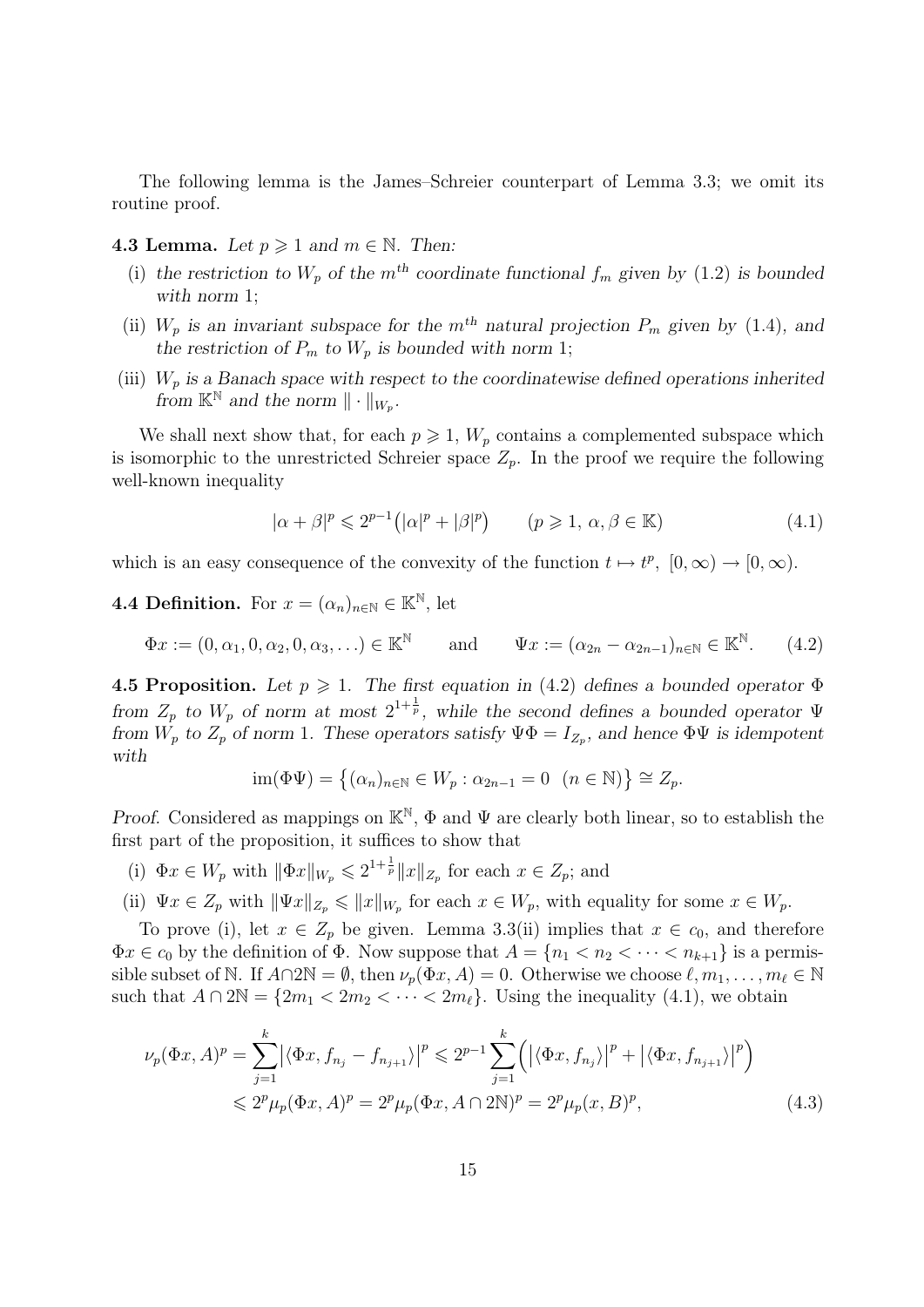where we have introduced  $B := \{m_1 < m_2 < \cdots < m_\ell\} \subseteq \mathbb{N}$ . Now let  $h := \min\{m_1, \ell\},\$  $B_1 := \{m_1 < m_2 < \cdots < m_h\} \subseteq \mathbb{N}$ , and  $B_2 := B \setminus B_1 \subseteq \mathbb{N}$ ; we claim that

$$
\mu_p(x, B_j) \le \|x\|_{Z_p} \qquad (j = 1, 2). \tag{4.4}
$$

This is immediate for  $j = 1$  because the definition of h ensures that  $B_1$  is admissible. If  $h = \ell$ , then  $B_2 = \emptyset$ , so that (4.4) is satisfied for  $j = 2$  by convention. Otherwise  $h = m_1 < \ell$ and  $B_2 = \{m_{h+1} < m_{h+2} < \cdots < m_\ell\}$ , so that  $B_2$  is admissible because

$$
\begin{aligned} \min B_2 &= m_{h+1} \geqslant m_h + 1 \geqslant m_{h-1} + 2 \geqslant \cdots \geqslant m_1 + h \\ &= 2m_1 \geqslant \min A \geqslant (\text{card } A) - 1 \geqslant \ell - 1 \geqslant \ell - h = \text{card } B_2, \end{aligned}
$$

and (4.4) for  $j = 2$  follows. Since B is the disjoint union of  $B_1$  and  $B_2$ , we conclude that

$$
\mu_p(x, B)^p = \mu_p(x, B_1)^p + \mu_p(x, B_2)^p \leq 2||x||_{Z_p}^p.
$$

Substituting this into  $(4.3)$  and then taking the supremum over all permissible sets A, we see that (i) is satisfied.

To prove (ii), let  $x \in W_p$ , and suppose that  $A = \{n_1 < n_2 < \cdots < n_k\} \subseteq \mathbb{N}$  is admissible, so that  $k \leq n_1$ . Then the set  $B := \{2n_j - 1, 2n_j : 1 \leq j \leq k\} \subseteq \mathbb{N}$  is permissible because card  $B = 2k \leq 2n_1 = 1 + \min B$ , and consequently we have

$$
||x||_{W_p}^p \ge \nu_p(x, B)^p
$$
  
=  $\sum_{j=1}^{k-1} (|(x, f_{2n_j-1} - f_{2n_j})|^p + |(x, f_{2n_j} - f_{2n_{j+1}-1})|^p) + |(x, f_{2n_k-1} - f_{2n_k})|^p$   
 $\ge \sum_{j=1}^k |(x, f_{2n_j-1} - f_{2n_j})|^p = \sum_{j=1}^k |(\Psi x, f_{n_j})|^p = \mu_p(\Psi x, A)^p.$ 

Taking the supremum over all admissible sets A, we conclude that  $||x||_{W_p} \ge ||\Psi x||_{Z_p}$ , as required. Since  $\Psi e_1 = -e_1$  and  $e_1$  is a unit vector in both  $W_p$  and  $Z_p$ , equality does occur. This completes the proof of (ii).

Direct application of the definitions (4.2) shows that  $\Psi \Phi = I_{Z_p}$ , so Remark 3.18 implies that  $P := \Phi \Psi$  is a bounded idempotent operator with image isomorphic to  $Z_p$ , and clearly

$$
\operatorname{im} P \subseteq \big\{ (\alpha_n)_{n \in \mathbb{N}} \in W_p : \alpha_{2n-1} = 0 \ \ (n \in \mathbb{N}) \big\}.
$$

Conversely, suppose that  $x = (\alpha_n)_{n \in \mathbb{N}} \in W_p$  satisfies  $\alpha_{2n-1} = 0$  for each  $n \in \mathbb{N}$ ; then we have

$$
\text{im } P \ni Px = \Phi \Psi x = \Phi(\alpha_{2n})_{n \in \mathbb{N}} = (0, \alpha_2, 0, \alpha_4, 0, \alpha_6, \ldots) = x,
$$

as required.  $\Box$ 

4.6 Remark. We can now give an easy proof of Lemma 3.3(iv). Indeed, Proposition 4.5 implies that  $Z_p$  is isomorphic to a complemented subspace of  $W_p$ , which is a Banach space by Lemma 4.3(iii). Complemented subspaces are automatically closed, hence complete, and therefore  $Z_p$  is also complete.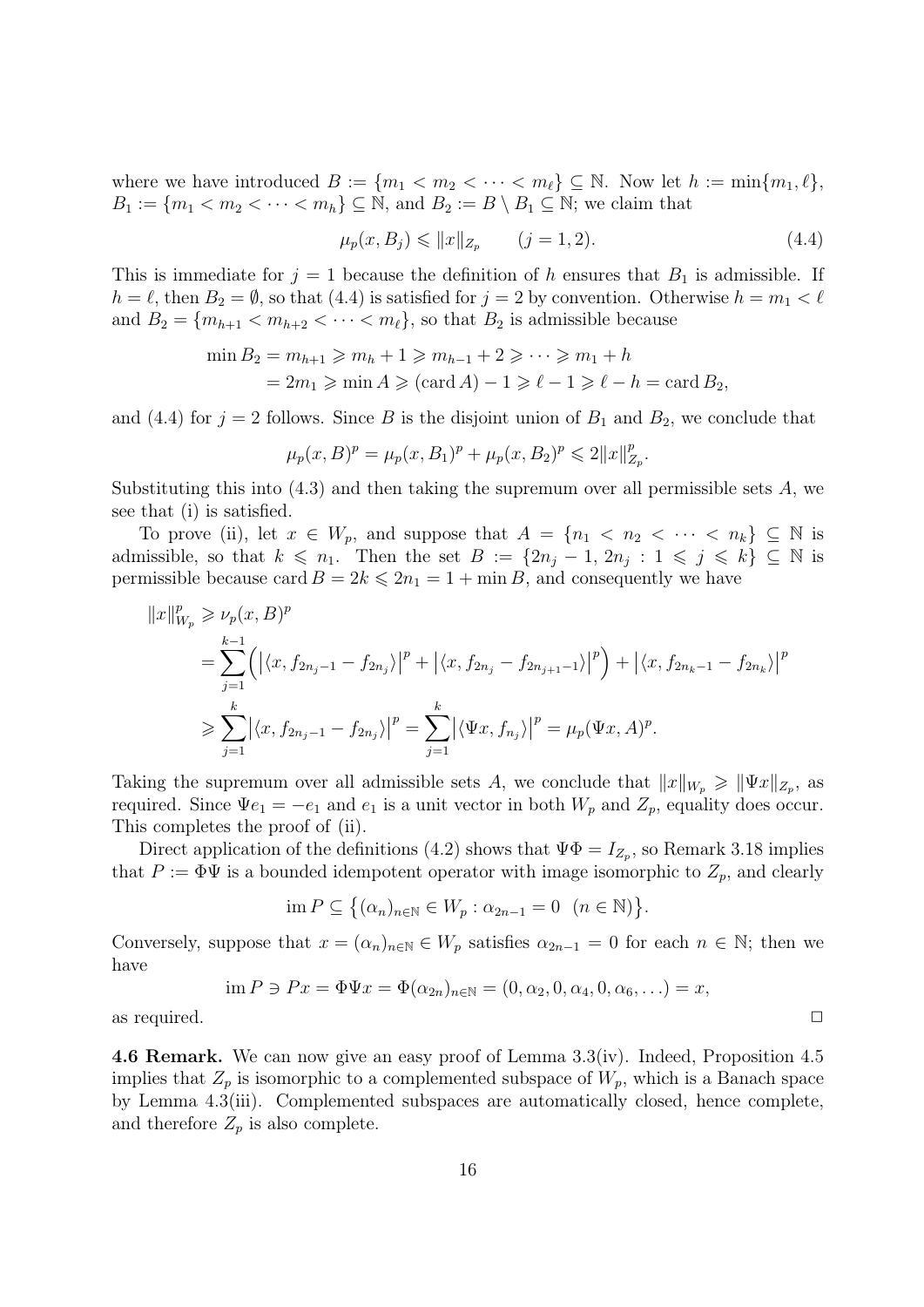4.7 Proposition. For each  $p \geq 1$ , the sequence  $(e_n)_{n \in \mathbb{N}}$  given by  $(1.1)$  is a monotone basic sequence in  $W_p$ .

Proof. Lemma 4.3(ii) implies that  $||P_mx||_{W_p} \le ||x||_{W_p}$  for each  $x \in c_{00}$  and  $m \in \mathbb{N}$ , and hence the result follows from the monotone version of Banach's fundamental characterization of basic sequences (e.g., see [27, Proposition 1.a.3] or [30, Corollary 4.1.25]).  $\Box$ 

4.8 The restricted James–Schreier spaces. Lemma 4.3(iii) and Proposition 4.7 imply that

$$
V_p := \overline{\operatorname{span}}\, \{e_n : n \in \mathbb{N}\} \subseteq W_p
$$

is a Banach space with a monotone basis  $(e_n)_{n\in\mathbb{N}}$  for each  $p \geq 1$ . We call  $V_p$  the  $p^{th}$ (restricted) James–Schreier space and refer to  $(e_n)_{n\in\mathbb{N}}$  as its standard basis. As in the case of the Schreier spaces, we omit the adjective 'restricted', unless confusion with  $W_p$  seems likely. We write  $\|\cdot\|_{V_p}$  for the restriction to  $V_p$  of the norm  $\|\cdot\|_{W_p}$ .

Note that the m<sup>th</sup> biorthogonal functional associated with the standard basis  $(e_n)_{n\in\mathbb{N}}$ for  $V_p$  is the restriction to  $V_p$  of the m<sup>th</sup> coordinate functional on  $\mathbb{K}^{\mathbb{N}}$ , that is,  $e'_m = f_m|_{V_p}$ ; this functional has norm 1 by Lemma 4.3(i).

- **4.9 Remark.** (i) Only the first two basis vectors  $e_1$  and  $e_2$  are normalized in the  $p^{\text{th}}$ James–Schreier norm; for  $n \geq 3$ , we have  $||e_n||_{V_p} = \nu_p(e_n, \{n-1, n, n+1\}) = 2^{\frac{1}{p}}$ .
- (ii) The basis  $(e_n)_{n\in\mathbb{N}}$  is not an unconditional basis for  $V_p$  because  $\chi_{[1,2n]}$  is a unit vector for each  $n \in \mathbb{N}$ , whereas

$$
\left\| \sum_{j=1}^{2n} (-1)^j e_j \right\|_{V_p} = \nu_p \left( \sum_{j=1}^{2n} (-1)^j e_j, \{n, n+1, \dots, 2n\} \right) = 2n^{\frac{1}{p}} \to \infty \quad \text{as} \quad n \to \infty.
$$

We shall prove a much stronger result in Section 6.

We observe next that Proposition 4.5 carries over to the restricted spaces.

4.10 Proposition. Let  $p \geq 1$ . The first equation in (4.2) defines a bounded operator  $\Phi$ from  $S_p$  to  $V_p$  of norm at most  $2^{1+\frac{1}{p}}$ , while the second defines a bounded operator  $\Psi$  from  $V_p$  to  $S_p$  of norm 1. These operators satisfy  $\Psi \Phi = I_{S_p}$ , and hence  $\Phi \Psi$  is idempotent with  $\dim(\Phi\Psi) = \overline{\operatorname{span}} \{e_{2n} : n \in \mathbb{N}\} \cong S_p.$ 

Proof. The operators  $\Phi$  and  $\Psi$  given by (4.2) clearly leave  $c_{00}$  invariant. Since  $c_{00}$  is dense in both  $S_p$  and  $V_p$ , and  $\Phi$  and  $\Psi$  are bounded on the unrestricted spaces  $Z_p$  and  $W_p$ , we conclude that  $\Phi(S_p) \subseteq V_p$  and  $\Psi(V_p) \subseteq S_p$ . The result is now easy to deduce from Proposition 4.5.  $\Box$ 

The following example is the James–Schreier analogue of Example 3.8.

**4.11 Example.** Let  $p \ge 1$ . Using the vector  $z := (n^{-\frac{1}{p}})_{n \in \mathbb{N}} \in Z_p \setminus S_p$  from Example 3.8, we can easily verify that  $V_p$  is a proper subspace of  $W_p$ . Indeed, Proposition 4.5 implies that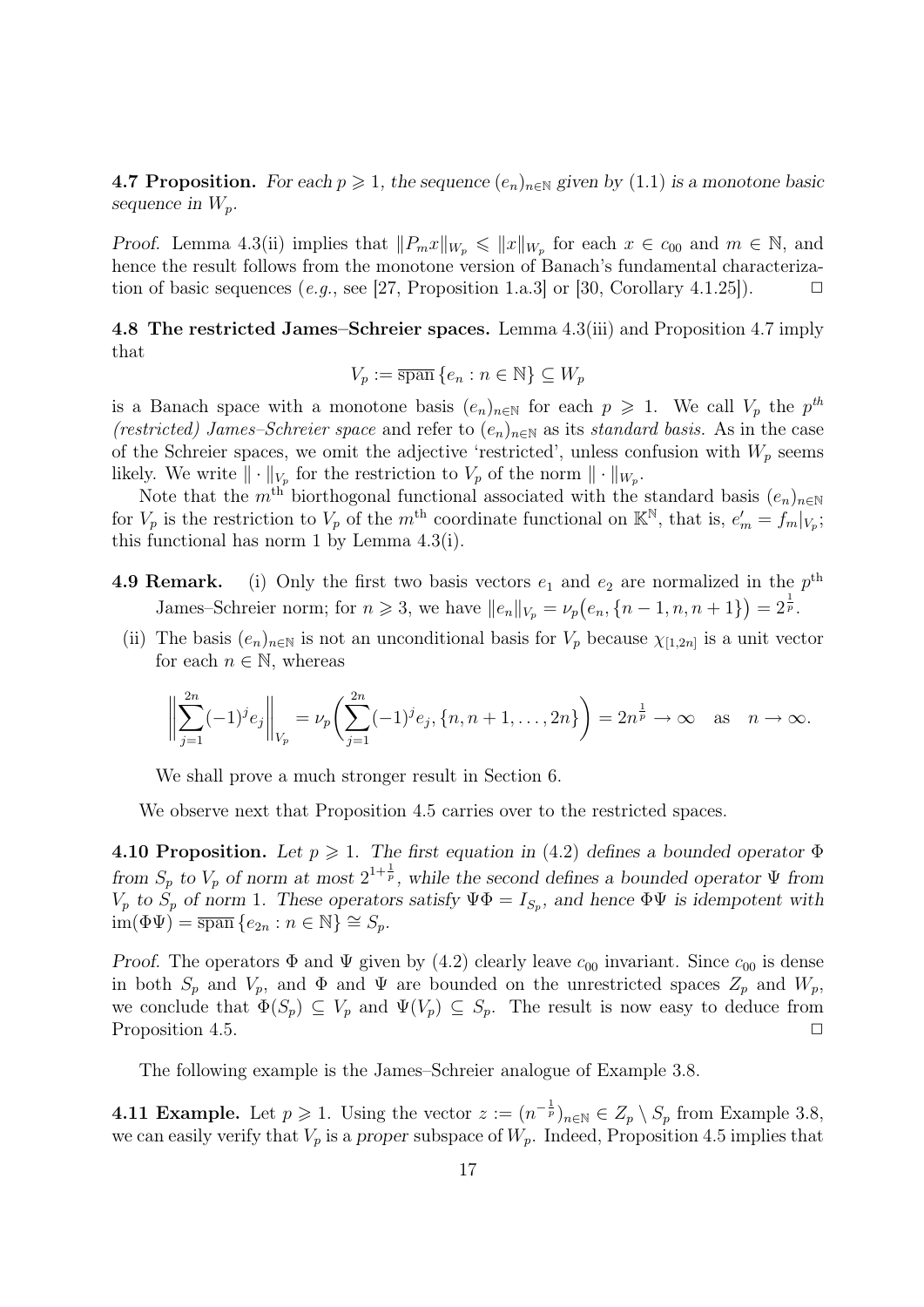$y := \Phi z \in W_p$ , but  $y \notin V_p$  because if it were,  $\Psi y \in S_p$  by Proposition 4.10, contradicting that  $\Psi y = z \notin S_p$ .

The much stronger conclusion that  $W_p \not\cong V_p$  will follow from Section 5.

We shall next show that the standard basis for  $V_p$  is shrinking whenever  $p > 1$ ; this will enable us to describe the bidual of  $V_p$  in terms of  $W_p$ .

**4.12 Proposition.** For each  $p > 1$ , the standard basis  $(e_n)_{n \in \mathbb{N}}$  for  $V_p$  is shrinking.

The proof of this result is identical to that of Corollary 3.12 provided that the operator T from Lemma 3.11 is replaced with the operator  $U$  from the following lemma throughout.

4.13 Lemma. Let  $p \geq 1$ , and let  $(u_n)_{n \in \mathbb{N}}$  be a normalized block basic sequence of the standard basis  $(e_n)_{n\in\mathbb{N}}$  for  $V_p$ . Then the operator

$$
U: \sum_{n=1}^{\infty} \alpha_n e_n \mapsto \sum_{n=1}^{\infty} \alpha_n u_n, \quad (c_{00}, \|\cdot\|_{\ell_p}) \to V_p,
$$

is bounded, and therefore it extends uniquely to a bounded operator  $U: \ell_p \to V_p$ .

Proof. As in the proof of Lemma 3.11, choose integers  $0 = M_0 < M_1 < \cdots < M_n < \cdots$ such that  $u_n \in \text{span}\{e_j : M_{n-1} < j \leqslant M_n\}$  for each  $n \in \mathbb{N}$ . Given a permissible subset A of N, take natural numbers k and  $n_1 < n_2 < \cdots < n_k$  such that

$$
A \cap (M_{n-1}, M_n] \neq \emptyset \iff n \in \{n_1, n_2, \dots, n_k\} \qquad (n \in \mathbb{N}),
$$

and define  $A_j := A \cap (M_{n_j-1}, M_{n_j}]$  for  $j = 1, 2, ..., k$ . Then A is the disjoint union of the sets  $A_1, \ldots, A_k$ , each of which is either a singleton or permissible, and for each  $x = \sum_{n=1}^{\infty} \alpha_n e_n \in c_{00}$ , we have

$$
\nu_p(Ux, A)^p = \sum_{j=1}^k \nu_p(Ux, A_j)^p + \sum_{j=1}^{k-1} |\langle Ux, f_{\max A_j} - f_{\min A_{j+1}} \rangle|^p
$$
  
\n
$$
\leqslant \sum_{\substack{k \text{by (4.1) } j=1}}^k \nu_p(\alpha_{n_j} u_{n_j}, A_j)^p + 2^{p-1} \sum_{j=1}^{k-1} (|\langle Ux, f_{\max A_j} \rangle|^p + |\langle Ux, f_{\min A_{j+1}} \rangle|^p)
$$
  
\n
$$
\leqslant \sum_{j=1}^k |\alpha_{n_j}|^p ||u_{n_j}||_{V_p}^p
$$
  
\n
$$
+ 2^{p-1} \sum_{j=1}^{k-1} (|\alpha_{n_j}|^p |\langle u_{n_j}, f_{\max A_j} \rangle|^p + |\alpha_{n_{j+1}}|^p |\langle u_{n_{j+1}}, f_{\min A_{j+1}} \rangle|^p)
$$
  
\n
$$
\leqslant (2^p + 1) \sum_{j=1}^k |\alpha_{n_j}|^p \leqslant (2^p + 1) ||x||_{\ell_p}^p.
$$

The result now follows by taking the supremum over all permissible sets  $A$ .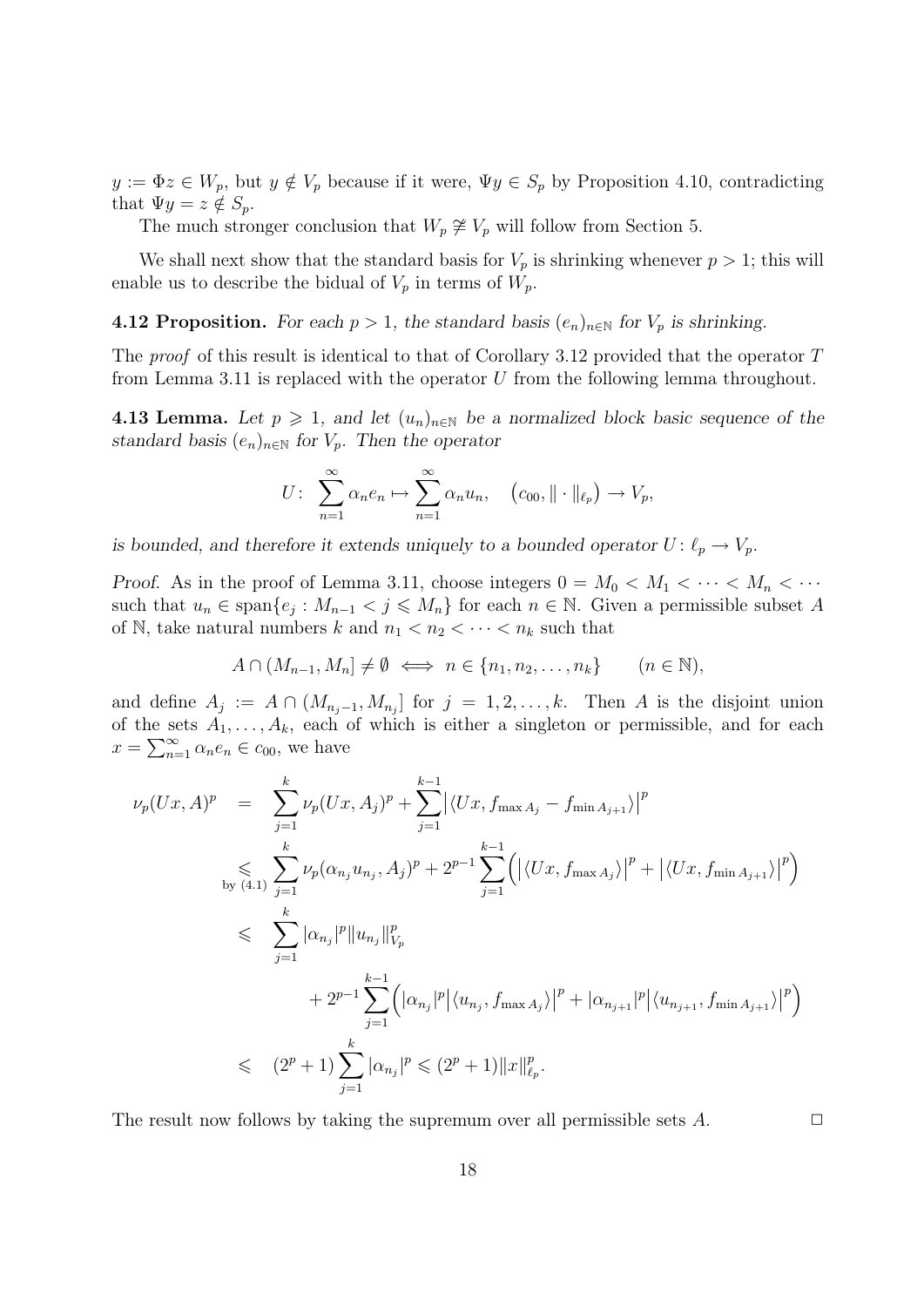We have not been able to decide whether or not Proposition 4.12 extends to the case where  $p = 1$ , that is, the following question is open.

4.14 Question. Is the standard basis  $(e_n)_{n\in\mathbb{N}}$  for  $V_1$  shrinking?

Note added in proof. Question 4.14 has been answered in the positive; see [10].

**4.15 Lemma.** Let  $p \ge 1$ . Then  $W_p$  and  $\mathbb{K}\chi_{\mathbb{N}}$  are closed, complementary subspaces of bip( $V_p$ ), and  $||w||_{W_p} = ||w||_{\text{bip}(V_p)}$  for each  $w \in W_p$ .

Proof. We have  $W_p \cap \mathbb{K}\chi_{\mathbb{N}} = \{0\}$  because  $W_p \subseteq c_0$  by definition.

Lemma 4.3(ii) implies that

$$
||w||_{\text{bip}(V_p)} \leq ||w||_{W_p} \qquad (w \in W_p), \tag{4.5}
$$

so that in particular  $W_p \subseteq \text{bip}(V_p)$ . Moreover,  $\chi_{\mathbb{N}} \in \text{bip}(V_p)$  because  $P_m \chi_{\mathbb{N}} = \chi_{[1,m]}$  is a unit vector in  $V_p$  for each  $m \in \mathbb{N}$ , and consequently  $W_p + \mathbb{K}\chi_{\mathbb{N}} \subseteq \text{bip}(V_p)$ .

Conversely, suppose that  $x \in \text{bip}(V_p)$ . We claim that the sequence  $x = (\langle x, f_n \rangle)_{n \in \mathbb{N}}$  is convergent in K. If not, x fails to be a Cauchy sequence, so we can find  $\varepsilon > 0$  and integers  $1 = N_1 < N_2 < \cdots < N_j < N_{j+1} < \cdots$  such that  $|\langle x, f_{N_j} - f_{N_{j+1}} \rangle| \geq \varepsilon$  for each  $j \in \mathbb{N}$ . Take  $k \in \mathbb{N}$  such that  $k\varepsilon^p > ||x||^p$  $b_{\text{tip}(V_p)}^p$ , and choose  $m \in \mathbb{N}$  such that  $N_m \geq k$ . The set  $A := \{N_m < N_{m+1} < \cdots < N_{m+k}\}$  is then permissible, and therefore we have

$$
||x||_{\text{bip}(V_p)}^p \ge \nu_p(P_{N_{m+k}}x, A)^p = \sum_{j=m}^{m+k-1} |\langle x, f_{N_j} - f_{N_{j+1}} \rangle|^p \ge k\varepsilon^p > ||x||_{\text{bip}(V_p)}^p
$$

which is clearly absurd. Thus x is convergent with limit  $\alpha \in \mathbb{K}$ , say.

We now claim that  $w := x - \alpha \chi_N$  belongs to  $W_p$ ; indeed,  $w \in c_0$  by the choice of  $\alpha$ , and

$$
||w||_{W_p} \leq ||x||_{\text{bip}(V_p)}\tag{4.6}
$$

because, for each permissible subset  $A = \{n_1 < n_2 < \cdots < n_{k+1}\}$  of N, we have

$$
\nu_p(w, A)^p = \sum_{j=1}^k \left| \left( \langle x, f_{n_j} \rangle - \alpha \right) - \left( \langle x, f_{n_{j+1}} \rangle - \alpha \right) \right|^p = \nu_p(P_{n_{k+1}}x, A)^p \leq \|x\|_{\text{bip}(V_p)}^p.
$$

Hence we conclude that  $x = w + \alpha \chi_{\mathbb{N}} \in W_p + \mathbb{K} \chi_{\mathbb{N}}$ , and therefore  $\text{bip}(V_p) = W_p + \mathbb{K} \chi_{\mathbb{N}}$ .

To complete the proof, we note that if  $x \in W_p$  in the argument given above, then  $\alpha = 0$ , so that  $w = x$ , and therefore (4.5)–(4.6) combine to show that  $||w||_{W_p} = ||w||_{\text{bip}(V_p)}$  for each  $w \in W_p$ . In particular, this implies that the subspace  $W_p$  is closed in bip $(V_p)$  because it is complete with respect to the norm  $\|\cdot\|_{W_p}$  and thus also with respect to  $\|\cdot\|_{\text{bip}(V_p)}$ . The subspace  $\mathbb{K}\chi_{\mathbb{N}}$  is closed because it is finite-dimensional.

**4.16 Remark.** Lemma 4.15 can be rephrased as follows:  $(\text{bip}(V_p), \|\cdot\|_{\text{bip}(V_p)})$  contains  $(W_p, \|\cdot\|_{W_p})$  isometrically, and  $\lambda: (\alpha_n)_{n\in\mathbb{N}} \mapsto \lim_{n\to\infty} \alpha_n$  defines a bounded functional on bip $(V_p)$  whose kernel is  $W_p$ .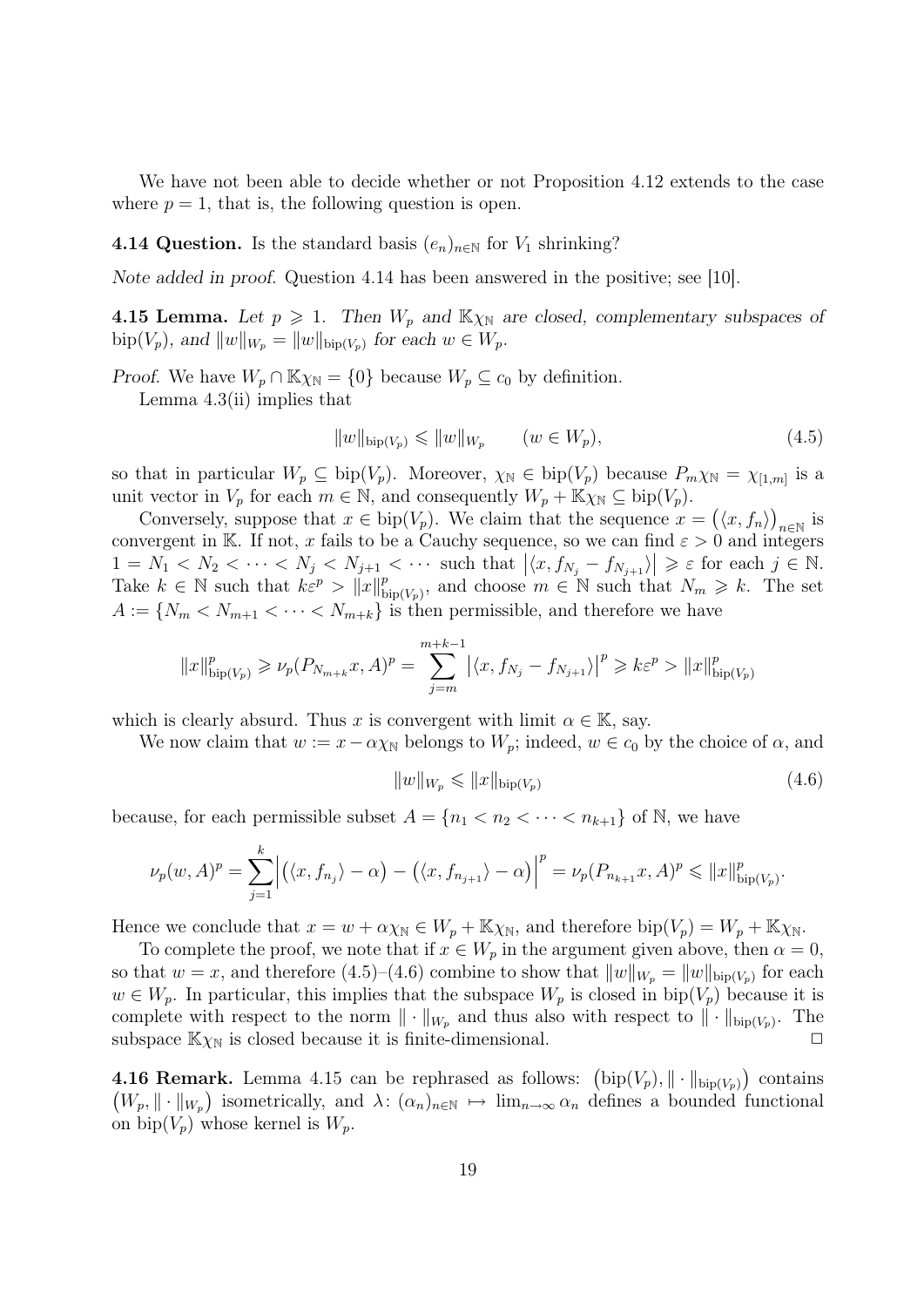4.17 The unrestricted James–Schreier space and the bidual of  $V_p$ . For  $p > 1$ , we can summarize our findings in the commutative diagram



where both  $\iota$ 's are the natural inclusions,  $\kappa$  is the canonical embedding, and  $\Upsilon$  is the isometric isomorphism from §2.4. Thus, if we identify the bidual of  $V_p$  with bip $(V_p)$  via  $\Upsilon$ , then  $\kappa = \iota$ , that is, the canonical embedding of  $V_p$  into its bidual becomes the natural inclusion of  $V_p$  into  $W_p \oplus \mathbb{K}\chi_{\mathbb{N}}$ .

Finally in this section we take a look at shift operators on the James–Schreier spaces. We begin with an easy result that characterizes the increasing mappings  $\sigma: \mathbb{N} \to \mathbb{N}$  for which the associated left and right shifts  $\Lambda_{\sigma}$  and  $R_{\sigma}$  (as defined in (3.2)) are bounded as operators on  $(c_{00}, \|\cdot\|_{V_p})$ .

**4.18 Proposition.** Let  $p \ge 1$ , and let  $\sigma : \mathbb{N} \to \mathbb{N}$  be strictly increasing. Then:

- (i)  $\|\Lambda_\sigma x\|_{V_p} \leq \|x\|_{V_p}$  for each  $x \in c_{00}$ , so that  $\Lambda_\sigma$  extends uniquely to a contractive operator on  $V_p$ , no matter what  $\sigma$  is;
- (ii) the operator  $R_{\sigma}$  is bounded on  $(c_{00}, \|\cdot\|_{V_p})$  if and only if  $\sigma(\mathbb{N})$  is cofinite in  $\mathbb{N}$ .

*Proof.* (i). Given  $x \in c_{00}$  and a permissible subset  $A = \{n_1 < \cdots < n_{k+1}\}\$  of N, we have

$$
\nu_p(\Lambda_\sigma x, A)^p = \sum_{j=1}^k \left| \langle \Lambda_\sigma x, f_{n_j} - f_{n_{j+1}} \rangle \right|^p = \sum_{j=1}^k \left| \langle x, f_{\sigma(n_j)} - f_{\sigma(n_{j+1})} \rangle \right|^p
$$

$$
= \nu_p(x, \sigma(A))^p \leq \|x\|_{V_p}^p,
$$

where the final inequality follows from the fact that the set  $\sigma(A)$  is permissible (because  $\sigma$ is strictly increasing).

(ii). It is easy to see that  $R_{\sigma}$  is bounded if  $\sigma(\mathbb{N})$  is cofinite in N.

Conversely, suppose that the set  $\mathbb{N} \setminus \sigma(\mathbb{N})$  is infinite, and take a strictly increasing sequence  $(m_i)_{i\in\mathbb{N}}$  of natural numbers such that  $\sigma(m_i)+1 \notin \sigma(\mathbb{N})$  for each  $j \in \mathbb{N}$ . Then, for given  $k \in \mathbb{N}$ , we can find  $n \in \mathbb{N}$  such that  $\sigma(m_n) \geq 2k + 1$ . This implies that the set  $A := \{ \sigma(m_j), \sigma(m_j) + 1 : n \leq j \leq n + k \}$  is permissible, and therefore we have

$$
||R_{\sigma} \chi_{[1,m_{n+k}]}||_{V_p}^p \geq \nu_p(R_{\sigma} \chi_{[1,m_{n+k}]}, A)^p = 2k+1.
$$

Since  $\|\chi_{[1,m]}\|_{V_p} = 1$ , no matter what  $m \in \mathbb{N}$  is, while  $(2k+1)^{\frac{1}{p}} \to \infty$  as  $k \to \infty$ , we conclude that the operator  $R_{\sigma}$  is unbounded on  $(c_{00}, \|\cdot\|_{V_p})$ .  $\Box$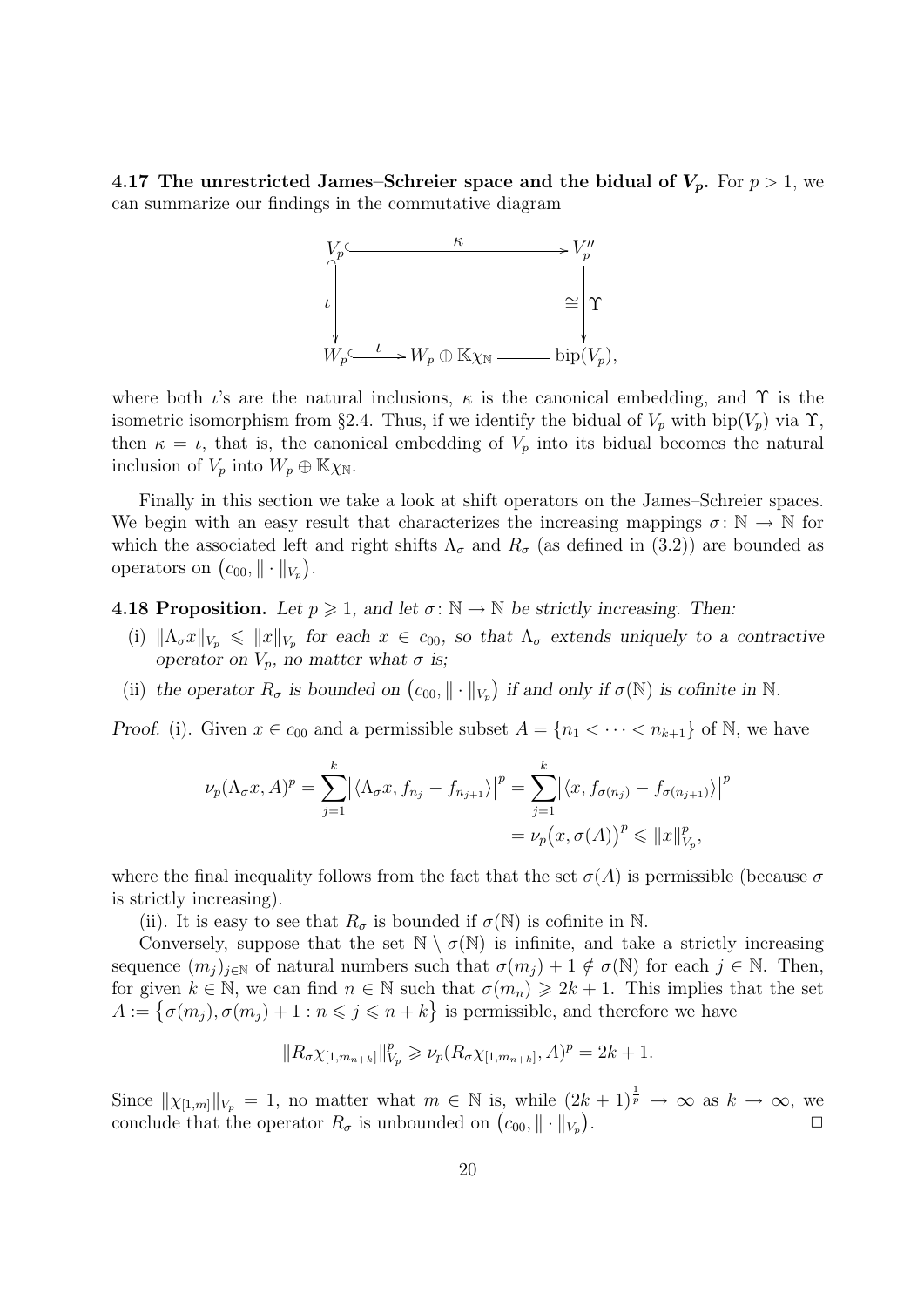Thus, if we want to right-shift elements of  $V_p$  in a non-trivial way, a different approach which does not introduce 'gaps' between coordinates is required. This is the motivation behind the following definition.

**4.19 Definition.** Let  $\sigma : \mathbb{N} \to \mathbb{N}$  be strictly increasing. We associate with  $\sigma$  the block right shift

$$
\Theta_{\sigma}: \sum_{n=1}^{\infty} \alpha_n e_n \mapsto \sum_{n=1}^{\infty} \alpha_n \chi_{(\sigma(n-1), \sigma(n))}, \quad c_{00} \to c_{00}, \tag{4.7}
$$

with the standing convention that  $\sigma(0) := 0$ .

This block right shift is bounded on  $(c_{00}, \|\cdot\|_{V_p})$  under exactly the same condition that the usual right shift is bounded on  $(c_{00}, \|\cdot\|_{S_p})$  (see Corollary 3.17(ii)), as the following proposition shows; this result will be important in the study [9] of  $V_p$  as a Banach algebra.

**4.20 Proposition.** Let  $p \ge 1$ , and let  $\sigma : \mathbb{N} \to \mathbb{N}$  be strictly increasing. The block right shift  $\Theta_{\sigma}$  is bounded on  $(c_{00}, \|\cdot\|_{V_p})$  if and only if there is a constant  $K \in \mathbb{N}$  such that  $\sigma(n) \leq K_n$  for each  $n \in \mathbb{N}$ . In the positive case,  $\Theta_{\sigma}$  extends uniquely to a bounded operator of norm at most  $K^{\frac{1}{p}}$  on  $V_p$ .

Proof.  $\Leftarrow$ . Suppose that there is a constant  $K \in \mathbb{N}$  such that  $\sigma(n) \leq Kn$  for each  $n \in \mathbb{N}$ , and let  $x \in c_{00}$  and a permissible subset A of N be given. Take natural numbers k and  $m_1 < m_2 < \cdots < m_k$  and non-empty sets  $A_1, \ldots, A_k$  with  $A_j \subseteq (\sigma(m_j-1), \sigma(m_j))$  for each  $j \in \{1, ..., k\}$  (with the convention that  $\sigma(0) = 0$ ) such that  $A = \bigcup_{j=1}^{k} A_j$ . If  $k = 1$ , then  $\nu_p(\Theta_\sigma x, A) = 0$ , whereas for  $k \geq 2$ , we have

$$
\nu_p(\Theta_{\sigma} x, A)^p = \sum_{j=1}^{k-1} \left( \nu_p(\Theta_{\sigma} x, A_j)^p + |\langle \Theta_{\sigma} x, f_{\max A_j} - f_{\min A_{j+1}} \rangle|^p \right) + \nu_p(\Theta_{\sigma} x, A_k)^p
$$
  
= 
$$
\sum_{j=1}^{k-1} |\langle \Theta_{\sigma} x, f_{\max A_j} - f_{\min A_{j+1}} \rangle|^p = \sum_{j=1}^{k-1} |\langle x, f_{m_j} - f_{m_{j+1}} \rangle|^p.
$$
 (4.8)

The permissibility of A and our assumption on  $\sigma$  imply that

$$
k \le \operatorname{card} A \le 1 + \min A \le 1 + \sigma(m_1) \le 1 + Km_1. \tag{4.9}
$$

If this inequality is strict, choose integers  $m_{1+Km_1} > m_{Km_1} > \cdots > m_{k+1}$ , all greater than  $m_k$ . We can then define  $B_j := \{m_h : (j-1)m_1 + 1 \leq h \leq jm_1 + 1\} \subseteq \mathbb{N}$  for each  $j = \{1, \ldots, K\}$ , and this set is permissible because card  $B_j = 1 + m_1 \leq 1 + \min B_j$ . Hence we conclude that

$$
K||x||_{V_p}^p \geqslant \sum_{j=1}^K \nu_p(x, B_j)^p = \sum_{j=1}^{Km_1} |\langle x, f_{m_j} - f_{m_{j+1}} \rangle|^p \geqslant \nu_p(\Theta_{\sigma} x, A)^p,
$$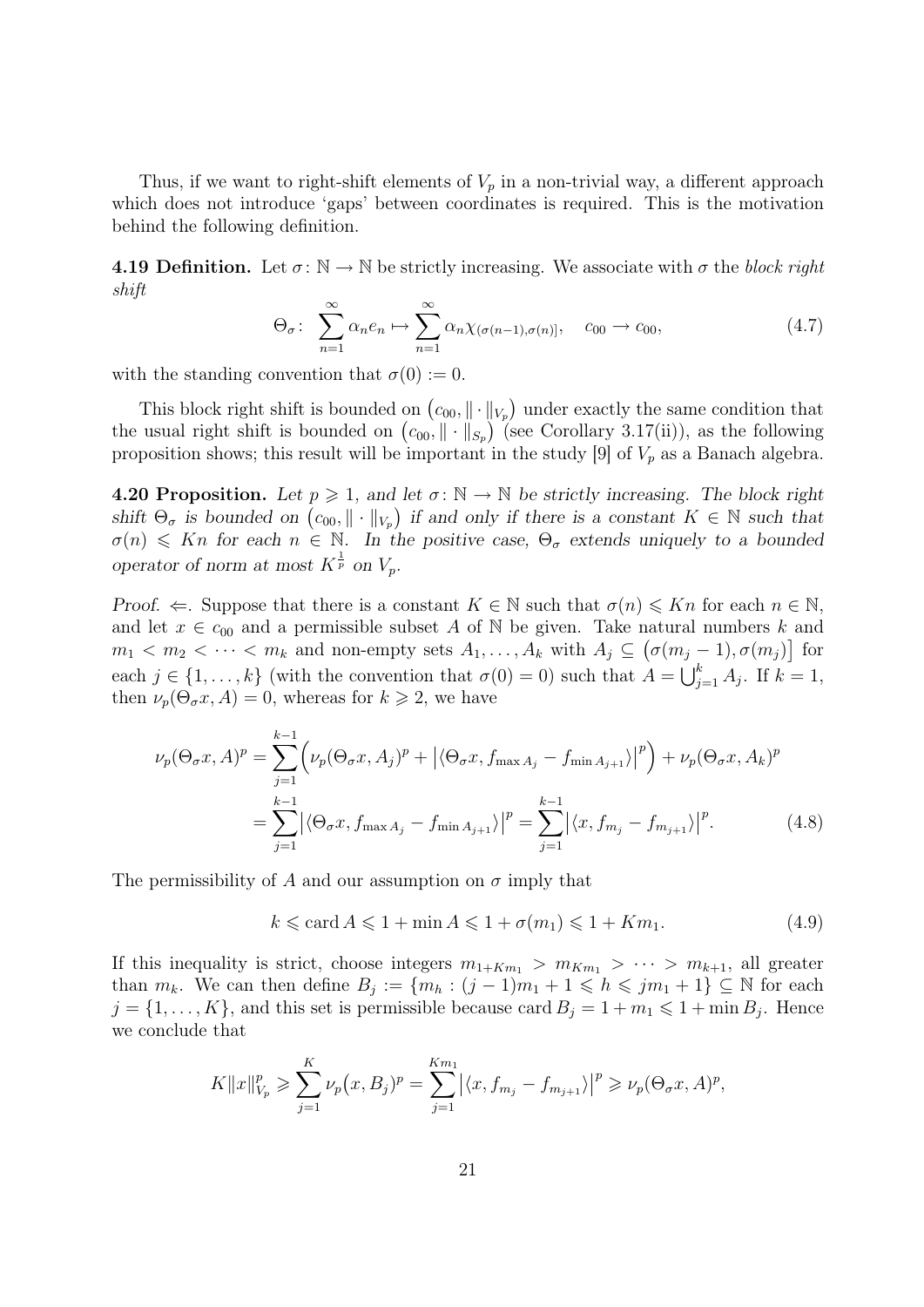where the final inequality follows from  $(4.8)$ – $(4.9)$ . Taking the supremum over all permissible sets A, we obtain  $K||x||_{V_p}^p \ge ||\Theta_{\sigma}x||_{V_p}^p$  $V_p^p$ , so that  $\Theta_{\sigma}$  is bounded with norm at most  $K^{\frac{1}{p}}$ .

 $\Rightarrow$ . Conversely, suppose that  $\Theta_{\sigma}$  is bounded on  $(c_{00}, \|\cdot\|_{V_p})$ , and consider the strictly increasing mappings  $\gamma$ ,  $\tau : \mathbb{N} \to \mathbb{N}$  given by  $\gamma(n) := 2n + 1$  and  $\tau(n) := \sigma(2n - 1) + 1$  for each  $n \in \mathbb{N}$ . We then see that the diagram

$$
(c_{00}, \|\cdot\|_{S_p}) \longrightarrow R_{\sigma} \longrightarrow (c_{00}, \|\cdot\|_{S_p})
$$
  
\n
$$
\Phi \downarrow \qquad \qquad \downarrow \qquad \qquad \downarrow
$$
  
\n
$$
(c_{00}, \|\cdot\|_{V_p}) \qquad \qquad (c_{00}, \|\cdot\|_{S_p})
$$
  
\n
$$
\Theta_{\sigma} \downarrow \qquad \qquad \downarrow \qquad \qquad \downarrow
$$
  
\n
$$
(c_{00}, \|\cdot\|_{V_p}) \longrightarrow (c_{00}, \|\cdot\|_{V_p})
$$

is commutative because

$$
\begin{split} \Xi_{\tau,\sigma}\Psi\Theta_{\gamma}\Theta_{\sigma}\Phi e_{n} &= \Xi_{\tau,\sigma}\Psi\Theta_{\gamma}\Theta_{\sigma}e_{2n} = \Xi_{\tau,\sigma}\Psi\Theta_{\gamma}\chi_{(\sigma(2n-1),\sigma(2n))} \\ &= \Xi_{\tau,\sigma}\Psi\chi_{(2\sigma(2n-1)+1,2\sigma(2n)+1)} = \Xi_{\tau,\sigma}(e_{\sigma(2n-1)+1} - e_{\sigma(2n)+1}) \\ &= \Xi_{\tau,\sigma}e_{\tau(n)} - \Xi_{\tau,\sigma}e_{\sigma(2n)+1} = e_{\sigma(n)} - 0 = R_{\sigma}e_{n} \qquad (n \in \mathbb{N}). \end{split}
$$

Moreover, the operators  $\Phi$ ,  $\Theta_{\sigma}$ ,  $\Theta_{\gamma}$ ,  $\Psi$ , and  $\Xi_{\tau,\sigma}$  are all bounded with respect to the norms on their domains and codomains specified in the diagram; this follows from Proposition 4.10 for  $\Phi$  and  $\Psi$ , from our assumption for  $\Theta_{\sigma}$ , from the implication ' $\Leftarrow$ ' proved above for  $\Theta_{\gamma}$ (because  $\gamma(n) = 2n + 1 \leq 3n$  for each  $n \in \mathbb{N}$ ), and from Lemma 3.16 for  $\Xi_{\tau,\sigma}$  (because  $\sigma(n) \leq \sigma(2n-1) + 1 = \tau(n)$  for each  $n \in \mathbb{N}$ . Hence the commutativity of the diagram implies that  $R_{\sigma}$  is bounded, and therefore we have  $\sigma(n) \leq Kn$  for each  $n \in \mathbb{N}$  by Corollary 3.17(ii).  $\Box$ 

Recall that the  $p^{\text{th}}$  James space  $J_p$  is not isomorphic to its Cartesian square for any  $p > 1$ , whereas we saw in Corollary 3.19 that the  $p<sup>th</sup>$  Schreier space  $S_p$  is isomorphic to its Cartesian square for each  $p \geq 1$ . We have not been able to answer the corresponding question for the James–Schreier spaces, so we state it formally.

**4.21 Question.** Let  $p \ge 1$ . Is the  $p^{\text{th}}$  James–Schreier space  $V_p$  isomorphic to its Cartesian square  $V_p \oplus V_p$ ?

### 5 The James–Schreier spaces are  $c_0$ -saturated

**5.1 Definition.** Let X and Y be infinite-dimensional Banach spaces. We say that X is Y-saturated if each closed, infinite-dimensional subspace of X contains a subspace which is isomorphic to  $Y$ .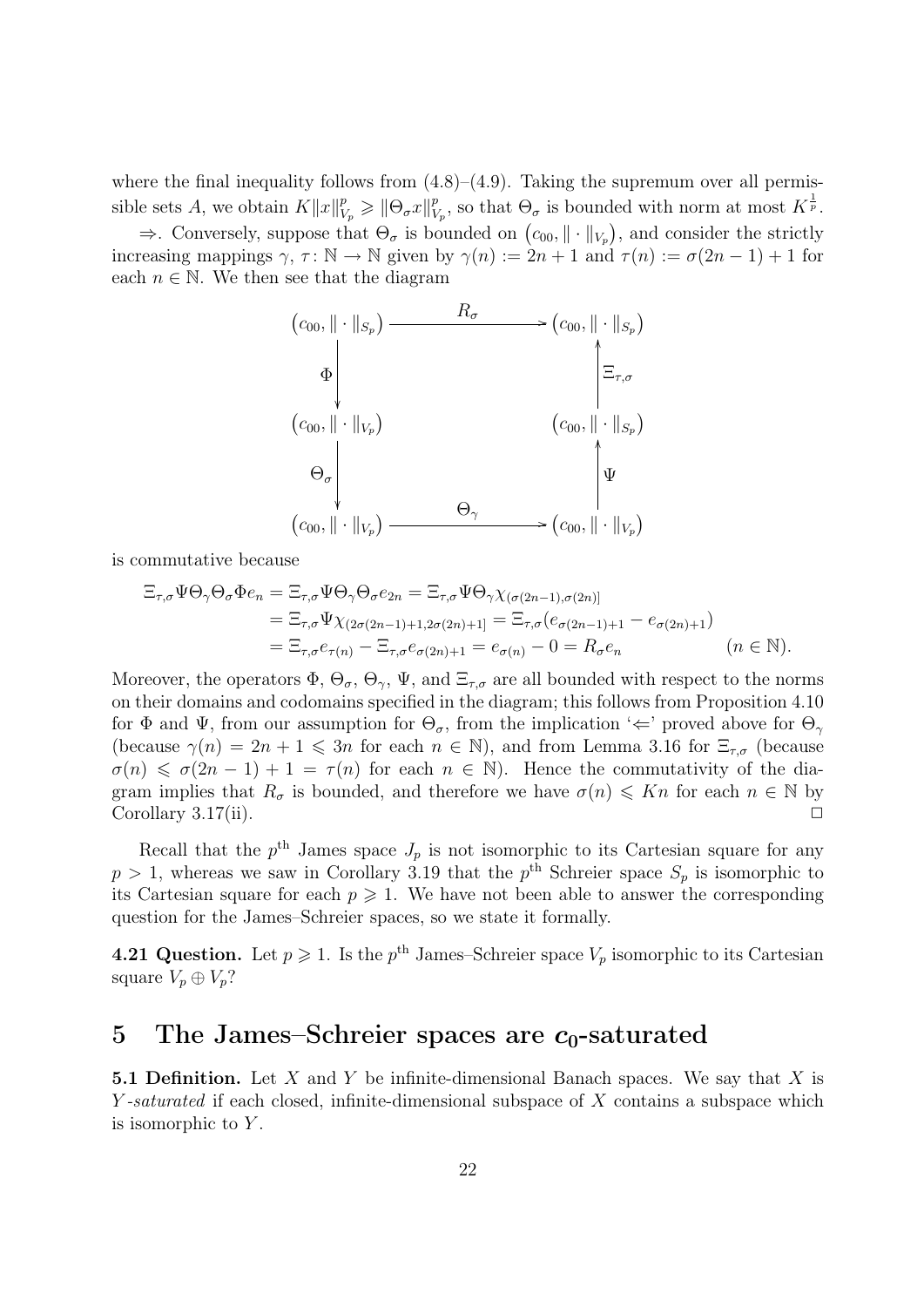The aim of this section is to prove the following result.

#### **5.2 Theorem.** For each  $p \ge 1$ , the  $p^{\text{th}}$  James–Schreier space  $V_p$  is  $c_0$ -saturated.

We isolate the key step in the proof of Theorem 5.2 in the following lemma.

**5.3 Lemma.** Let  $p \ge 1$ . Every block basic sequence of the standard basis for  $V_p$  has a block basic sequence which is equivalent to the standard unit vector basis for  $c_0$ .

*Proof.* Suppose that  $(u_n)_{n\in\mathbb{N}}$  is a block basic sequence of  $(e_n)_{n\in\mathbb{N}}$ , and choose integers  $0 = L_0 < L_1 < L_2 < \cdots$  such that  $u_n \in \text{span}\{e_j : L_{n-1} < j \leq L_n\}$  for each  $n \in \mathbb{N}$ . By induction, we shall construct sequences  $(M_n)_{n\in\mathbb{N}}$  and  $(N_n)_{n\in\mathbb{N}}$  of natural numbers with  $M_1 \leq N_1 < M_2 \leq N_2 < \cdots$  and a sequence  $(v_n)_{n \in \mathbb{N}}$  of unit vectors in  $V_p$  such that

$$
v_n \in \text{span}\{u_j : M_n \leqslant j \leqslant N_n\} \qquad \text{and} \qquad \left|\langle v_{n+1}, f_k \rangle \right| \leqslant L_{N_n}^{-\frac{1}{p}} \qquad (n, k \in \mathbb{N}).\tag{5.1}
$$

To start the induction, take  $M_1 := N_1 := 1$  and  $v_1 := u_1 / ||u_1||_{V_p} \in V_p$ . Then  $v_1$  is a unit vector which satisfies the first part of (5.1) by definition; the second part is void in this case.

Now let  $n \in \mathbb{N}$ , and assume that natural numbers  $M_1 \leq N_1 < \cdots < M_n \leq N_n$  and unit vectors  $v_1, \ldots, v_n$  in  $V_p$  have been chosen in accordance with (5.1).

If there is an integer  $m > N_n$  such that  $|(u_m, f_k)| \leqslant L_{N_n}^{-\frac{1}{p}} ||u_m||_{V_p}$  for each  $k \in \mathbb{N}$ , then we can simply take  $M_{n+1} := N_{n+1} := m$  and  $v_{n+1} := u_m / ||u_m||_{V_p} \in V_p$ .

Otherwise, for each  $m > N_n$ , we can find  $k_m \in \mathbb{N}$  such that

$$
\left| \langle u_m, f_{k_m} \rangle \right| > L_{N_n}^{-\frac{1}{p}} \| u_m \|_{V_p}.
$$
 (5.2)

In particular,  $\langle u_m, f_{k_m} \rangle \neq 0$ , so that

$$
L_{m-1} < k_m \leqslant L_m,\tag{5.3}
$$

and therefore the sequence  $(k_m)_{m=N_n+1}^{\infty}$  is strictly increasing. We now choose an integer  $K \geq 2^{-p}(L_{N_n}^2 - 1) + 1$ , we then pick an integer  $M_{n+1} > N_n$  such that  $k_{M_{n+1}} \geq K$ , and finally we define  $N_{n+1} := M_{n+1} + K - 1 \geq M_{n+1}$ . These choices ensure that the set  $A := \{k_m : M_{n+1} \leqslant m \leqslant N_{n+1} + 1\}$  is permissible, and consequently we can estimate the James–Schreier norm of the vector

$$
w := \sum_{j=M_{n+1}}^{N_{n+1}} \alpha_j u_j \in V_p, \qquad \text{where} \qquad \alpha_j := \frac{(-1)^j \overline{\langle u_j, f_{k_j} \rangle}}{|\langle u_j, f_{k_j} \rangle| \cdot \| u_j \|_{V_p}} \in \mathbb{K}, \qquad (5.4)
$$

as follows:

$$
||w||_{V_p}^p \ge \nu_p(w, A)^p = \sum_{m=M_{n+1}}^{N_{n+1}} \left| \sum_{j=M_{n+1}}^{N_{n+1}} \alpha_j(\langle u_j, f_{k_m} \rangle - \langle u_j, f_{k_{m+1}} \rangle) \right|^p
$$
  
= 
$$
\sum_{\substack{N_{n+1}-1 \ \text{by (5.3)}}}^{N_{n+1}-1} \left| \alpha_m \langle u_m, f_{k_m} \rangle - \alpha_{m+1} \langle u_{m+1}, f_{k_{m+1}} \rangle \right|^p + \left| \alpha_{N_{n+1}} \langle u_{N_{n+1}}, f_{k_{N_{n+1}}} \rangle \right|^p
$$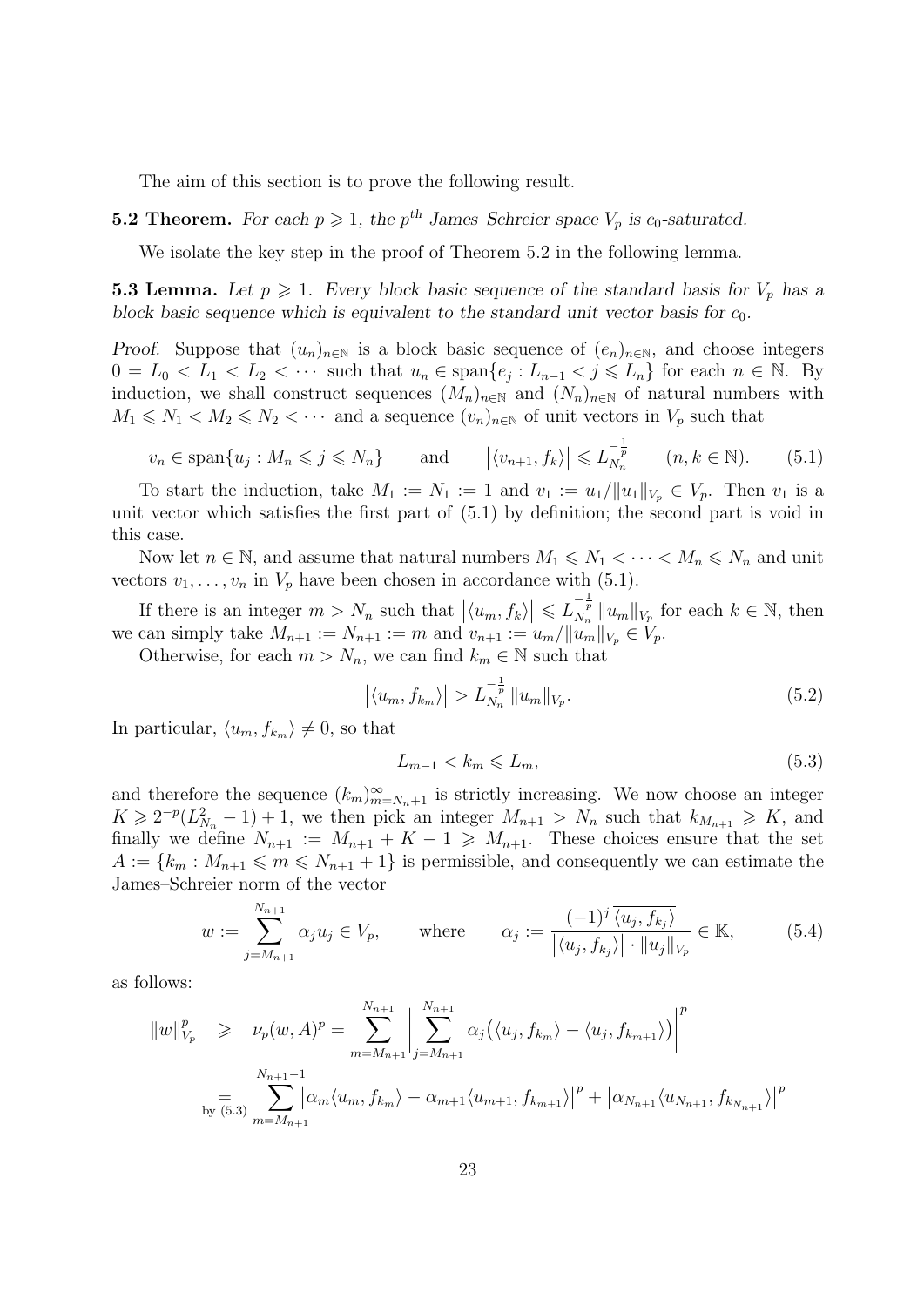$$
\sum_{\substack{\text{by (5.4)}}} \frac{N_{n+1}-1}{m=M_{n+1}} \left( \frac{|\langle u_m, f_{k_m} \rangle|}{\|u_m\|_{V_p}} + \frac{|\langle u_{m+1}, f_{k_{m+1}} \rangle|}{\|u_{m+1}\|_{V_p}} \right)^p + \left( \frac{|\langle u_{N_{n+1}}, f_{k_{N_{n+1}}} \rangle|}{\|u_{N_{n+1}}\|_{V_p}} \right)^p
$$
\n
$$
\sum_{\substack{\text{by (5.2)}}} \sum_{m=M_{n+1}}^{N_{n+1}-1} \left( 2L_{N_n}^{-\frac{1}{p}} \right)^p + \left( L_{N_n}^{-\frac{1}{p}} \right)^p = \frac{2^p (K-1) + 1}{L_{N_n}} \ge L_{N_n} \tag{5.5}
$$

by the choice of K. In particular we have  $w \neq 0$ , so  $v_{n+1} := w/||w||_{V_p}$  defines a unit vector in  $V_p$ , and (5.4) implies that this vector satisfies the first part of (5.1). To verify the second part, we use the fact that  $(u_j)_{j\in\mathbb{N}}$  is a block basic sequence to obtain

$$
\begin{aligned} \left| \langle v_{n+1}, f_k \rangle \right| &= \frac{1}{\|w\|_{V_p}} \, \max \left\{ \left| \alpha_j \langle u_j, f_k \rangle \right| : M_{n+1} \leqslant j \leqslant N_{n+1} \right\} \\ &= \frac{1}{\|w\|_{V_p}} \, \max \left\{ \frac{\left| \langle u_j, f_k \rangle \right|}{\|u_j\|_{V_p}} : M_{n+1} \leqslant j \leqslant N_{n+1} \right\} \leqslant \frac{1}{\|w\|_{V_p}} \leqslant L_{N_n}^{-\frac{1}{p}} \quad (k \in \mathbb{N}), \end{aligned}
$$

where the final inequality follows from  $(5.5)$ . Hence the induction continues.

We shall next show that the block basic sequence  $(v_n)_{n\in\mathbb{N}}$  constructed above is equivalent to the standard unit vector basis of  $c_0$ ; this will clearly complete the proof. To this end, we consider the linear mapping

$$
U: \sum_{n=1}^{\infty} \beta_n e_n \mapsto \sum_{n=1}^{\infty} \beta_n v_n, \quad (c_{00}, \|\cdot\|_{c_0}) \to V_p.
$$

Our aim is to show that  $U$  is an isomorphism onto its image, that is, we want to prove that there are constants  $C_1, C_2 > 0$  such that

$$
C_1 ||x||_{c_0} \le ||Ux||_{V_p} \le C_2 ||x||_{c_0} \qquad (x \in c_{00}).
$$
\n(5.6)

Given  $x = \sum_{n=1}^{\infty} \beta_n e_n \in c_{00}$ , take  $\ell \in \mathbb{N}$  such that  $||x||_{c_0} = |\beta_{\ell}|$ . Then we have

$$
||x||_{c_0} = ||\beta_{\ell}v_{\ell}||_{V_p}
$$
  
= 
$$
\begin{cases} ||P_{L_{N_1}}(Ux)||_{V_p} \le ||P_{L_{N_1}}|| \, ||Ux||_{V_p} & \text{for } \ell = 1 \\ ||(P_{L_{N_\ell}} - P_{L_{N_{\ell-1}}})Ux||_{V_p} \le ||P_{L_{N_\ell}} - P_{L_{N_{\ell-1}}}|| \, ||Ux||_{V_p} & \text{for } \ell \ge 2 \end{cases} \le 2||Ux||_{V_p}
$$

by Lemma 4.3(ii). Hence the first inequality in (5.6) holds with  $C_1 := 1/2$ .

To prove the second, let a permissible subset  $A = \{n_1 < n_2 < \cdots < n_{k+1}\}\$  of N be given. Choose  $h \in \mathbb{N}$  minimal such that  $n_1 \leqslant L_{N_h}$ , and then take  $g \in \{1, \ldots, k+1\}$ maximal such that  $n_g \leqslant L_{N_h}$ . If  $g = k + 1$ , then  $A \subseteq (L_{N_{h-1}}, L_{N_h}]$  (with  $N_0 := 0$  if  $h = 1$ ), and we have

$$
\nu_p(Ux, A)^p = \nu_p(\beta_h v_h, A)^p \le ||\beta_h v_h||_{V_p}^p = |\beta_h|^p \le ||x||_{c_0}^p.
$$
\n(5.7)

Otherwise (that is, when  $g \leq k$ ) we write

$$
\nu_p(Ux,A)^p = \sum_{j=1}^{g-1} \left| \left\langle Ux, f_{n_j} - f_{n_{j+1}} \right\rangle \right|^p + \left| \left\langle Ux, f_{n_g} - f_{n_{g+1}} \right\rangle \right|^p + \sum_{j=g+1}^k \left| \left\langle Ux, f_{n_j} - f_{n_{j+1}} \right\rangle \right|^p,
$$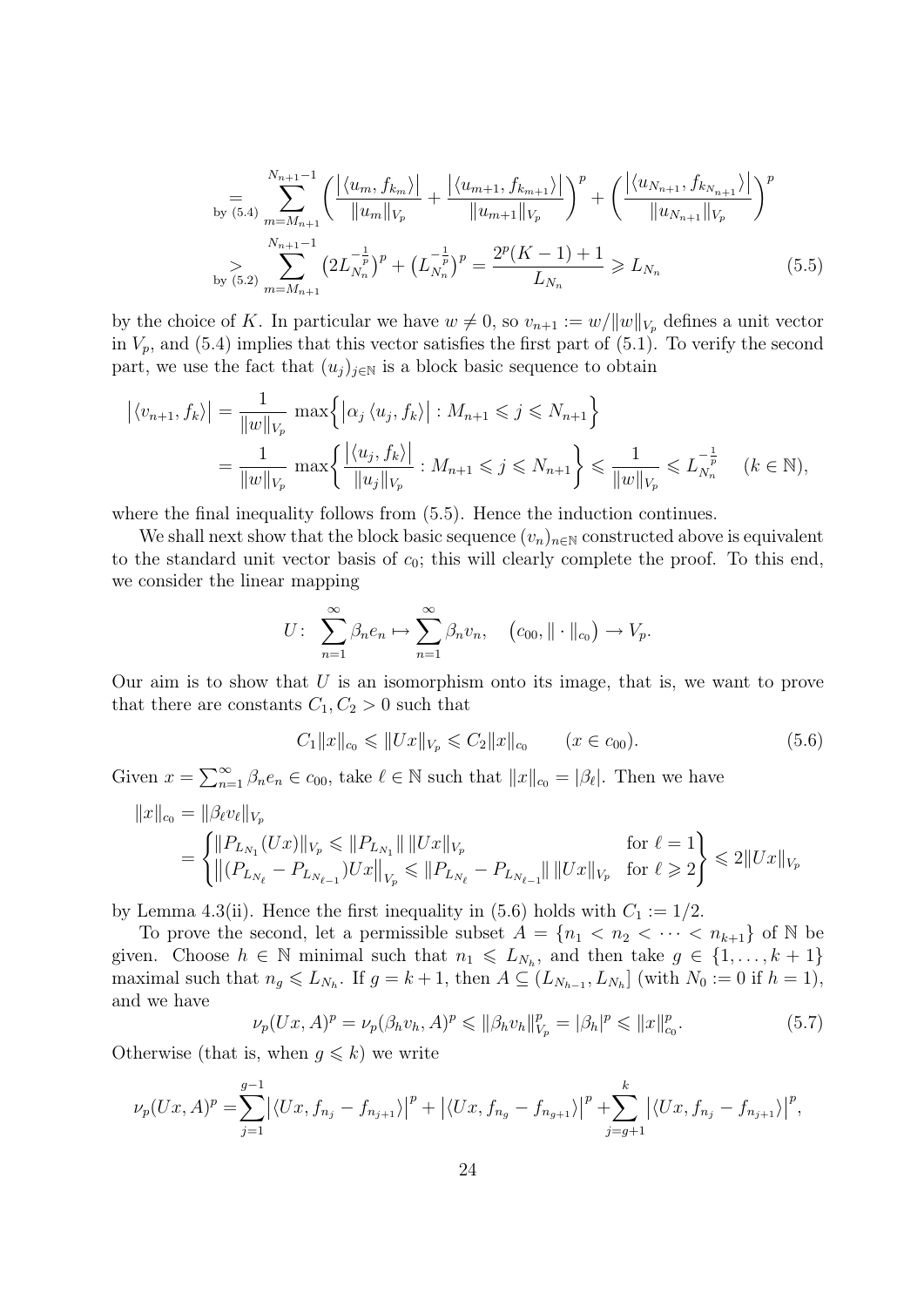where we ignore the left-hand sum if  $q = 1$  and the right-hand sum if  $q = k$ . Application of the inequality (4.1) to the middle term and the right-hand sum (but not the left-hand sum) yields

$$
\nu_p(Ux, A)^p \leq \sum_{j=1}^{g-1} \left| \langle Ux, f_{n_j} - f_{n_{j+1}} \rangle \right|^p + 2^{p-1} \left( \left| \langle Ux, f_{n_g} \rangle \right|^p + \left| \langle Ux, f_{n_{g+1}} \rangle \right|^p \right) \n+ 2^{p-1} \left( \sum_{j=g+1}^k \left| \langle Ux, f_{n_j} \rangle \right|^p + \left| \langle Ux, f_{n_{j+1}} \rangle \right|^p \right) \n\leq 2^{p-1} \left( \sum_{j=1}^{g-1} \left| \langle Ux, f_{n_j} - f_{n_{j+1}} \rangle \right|^p + \left| \langle Ux, f_{n_g} \rangle \right|^p \right) + 2^p \sum_{j=g+1}^{k+1} \left| \langle Ux, f_{n_j} \rangle \right|^p.
$$

We estimate the two terms on the right-hand side of this inequality separately. Firstly, the set  $B := \{n_1 < n_2 < \cdots < n_g < L_{N_h} + 1\}$  is permissible because  $g \leq k \leq n_1$ , and therefore we have

$$
\sum_{j=1}^{g-1} |\langle Ux, f_{n_j} - f_{n_{j+1}} \rangle|^p + |\langle Ux, f_{n_g} \rangle|^p = \nu_p(\beta_h v_h, B)^p \leq \|\beta_h v_h\|_{V_p}^p = |\beta_h|^p \leq \|x\|_{c_0}^p.
$$

Secondly, we observe that

$$
\sum_{j=g+1}^{k+1} |\langle Ux, f_{n_j} \rangle|^p \le (k - g + 1) \sup \{ |\langle Ux, f_n \rangle|^p : n \ge n_{g+1} \}
$$
  

$$
\le k \sup \{ |\langle Ux, f_n \rangle|^p : n > L_{N_h} \}
$$
  

$$
= k \sup \{ |\beta_j|^p | \langle v_j, f_n \rangle|^p : n > L_{N_h}, j > h \} \le k ||x||_{c_0}^p (L_{N_h}^{-\frac{1}{p}})^p \le ||x||_{c_0}^p
$$

because  $k \leq n_1 \leq L_{N_h}$ . Hence we conclude that

$$
\nu_p(Ux,A)^p\leqslant 2^{p-1}\|x\|_{c_0}^p+2^p\,\|x\|_{c_0}^p=3\cdot 2^{p-1}\|x\|_{c_0}^p,
$$

and this, together with (5.7), shows that the second inequality in (5.6) is satisfied with  $C_2 := (3 \cdot 2^{p-1})^{\frac{1}{p}} = 3^{\frac{1}{p}} \cdot 2^{1-\frac{1}{p}}$  $\bar{p}$  .

Proof of Theorem 5.2. Let X be a closed, infinite-dimensional subspace of  $V_p$ . By a theorem of Bessaga and Pełczyński (see [7], or [27, Proposition 1.a.11] for an exposition), X contains a sequence  $(x_n)_{n\in\mathbb{N}}$  which is equivalent to a block basic sequence  $(u_n)_{n\in\mathbb{N}}$  of the standard basis for  $V_p$ . Lemma 5.3 implies that  $(u_n)_{n\in\mathbb{N}}$  has a block basic sequence  $(v_n)_{n\in\mathbb{N}}$  which is equivalent to the standard unit vector basis for  $c_0$ . Since  $(u_n)_{n\in\mathbb{N}}$  is equivalent to  $(x_n)_{n\in\mathbb{N}}$ ,  $(v_n)_{n\in\mathbb{N}}$  is equivalent to a block basic sequence of  $(x_n)_{n\in\mathbb{N}}$ , say  $(y_n)_{n\in\mathbb{N}}$ , and consequently we have

$$
X \supseteq \overline{\operatorname{span}} \{x_n : n \in \mathbb{N}\} \supseteq \overline{\operatorname{span}} \{y_n : n \in \mathbb{N}\} \cong \overline{\operatorname{span}} \{v_n : n \in \mathbb{N}\} \cong c_0,
$$

as desired.  $\Box$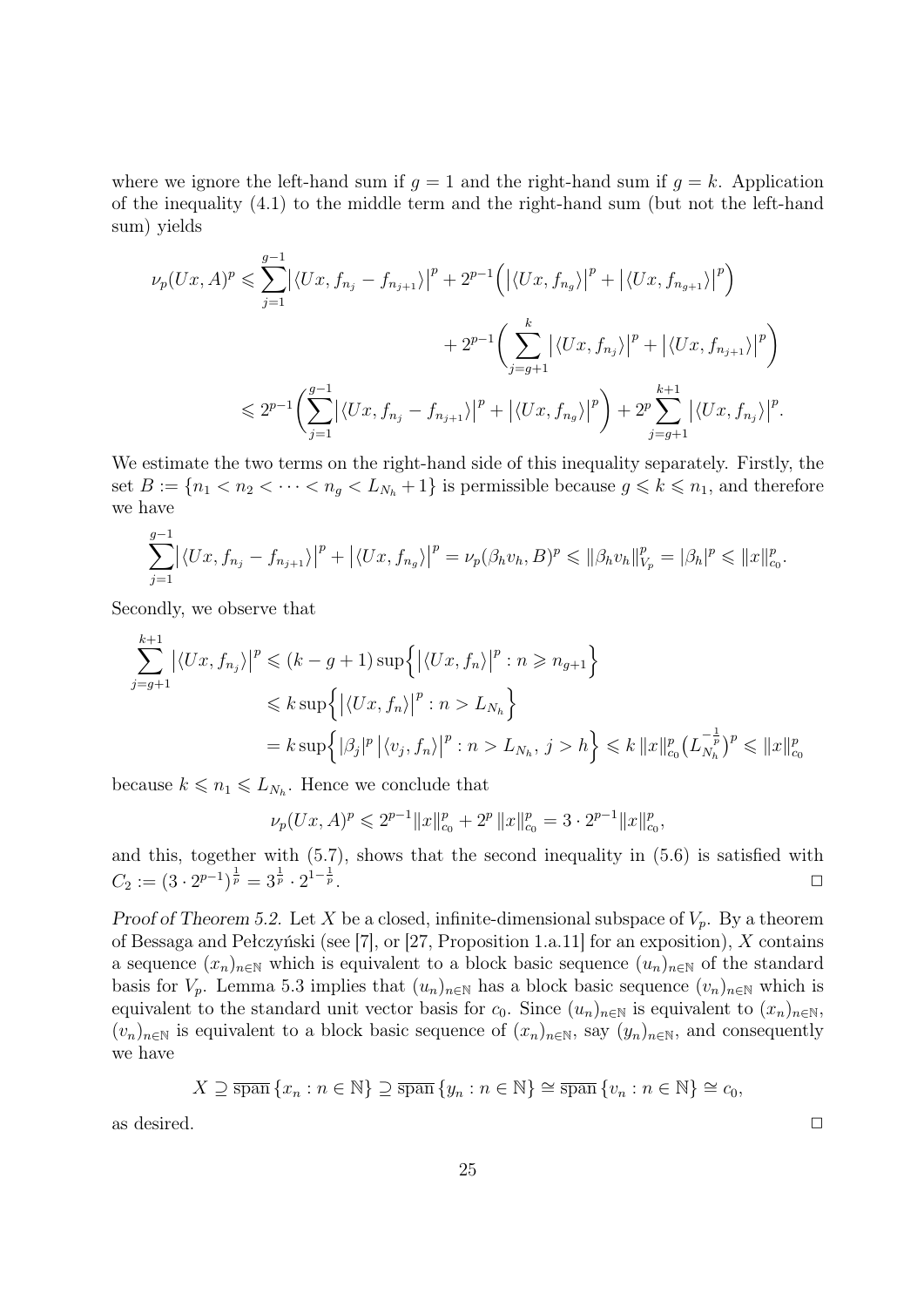#### **5.4 Corollary.** For each  $p \ge 1$ , the  $p^{th}$  Schreier space  $S_p$  is  $c_0$ -saturated.

Proof. This is immediate from the fact that  $V_p$  contains a subspace isomorphic to  $S_p$  (see Proposition 4.10).  $\Box$ 

**5.5 Remark.** (i) Corollary 5.4 is known in the case  $p = 1$  (e.g., see [15]).

- (ii) Proposition 2.3, which is the counterpart of Theorem 5.2 and Corollary 5.4 for James spaces, appears to be formally stronger as it states that every closed, infinitedimensional subspace of  $J_p$  contains a complemented subspace which is isomorphic to  $\ell_p$ ; however, Sobczyk's Theorem (*e.g.*, see [27, Theorem 2.f.5]) implies that every subspace of  $V_p$  or  $S_p$  (or any other separable Banach space) which is isomorphic to  $c_0$ is complemented.
- (iii) Corollary 5.4 implies that  $\ell_1$  does not embed in  $S_p$  for each  $p \geq 1$ . Since  $(e_n)_{n\in\mathbb{N}}$  is an unconditional basis for  $S_p$ , a well-known theorem of James [22] shows that  $(e_n)_{n\in\mathbb{N}}$  is shrinking, thus giving an alternative proof of Proposition 3.10 and Corollary 3.12.

**5.6 Corollary.** For each  $p \ge 1$ , the  $p^{th}$  unrestricted Schreier space  $Z_p$  contains a subspace which is isomorphic to  $\ell_{\infty}$ ; the same is true for the p<sup>th</sup> unrestricted James–Schreier space  $W_p$ .

Proof. Since  $S_p$  contains a subspace which is isomorphic to  $c_0$ , its bidual  $S_p''$  contains a subspace which is isomorphic to  $c''_0 \cong \ell_\infty$ ; this proves the first clause because  $Z_p \cong S''_p$ by §3.14. The second follows immediately from this because Proposition 4.5 implies that  $W_p$ contains a subspace which is isomorphic to  $Z_p$ .

5.7 Definition. Two infinite-dimensional Banach spaces  $X$  and  $Y$  are totally incomparable if no closed, infinite-dimensional subspace of  $X$  is isomorphic to a subspace of  $Y$ .

Any two distinct spaces from the family  $\{\ell_p : 1 \leq p < \infty\} \cup \{c_0\}$  are totally incomparable, as is well-known  $(e.g., \text{see } [27, p. 54]).$ 

5.8 Lemma. Let  $X_1, X_2, Y_1,$  and  $Y_2$  be infinite-dimensional Banach spaces, and suppose that  $X_j$  is  $Y_j$ -saturated for  $j = 1, 2$  and that  $Y_1$  and  $Y_2$  are totally incomparable. Then  $X_1$ and  $X_2$  are totally incomparable.

Proof. Assume towards a contradiction that  $E$  is a closed, infinite-dimensional subspace of  $X_1$  which is isomorphic to a subspace of  $X_2$ . Then E contains a subspace F which is isomorphic to  $Y_1$ . Since F is isomorphic to a subspace of  $X_2$ , it contains a subspace which is isomorphic to  $Y_2$ , contradicting that  $Y_1$  and  $Y_2$  are totally incomparable.  $\Box$ 

5.9 Corollary. Let  $p, q \geq 1$ . Then:

- (i)  $\ell_p$  and  $S_q$  are totally incomparable;
- (ii)  $\ell_p$  and  $V_q$  are totally incomparable;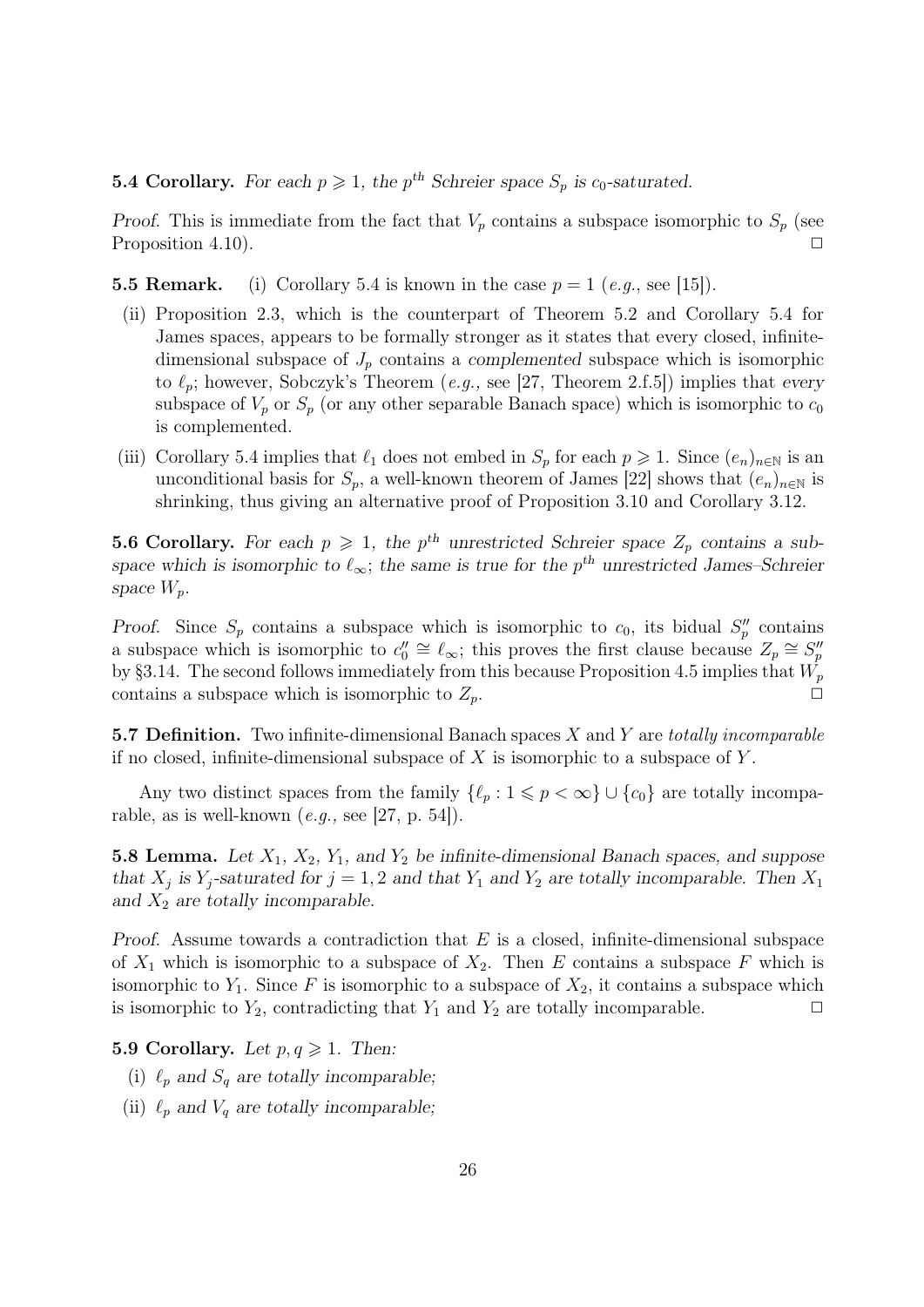- (iii)  $J_p$  and  $S_q$  are totally incomparable;
- (iv)  $J_p$  and  $V_q$  are totally incomparable.

Proof. We apply Lemma 5.8 with  $X_1 := \ell_p$  or  $X_1 := J_p$ ,  $X_2 := S_q$  or  $X_2 := V_q$ , and  $Y_1 := \ell_p$ and  $Y_2 := c_0$ . As mentioned above,  $Y_1$  and  $Y_2$  are totally incomparable, while [27, Proposition 2.a.2], Proposition 2.3, Corollary 5.4, and Theorem 5.2 imply that  $X_j$  is  $Y_j$ -saturated for  $j = 1, 2$ .

Evidence from other sequence spaces suggests that no two Schreier spaces with distinct indices should be isomorphic and, likewise, no two James–Schreier spaces with distinct indices should be isomorphic. We have, unfortunately, been unable to verify any of these conjectures, so the following question is open.

**5.10 Question.** Is it true that  $S_p \not\cong S_q$  and  $V_p \not\cong V_q$  whenever  $1 \leq p < q < \infty$ ?

Note added in proof. Question 5.10 has been answered in the positive; see [10].

## 6 The  $p^{\text{th}}$  James–Schreier space does not embed in a Banach space with an unconditional basis for  $p > 1$

The aim of this section is to prove the result stated in the title; in particular, this will imply that, for  $p > 1$ , the  $p<sup>th</sup>$  James–Schreier space does not embed in any of the Schreier spaces.

Our proof relies on the following technical notion which was originally introduced by Pełczyński [32] who, motivated by work of Orlicz, was studying the relationship between weak completeness and weak unconditional convergence of series in Banach spaces.

**6.1 Definition.** A Banach space X has *Pełczyński's property* (u) if, for every weak Cauchy sequence  $(x_n)_{n\in\mathbb{N}}$  in X, there is a sequence  $(y_n)_{n\in\mathbb{N}}$  in X such that

$$
\sum_{n=1}^{\infty} |\langle y_n, f \rangle| < \infty \quad \text{and} \quad \left\langle x_n - \sum_{j=1}^n y_j, f \right\rangle \to 0 \quad \text{as} \quad n \to \infty \qquad (f \in X'). \tag{6.1}
$$

The reason that this notion is relevant for our purposes is immediately explained by parts (i) and (ii) of the following result, which was stated in [32].

#### 6.2 Theorem. (Pełczyński.)

- (i) Every Banach space with an unconditional basis has Pełczyński's property (u).
- (ii) Every closed subspace of a Banach space with Pełczyński's property (u) has Pełczyński's property (u).
- (iii) The James space  $J_2$  does not have Pełczyński's property (u).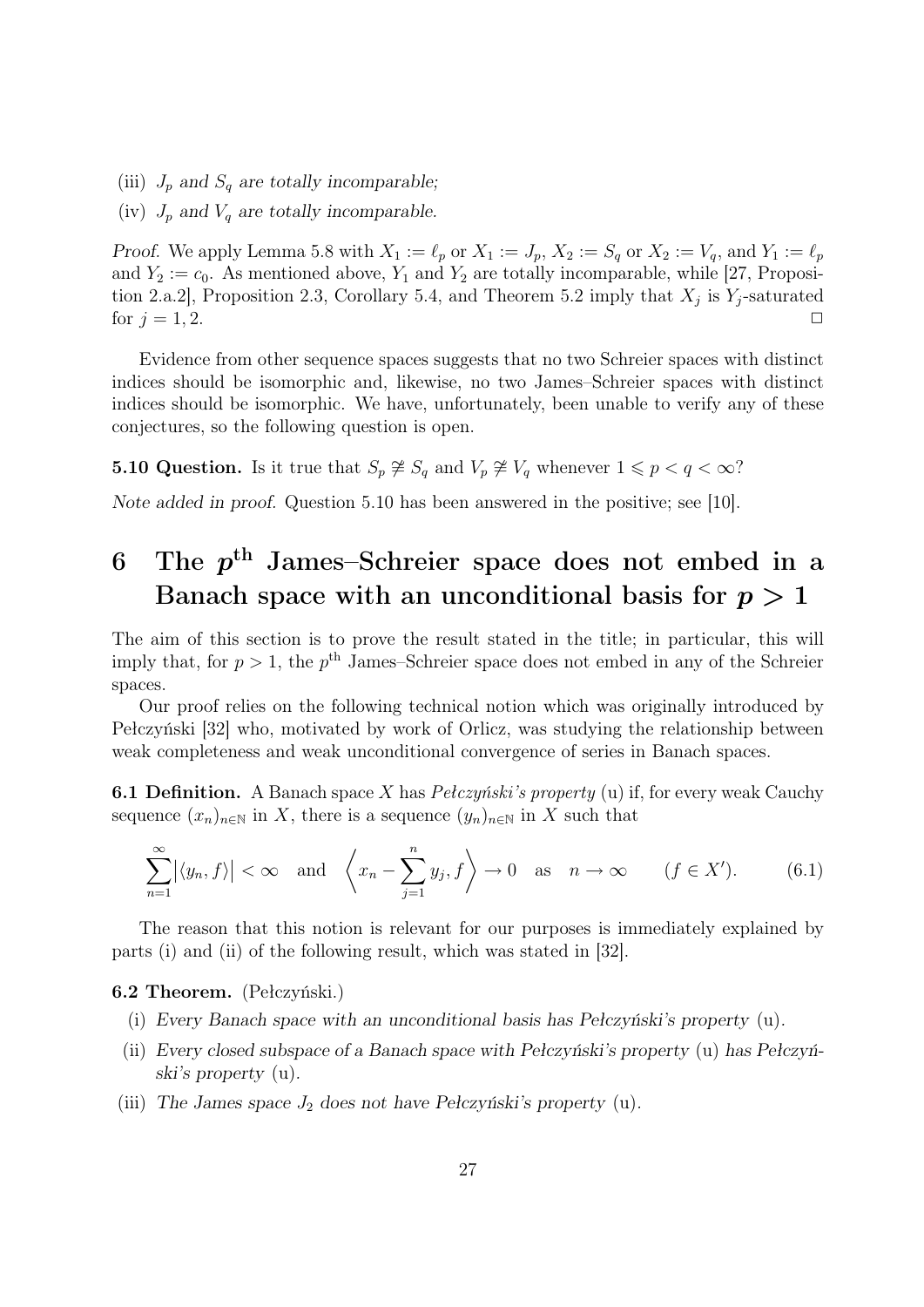Detailed proofs of all three parts of Theorem 6.2 are given in [1, Section 3.5]. A more general statement than Theorem  $6.2(i)$  can be found in [28, Proposition 1.c.2], namely: every order continuous Banach lattice has Pełczyński's property (u).

We can now state the main result of this section, which is the counterpart of Theorem 6.2(iii) for James–Schreier spaces.

**6.3 Theorem.** For each  $p > 1$ , the  $p^{th}$  James–Schreier space  $V_p$  does not have Pełczyński's property (u).

The proof of Theorem 6.3 goes via two lemmas. The first is easy, so we omit its proof.

**6.4 Lemma.** Let X be a Banach space with a shrinking basis  $(b_n)_{n\in\mathbb{N}}$ , and let  $(b'_m)_{m\in\mathbb{N}}$ be the associated biorthogonal functionals. A sequence  $(x_n)_{n\in\mathbb{N}}$  in X is a weak Cauchy sequence if and only if  $(x_n)_{n\in\mathbb{N}}$  is bounded and the sequence  $(\langle x_n, b'_m \rangle)_{n\in\mathbb{N}}$  converges for each  $m \in \mathbb{N}$ .

**6.5 Lemma.** Let  $p \ge 1$ , and suppose that  $(y_n)_{n \in \mathbb{N}}$  is a sequence in  $V_p$  such that

$$
\left\langle \chi_{[1,n]} - \sum_{j=1}^{n} y_j, f_m \right\rangle \to 0 \quad \text{as} \quad n \to \infty \qquad (m \in \mathbb{N}). \tag{6.2}
$$

Then the series  $\sum_{n=1}^{\infty} |\langle y_n, f \rangle|$  diverges for some  $f \in V_p'$ .

Before we engage with the proof of Lemma 6.5, let us see how these two lemmas combine to establish our main result.

Proof of Theorem 6.3. Assume towards a contradiction that  $V_p$  has Pełczyński's property (u), and let  $x_n := \chi_{[1,n]}$  for each  $n \in \mathbb{N}$ . Since  $p > 1$ , the standard basis for  $V_p$  is shrinking, so Lemma 6.4 implies that  $(x_n)_{n\in\mathbb{N}}$  is a weak Cauchy sequence in  $V_p$ . Then, by assumption, we can choose a sequence  $(y_n)_{n\in\mathbb{N}}$  in  $V_p$  which satisfies (6.1). This, however, contradicts Lemma 6.5.  $\Box$ 

6.6 Remark. Our proof of Theorem 6.3, like that of Theorem 6.2(iii) given in [1], starts by taking  $x_n := \chi_{[1,n]}$  and then proceeds by arguing that there is no sequence  $(y_n)_{n\in\mathbb{N}}$  which satisfies  $(6.1)$ . This follows quite easily for  $J_2$  from general structure theorems because no subspace of  $J_2$  is isomorphic to  $c_0$ . As we saw in Section 5, this is no longer true for  $V_p$ , and so a different and, as it turns out, more delicate, argument is required.

The following family of functionals will play a key role in the proof of Lemma 6.5.

**6.7 Definition.** Given a strictly increasing mapping  $\sigma : \mathbb{N} \to \mathbb{N}$ , we associate with it the alternating harmonic functional

$$
\xi_{\sigma}: x \mapsto \sum_{n=1}^{\infty} \frac{(-1)^n}{n} \langle x, f_{\sigma(n)} \rangle, \quad c_{00} \to \mathbb{K}.
$$
 (6.3)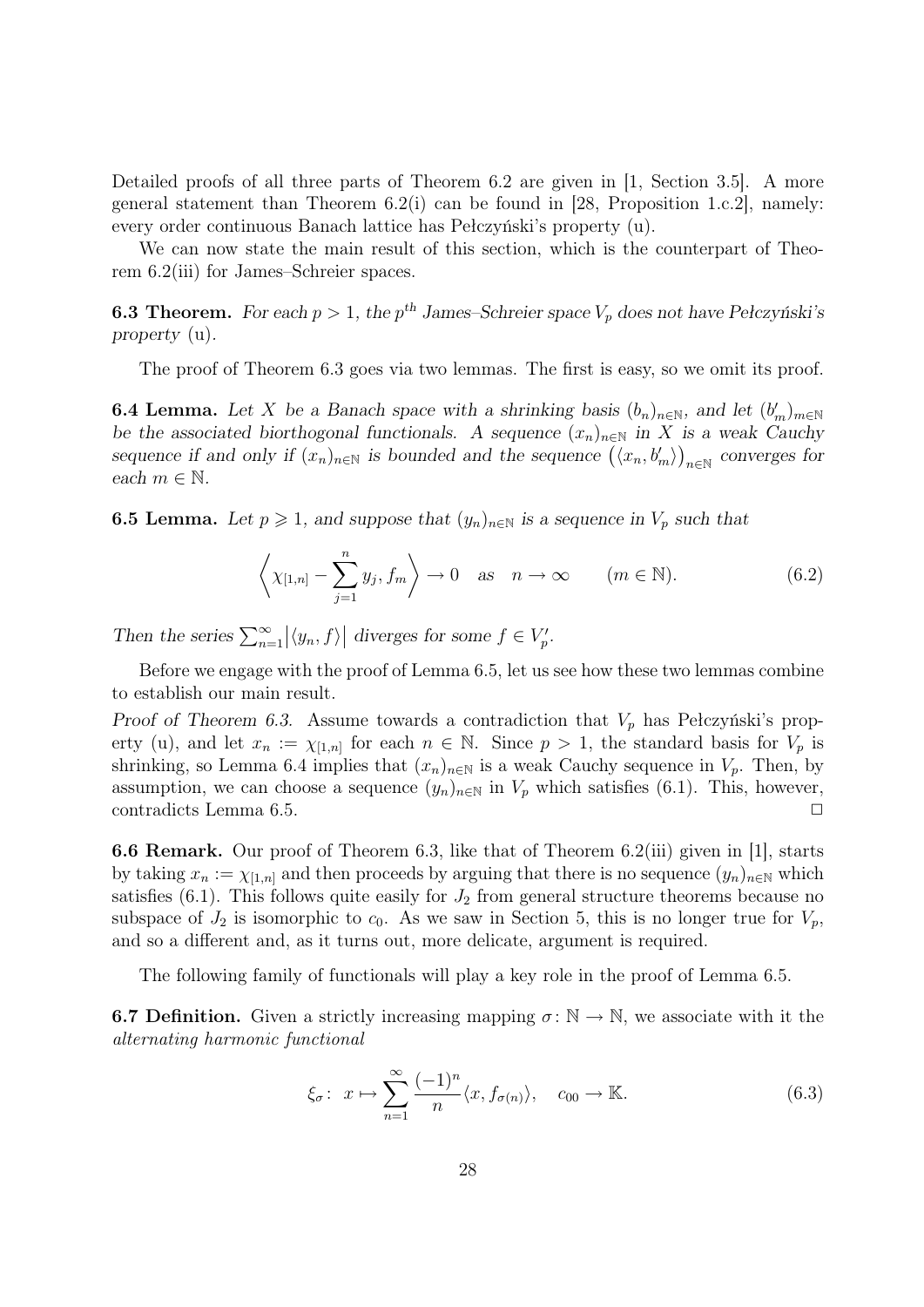As one might guess, our interest in  $\xi_{\sigma}$  stems from the fact that it extends to a bounded functional on  $V_p$ . This can be conveniently proved using the following lemma which, roughly speaking, states that in order to establish the boundedness of a functional on  $V_p$ , it suffices to consider its action on finite, positive vectors. To make this statement precise, we introduce the notation  $c_{00}^+$  for the positive cone of  $c_{00}$ , that is,

$$
c_{00}^+ := \bigg\{\sum_{j=1}^n \alpha_j e_j : n \in \mathbb{N}, \, \alpha_1, \dots, \alpha_n \in [0, \infty)\bigg\}.
$$

**6.8 Lemma.** Let  $p \ge 1$ , let f be a functional on  $c_{00}$ , and suppose that there is a constant  $C \geq 0$  such that  $|\langle x, f \rangle| \leq C ||x||_{V_p}$  for each  $x \in c_{00}^+$ . Then f extends uniquely to a bounded functional on  $V_p$ , and the extension has norm at most 4C.

Proof. Given  $x \in c_{00}$ , let  $x^+ := (\max\{ \text{Re}\langle x, f_n \rangle, 0 \})_{n \in \mathbb{N}} \in c_{00}^+$ . Then, for each permissible subset  $A = \{n_1 < n_2 < \cdots < n_{k+1}\}$  of  $\mathbb N$ , we have

$$
||x||_{V_p}^p \ge \sum_{j=1}^k |\langle x, f_{n_j} - f_{n_{j+1}} \rangle|^p \ge \sum_{j=1}^k |\text{Re}\langle x, f_{n_j} \rangle - \text{Re}\langle x, f_{n_{j+1}} \rangle|^p
$$
  

$$
\ge \sum_{j=1}^k |\max\{\text{Re}\langle x, f_{n_j} \rangle, 0\} - \max\{\text{Re}\langle x, f_{n_{j+1}} \rangle, 0\}|^p = \nu_p(x^+, A)^p,
$$
 (6.4)

where the final inequality is an immediate consequence of the elementary estimate

$$
|\alpha - \beta| \ge |\max\{\alpha, 0\} - \max\{\beta, 0\}| \qquad (\alpha, \beta \in \mathbb{R}).
$$

Taking the supremum over all permissible sets A in (6.4), we obtain  $||x||_{V_p} \ge ||x^+||_{V_p}$ .

Now define  $x^- := (-x)^+$ ,  $x^{i+} := (-ix)^+$ , and  $x^{i-} := (ix)^+$ . (Strictly speaking, the latter two definitions make sense only if the scalar field is  $\mathbb{C}$ ; if  $\mathbb{K} = \mathbb{R}$ , let  $x^{i\pm} := 0$ , no matter what x is.) Then we have  $x = x^+ - x^- + i(x^{i+} - x^{i-})$ , where  $x^{\pm}, x^{i\pm} \in c_{00}^{\dagger}$ , and each of them has James–Schreier norm at most  $||x||_{V_p}$  by the first part of the proof. Thus the assumption on  $f$  implies that

$$
\left| \langle x, f \rangle \right| \leqslant \left| \langle x^+, f \rangle \right| + \left| \langle x^-, f \rangle \right| + \left| \langle x^{i+}, f \rangle \right| + \left| \langle x^{i-}, f \rangle \right| \leqslant 4C \|x\|_{V_p},
$$

and the result follows from the density of  $c_{00}$  in  $V_p$ .

**6.9 Lemma.** For each  $p \ge 1$  and each strictly increasing mapping  $\sigma : \mathbb{N} \to \mathbb{N}$ , the functional  $\xi_{\sigma}$  given by (6.3) extends uniquely to a bounded functional on  $V_p$  of norm at most  $4 \cdot 2^{\frac{1}{p}} (2^{\frac{1}{p}} - 1)^{-1}.$ 

Proof. We begin with an elementary observation for later reference:

$$
\sum_{j=1}^{n} |\alpha_j| \leq n^{1-\frac{1}{p}} \left( \sum_{j=1}^{n} |\alpha_j|^p \right)^{\frac{1}{p}} \qquad (n \in \mathbb{N}, \, \alpha_1, \dots, \alpha_n \in \mathbb{K});
$$
 (6.5)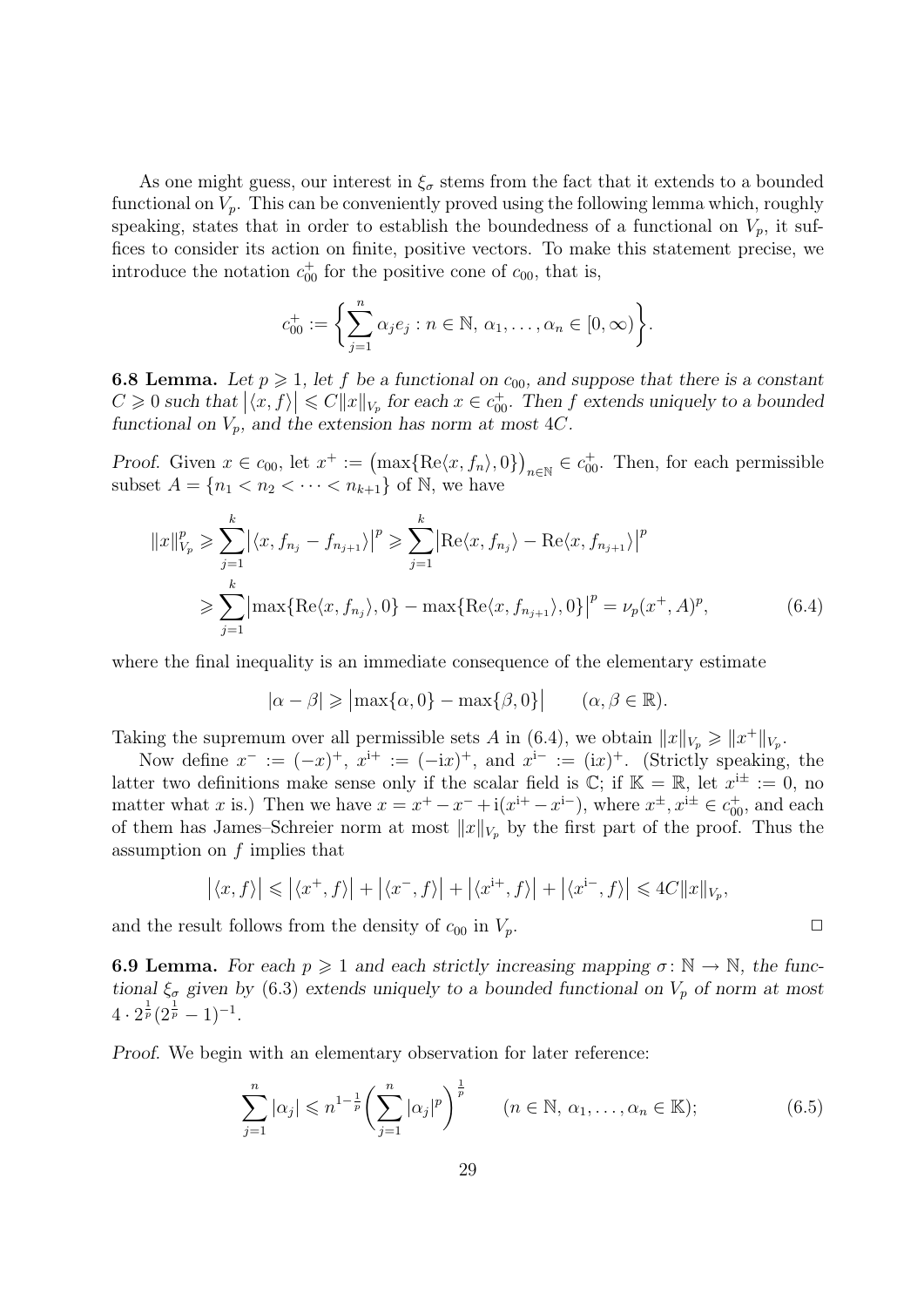indeed, this inequality is trivial for  $p = 1$ , whereas for  $p > 1$ , application of Hölder's inequality to the *n*-tuples  $(1, 1, \ldots, 1)$  and  $(\alpha_1, \alpha_2, \ldots, \alpha_n)$  gives the required estimate. We note in passing that (4.1) is a special case of  $(6.5)$  corresponding to  $n = 2$ .

For each  $m \in \mathbb{N}$ , let  $A_m := \mathbb{N} \cap [2^m - 1, 2^{m+1} - 2]$ ; this is a permissible set because card  $A_m = 2^m = \min A_m + 1$ , and therefore, as  $\sigma$  is increasing,  $\sigma(A_m)$  is also permissible. Now, for given  $x \in c_{00}^+$ , choose  $N \in \mathbb{N}$  such that  $\langle x, f_{\sigma(n)} \rangle = 0$  whenever  $n > 2(2^N - 1)$ . Then we have

$$
\langle x, \xi_{\sigma} \rangle = \sum_{n=1}^{2(2^N - 1)} \frac{(-1)^n}{n} \langle x, f_{\sigma(n)} \rangle = \sum_{n=1}^{2^N - 1} \left( -\frac{\langle x, f_{\sigma(2n-1)} \rangle}{2n - 1} + \frac{\langle x, f_{\sigma(2n)} \rangle}{2n} \right), \tag{6.6}
$$

which is real because  $x \in c_{00}^+$ ; the following estimates yield an upper bound:

$$
\langle x, \xi_{\sigma} \rangle \leqslant \sum_{n=1}^{2^{N}-1} \frac{\langle x, f_{\sigma(2n)} - f_{\sigma(2n-1)} \rangle}{2n} \leqslant \sum_{m=1}^{N} \left( \sum_{n=2^{m}-1}^{2^{m}-1} \frac{\left| \langle x, f_{\sigma(2n-1)} - f_{\sigma(2n)} \rangle \right|}{2^{m}} \right)
$$
  

$$
\leqslant \sum_{m=1}^{N} \frac{1}{2^{m}} \sum_{j=2^{m}-1}^{2^{m+1}-3} \left| \langle x, f_{\sigma(j)} - f_{\sigma(j+1)} \rangle \right|
$$
  

$$
\leqslant \sum_{m=1}^{N} \frac{(2^{m}-1)^{1-\frac{1}{p}}}{2^{m}} \left( \sum_{j=2^{m}-1}^{2^{m+1}-3} \left| \langle x, f_{\sigma(j)} - f_{\sigma(j+1)} \rangle \right|^{p} \right)^{\frac{1}{p}}
$$
  

$$
= \sum_{m=1}^{N} \frac{(2^{m}-1)^{1-\frac{1}{p}}}{2^{m}} \nu_{p}(x, \sigma(A_{m})) \leqslant \sum_{m=1}^{N} (2^{m})^{-\frac{1}{p}} \|x\|_{V_{p}} \leqslant \frac{\|x\|_{V_{p}}}{2^{\frac{1}{p}}-1}
$$

by summation of the geometric progression.

On the other hand, pairing up neighbouring terms differently in (6.6), we obtain a lower bound:

$$
\langle x, \xi_{\sigma} \rangle = -\langle x, f_{\sigma(1)} \rangle + \sum_{n=1}^{2^N - 1} \left( \frac{\langle x, f_{\sigma(2n)} \rangle}{2n} - \frac{\langle x, f_{\sigma(2n+1)} \rangle}{2n+1} \right)
$$
  
\n
$$
\ge -\|x\|_{V_p} + \sum_{n=1}^{2^N - 1} \frac{\langle x, f_{\sigma(2n)} - f_{\sigma(2n+1)} \rangle}{2n} \ge -\frac{2^{\frac{1}{p}} \|x\|_{V_p}}{2^{\frac{1}{p}} - 1},
$$

where the final inequality follows from estimates very similar to those used in the calculation above.

Combining the upper and lower bound, we obtain  $|\langle x, \xi_\sigma \rangle| \leq 2^{\frac{1}{p}} (2^{\frac{1}{p}} - 1)^{-1} ||x||_{V_p}$  for each  $x \in c_{00}^+$ , and hence Lemma 6.8 gives the result.  $\Box$ 

**6.10 Remark.** It would suffice to prove Lemma 6.9 for  $\sigma = \iota$  (the identity mapping on N) because  $\xi_{\sigma} = \Lambda'_{\sigma} \xi_{\iota}$ , where  $\Lambda_{\sigma}$  is the left shift defined in (3.2). The proof of the boundedness of  $\xi$ , is not, however, significantly simpler than the general proof given above.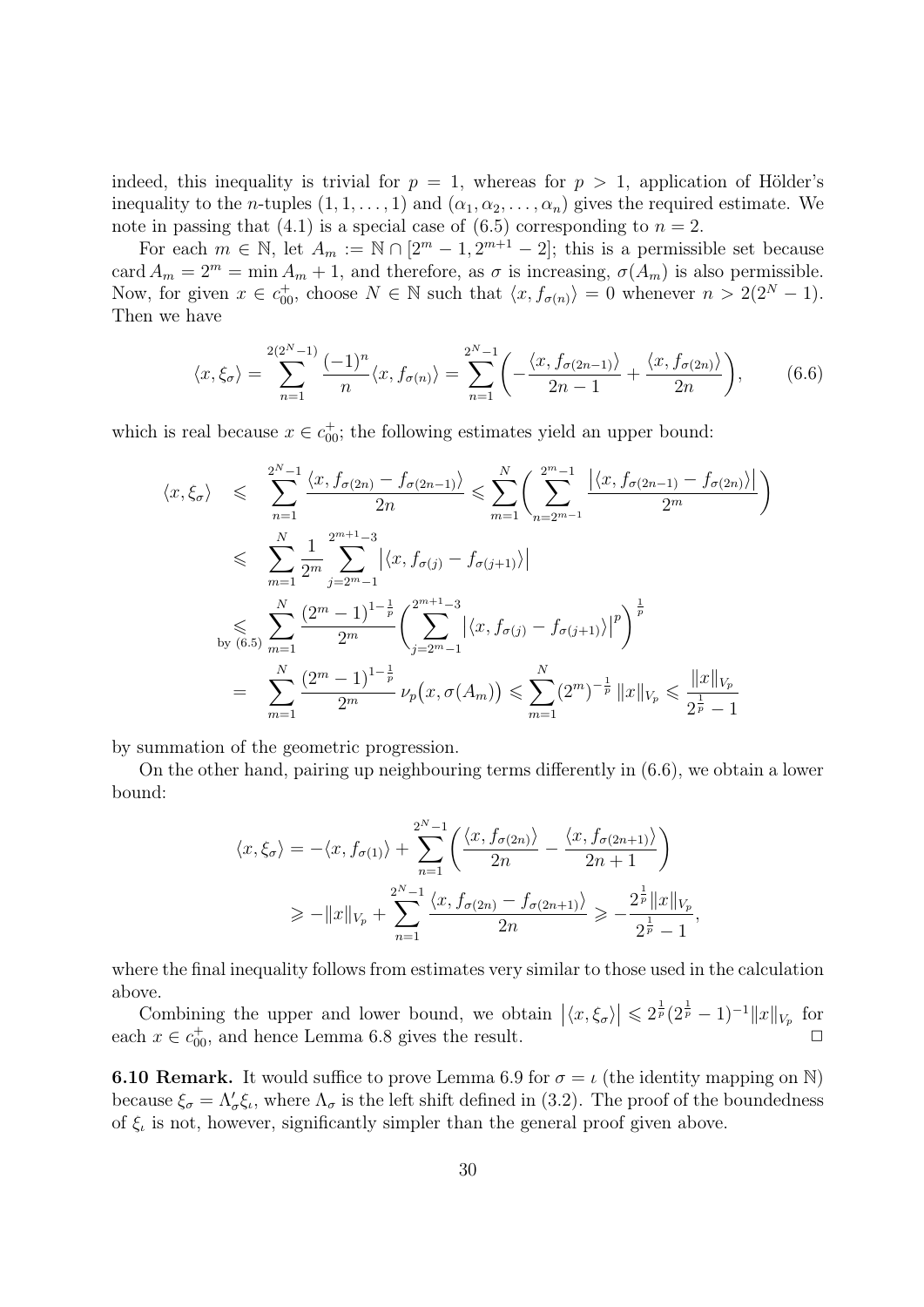We are now ready to prove Lemma  $6.5$ .

Proof of Lemma 6.5. We split in two cases. Suppose first that, for some  $k \in \mathbb{N}$  and  $\varepsilon > 0$ , we have  $\sum_{j=n}^{\infty} |\langle y_j, f_k \rangle| > \varepsilon$  for each  $n \in \mathbb{N}$ . Then the series  $\sum_{j=1}^{\infty} |\langle y_j, f_k \rangle|$  diverges, so in this case we can simply take  $f := f_k \in V'_p$ .

Otherwise, for each  $k \in \mathbb{N}$  and  $\varepsilon > 0$ , we can find  $n \in \mathbb{N}$  such that

$$
\sum_{j=n}^{\infty} |\langle y_j, f_k \rangle| \le \varepsilon. \tag{6.7}
$$

In this case our strategy is to construct a strictly increasing mapping  $\sigma \colon \mathbb{N} \to \mathbb{N}$  such that the series  $\sum_{n=1}^{\infty} |\langle y_n, \xi_\sigma \rangle|$  diverges. Fix a summable, decreasing sequence  $(\varepsilon_m)_{m \in \mathbb{N}}$  in  $(0, \infty)$ . By induction, we choose integers  $0 \le N_0 < \sigma(0) \le N_1 < \sigma(1) \le \cdots$  such that the following three conditions are satisfied:

$$
\left| \sum_{j=1}^{n} \langle y_j, f_{\sigma(m-1)} \rangle \right| \geqslant 1 - \varepsilon_m \qquad (m \in \mathbb{N}, n \geqslant N_m); \tag{6.8}
$$

$$
\left\| (I_{V_p} - P_k) \sum_{j \in A} y_j \right\|_{V_p} \leq \varepsilon_m \qquad (m \in \mathbb{N}, k \geq \sigma(m) - 1, A \subseteq [1, N_m] \cap \mathbb{N}); \qquad (6.9)
$$

$$
\sum_{j=N_m+1}^{\infty} |\langle y_j, f_{\sigma(k)} \rangle| \leq \frac{k\varepsilon_m}{m-1} \qquad (m \geqslant 2, 1 \leqslant k < m). \tag{6.10}
$$

To start the induction, we observe that  $(6.8)$ – $(6.10)$  are vacuous for  $m = 0$ , so we can simply take  $N_0 := 0$  and  $\sigma(0) := 1$ . Now let  $\ell \in \mathbb{N}$ , and assume inductively that integers  $0 \leq N_0 < \sigma(0) \leq N_1 < \sigma(1) \leq \cdots \leq N_{\ell-1} < \sigma(\ell-1)$  have been chosen such that  $(6.8)$ (6.10) are satisfied for each  $m \leq \ell - 1$ . For  $n \geq \sigma(\ell - 1)$ , our assumption (6.2) implies that

$$
1 - \sum_{j=1}^{n} \langle y_j, f_{\sigma(\ell-1)} \rangle = \left\langle \chi_{[1,n]} - \sum_{j=1}^{n} y_j, f_{\sigma(\ell-1)} \right\rangle \to 0 \quad \text{as} \quad n \to \infty,
$$

so we can find  $N'_\ell \geq \sigma(\ell-1)$  such that (6.8) is satisfied for  $m = \ell$  and each  $n \geq N'_\ell$ . In the case where  $\ell \ge 2$ ,  $\ell - 1$  applications of  $(6.7)$  yield a number  $N''_{\ell} \in \mathbb{N}$  such that

$$
\sum_{j=N''_{\ell}+1}^{\infty} |\langle y_j, f_{\sigma(k)} \rangle| \leq \frac{k\varepsilon_{\ell}}{\ell-1} \qquad (k \in \{1,\ldots,\ell-1\}).
$$

Thus (6.8) and (6.10) will both be satisfied for each  $m \leq \ell$  provided that we define

$$
N_{\ell} := \begin{cases} N'_{\ell} & \text{if } \ell = 1, \\ \max\{N'_{\ell}, N''_{\ell}\} & \text{otherwise.} \end{cases}
$$

Since there are only finitely many subsets of  $[1, N_{\ell}] \cap \mathbb{N}$ , and  $||(I_{V_p} - P_k)x||_{V_p} \to 0$  as  $k \to \infty$ for each  $x \in V_p$  because  $(e_n)_{n \in \mathbb{N}}$  is a basis for  $V_p$ , we can find  $\sigma(\ell) > N_\ell$  such that (6.9) is satisfied for  $m = \ell$ , and hence the induction continues.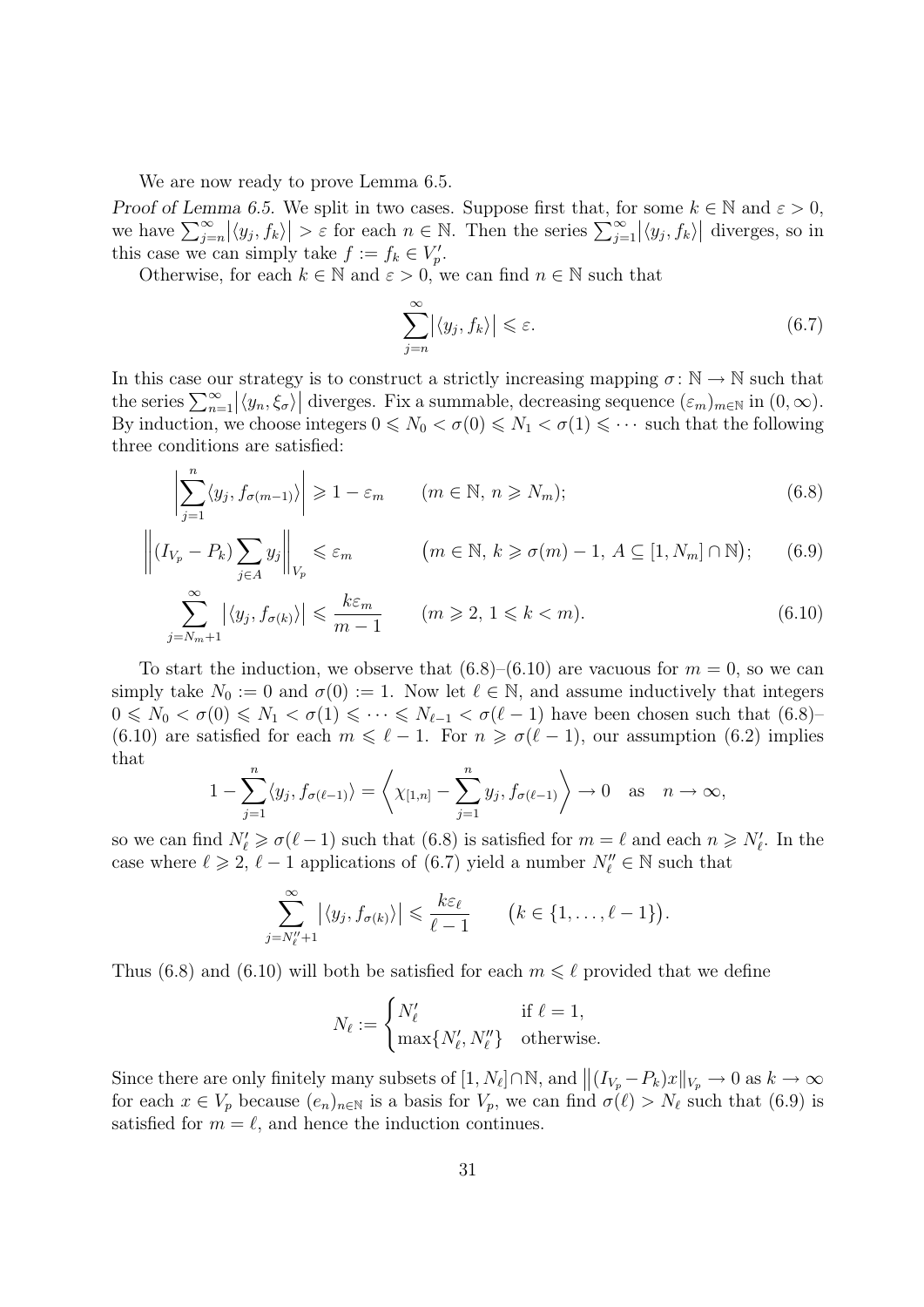Now let  $z_m := \sum_{j=N_m+1}^{N_{m+1}} y_j \in V_p$  for each  $m \in \mathbb{N}$ ; we then have

$$
\sum_{m=1}^{\infty} |\langle y_m, \xi_{\sigma} \rangle| \geqslant \sum_{m=1}^{\infty} \left| \sum_{j=N_m+1}^{N_{m+1}} \langle y_j, \xi_{\sigma} \rangle \right| = \sum_{m=1}^{\infty} |\langle z_m, \xi_{\sigma} \rangle|.
$$
 (6.11)

Seeking a lower bound for the right-hand side of this inequality, we observe that

$$
\left| \langle z_m, \xi_{\sigma} \rangle \right| \geq \left| \langle P_{\sigma(m+1)-1} z_m, \xi_{\sigma} \rangle \right| - \left| \langle (I_{V_p} - P_{\sigma(m+1)-1}) z_m, \xi_{\sigma} \rangle \right|
$$
  
\n
$$
\geq \left| \sum_{k=1}^{\infty} \frac{(-1)^k}{k} \langle P_{\sigma(m+1)-1} z_m, f_{\sigma(k)} \rangle \right| - \left| \left| \xi_{\sigma} \right| \right|_{V'_p} \left| \left( I_{V_p} - P_{\sigma(m+1)-1} \right) z_m \right|_{V_p}
$$
  
\n
$$
\geq \left| \sum_{k=1}^m \frac{(-1)^k}{k} \langle z_m, f_{\sigma(k)} \rangle \right| - \left| \left| \xi_{\sigma} \right| \right|_{V'_p} \varepsilon_{m+1}
$$
  
\n
$$
\geq \frac{\left| \langle z_m, f_{\sigma(m)} \rangle \right|}{m} - \sum_{k=1}^{m-1} \frac{\left| \langle z_m, f_{\sigma(k)} \rangle \right|}{k} - \left| \left| \xi_{\sigma} \right| \right|_{V'_p} \varepsilon_{m+1}
$$
(6.12)

for each  $m \in \mathbb{N}$ , where the penultimate inequality follows from (6.9) and the fact that

$$
P'_{\sigma(m+1)-1}f_{\sigma(k)} = \begin{cases} f_{\sigma(k)} & \text{if } k \leq m, \\ 0 & \text{otherwise.} \end{cases}
$$

If  $m = 1$ , we can ignore the second term on the right-hand side of (6.12). Otherwise it has the following upper bound

$$
\sum_{k=1}^{m-1} \frac{|\langle z_m, f_{\sigma(k)} \rangle|}{k} \leqslant \sum_{k=1}^{m-1} \sum_{j=N_m+1}^{N_{m+1}} \frac{|\langle y_j, f_{\sigma(k)} \rangle|}{k} \leqslant \sum_{k=1}^{m-1} \frac{k \varepsilon_m}{k(m-1)} = \varepsilon_m \tag{6.13}
$$

by (6.10). We find a lower bound for the first term on the right-hand side of (6.12) by writing  $z_m = \sum_{j=1}^{N_{m+1}} y_j - \sum_{j=1}^{N_m} y_j$  and using the fact that  $P'_{\sigma(m)-1} f_{\sigma(m)} = 0$ :

$$
\left| \langle z_m, f_{\sigma(m)} \rangle \right| = \left| \sum_{j=1}^{N_{m+1}} \langle y_j, f_{\sigma(m)} \rangle - \left\langle \sum_{j=1}^{N_m} y_j, (I_{V_p} - P_{\sigma(m)-1})' f_{\sigma(m)} \rangle \right|
$$
  
\n
$$
\geq \left| \sum_{j=1}^{N_{m+1}} \langle y_j, f_{\sigma(m)} \rangle \right| - \|f_{\sigma(m)}\|_{V'_p} \left\| (I_{V_p} - P_{\sigma(m)-1}) \sum_{j=1}^{N_m} y_j \right\|_{V_p}
$$
  
\n
$$
\geq 1 - \varepsilon_{m+1} - \varepsilon_m
$$
\n(6.14)

by  $(6.8)$ ,  $(6.9)$ , and Lemma 4.3(i). Substituting  $(6.13)$  and  $(6.14)$  into  $(6.12)$ , we obtain

$$
\left|\langle z_m,\xi_\sigma\rangle\right| \geqslant \frac{1-\varepsilon_{m+1}-\varepsilon_m}{m}-\varepsilon_m-\|\xi_\sigma\|_{V_p'}\,\varepsilon_{m+1}\geqslant \frac{1}{m}-\big(3+\|\xi_\sigma\|_{V_p'}\big)\varepsilon_m.
$$

Since the harmonic series diverges, whereas the series  $\sum_{m=1}^{\infty} \varepsilon_m$  converges, we conclude that the series  $\sum_{m=1}^{\infty} |\langle z_m, \xi_\sigma \rangle|$  diverges, and therefore, by (6.11), the same is true for the series  $\sum_{m=1}^{\infty} |\langle y_m, \xi_\sigma \rangle|$ , as desired.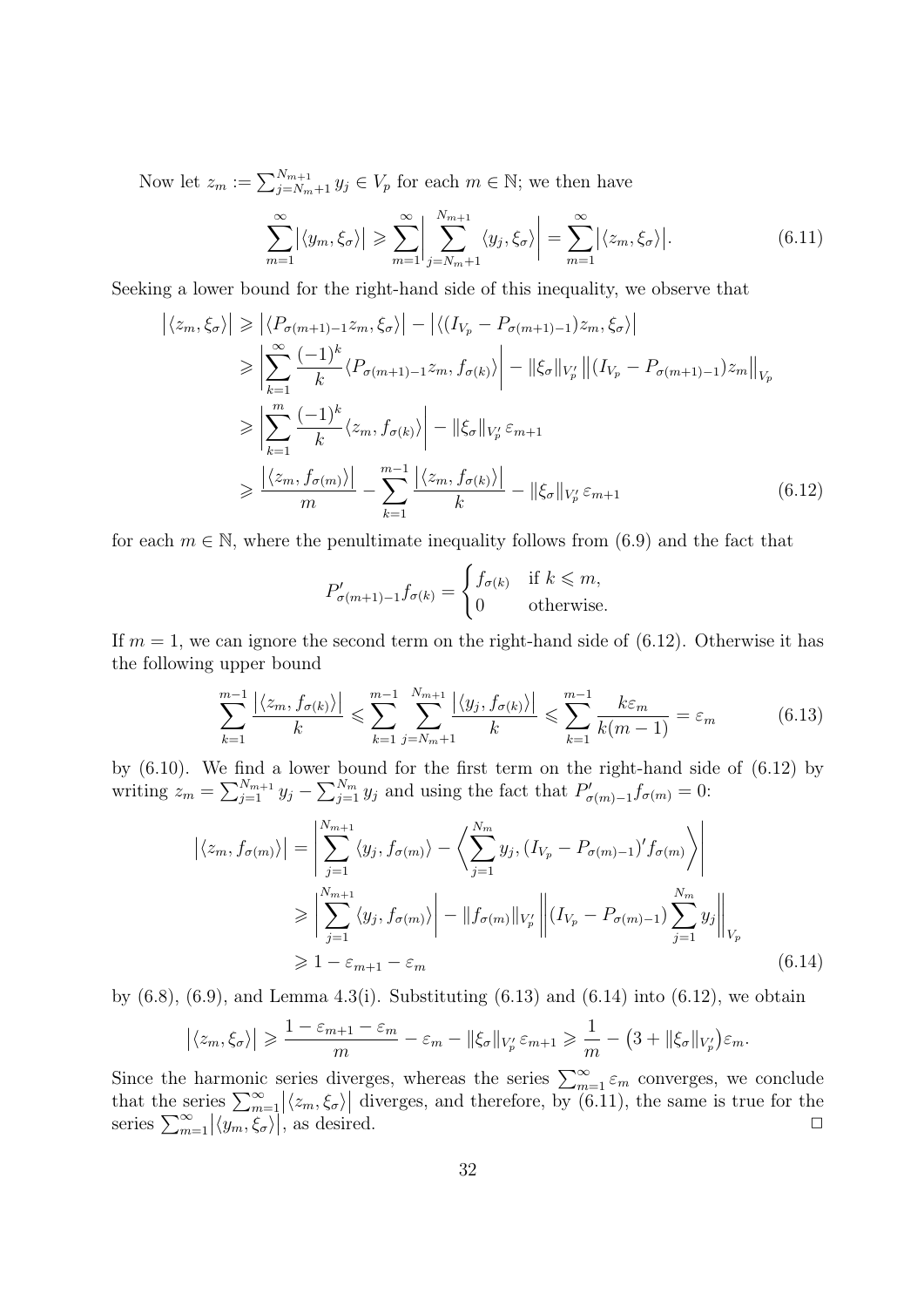### Acknowledgements.

We gratefully acknowledge the financial support from the EPSRC (Bird: EP/P500303/1,  $EP/P501482/1$ , and  $EP/P502656X/1$ ; Laustsen:  $EP/F023537/1$ ) that has enabled us to carry out the research which this paper is based upon.

Our main results were presented in two lectures at the 19th International Conference on Banach Algebras held in Będlewo, Poland,  $14<sup>th</sup>-24<sup>th</sup>$  July 2009. We would like to thank the organizers H. Garth Dales, Krzysztof Jarosz, Michał Jasiczak, and Andrzej Sołtysiak for their kind invitation to attend this conference and, in particular, for the opportunity to present our work there. The conference was financially supported by the Polish Academy of Sciences, the European Science Foundation under the ESF-EMS-ERCOM partnership, and the Faculty of Mathematics and Computer Science of the Adam Mickiewicz University in Poznań, a support which we gratefully acknowledge.

Last, but not least, we would like to thank András Zsák and Graham Jameson for many helpful discussions and comments.

#### References

- [1] F. Albiac and N. J. Kalton, Topics in Banach space theory, Grad. Texts Math. 233, Springer-Verlag, 2006.
- [2] D. E. Alspach and S. A. Argyros, Complexity of weakly null sequences, Dissertationes Math. 321 (1992).
- [3] A. D. Andrew and W. L. Green, On James' quasi-reflexive space as a Banach algebra, Can. J. Math. 32 (1980), 1080–1101.
- [4] A. Baernstein II, On reflexivity and summability, Studia Math. 42 (1972), 91–94.
- [5] S. Banach and S. Saks, Sur la convergence forte dans les champs  $L^p$ , Studia Math. 2 (1930), 51–57.
- [6] B. Beauzamy and J.-T. Lapresté, Modèles étalés des espaces de Banach, Publ. Dép. Math. (Lyon) 1983.
- [7] C. Bessaga and A. Pełczyński, On bases and unconditional convergence of series in Banach spaces, Studia Math. 17 (1958), 151–164.
- [8] C. Bessaga and A. Pełczyński, Banach spaces non-isomorphic to their Cartesian squares. I, Bull. Acad. Polon. Sci. Sér. Sci. Math. Astr. Phys. 8 (1960), 77–80.
- [9] A. Bird, An amalgamation of the Banach spaces associated with James and Schreier, Part II: Banach-algebra structure, this volume.
- [10] A. Bird, N. J. Laustsen, and A. Zsák, Some remarks on James–Schreier spaces, J. Math. Anal. Appl. 371 (2010), 609–613.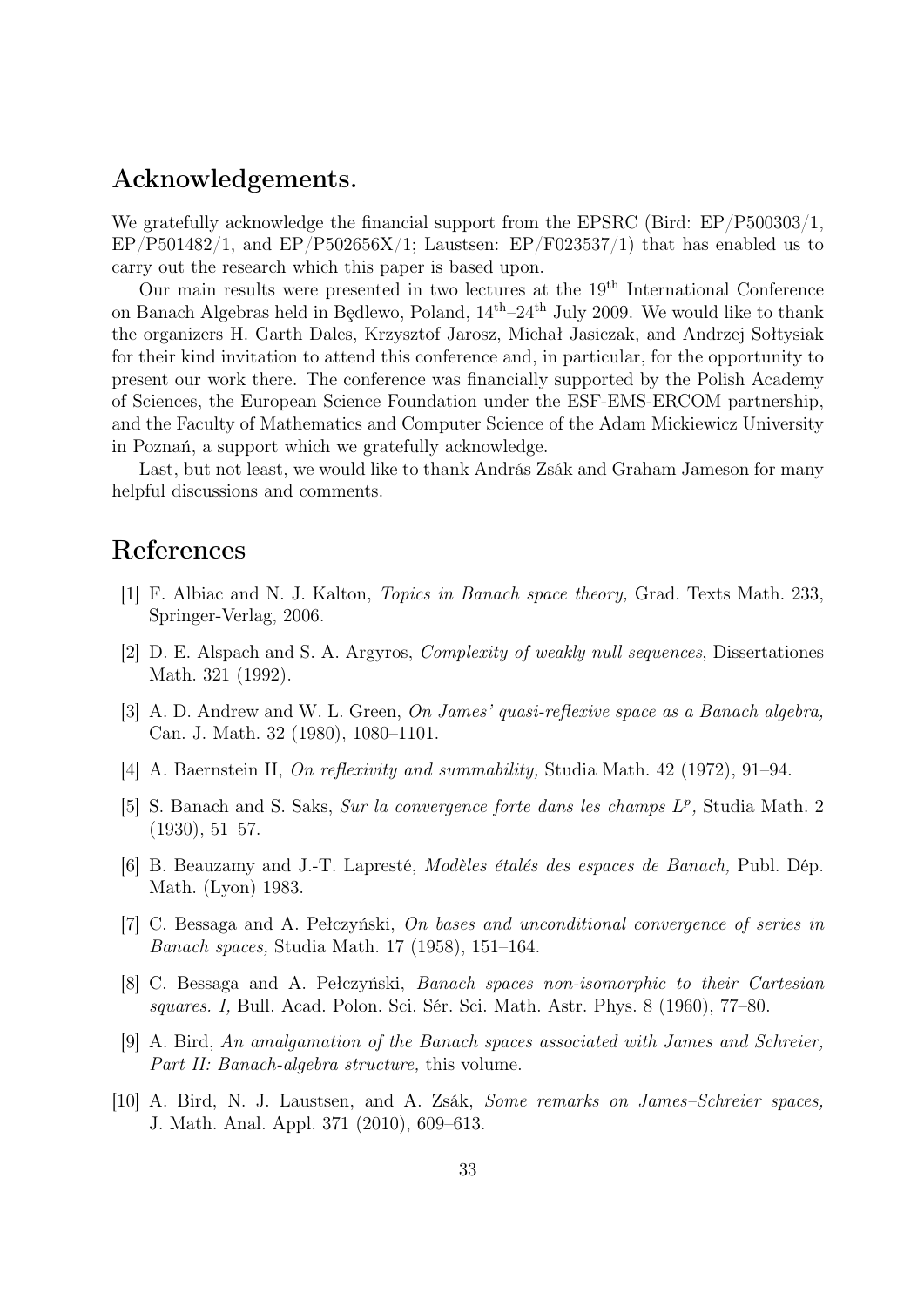- [11] A. Blanco, Weak amenability of  $\mathscr{A}(E)$  and the geometry of E, J. London Math. Soc. 66 (2002), 721–740.
- [12] A. Blanco and N. Grønbæk, Amenability of algebras of approximable operators, Israel J. Math. 171 (2009), 127–156.
- [13] P. G. Casazza, James' quasi-reflexive space is primary, Israel J. Math. 26 (1977), 294–305.
- [14] P. G. Casazza, Bor-Luh Lin, and R. H. Lohman, On James' quasi-reflexive Banach space, Proc. Amer. Math. Soc. 67 (1977), 265–271.
- [15] P. G. Casazza and T. J. Shura, Tsirelson's space, Springer Lecture Notes in Mathematics 1363, Springer-Verlag, 1989.
- [16] N. Dunford and J. T. Schwartz, Linear Operators, Vol. I, Pure and Applied Mathematics 7, Interscience, 1958.
- [17] I. S. Edelstein and B. S. Mityagin, Homotopy type of linear groups of two classes of Banach spaces, Functional Anal. Appl. 4 (1970), 221–231.
- [18] H. Fetter and B. Gamboa de Buen, The James forest, LMS Lecture Notes 236, Cambridge University Press, 1997.
- [19] I. Gasparis and D. H. Leung, On the complemented subspaces of the Schreier spaces, Studia Math. 141 (2000), 273–300.
- [20] D. P. Giesy and R. C. James, Uniformly non- $\ell_1$  and B-convex Banach spaces, Studia Math. 48 (1973), 61–69.
- [21] R. Herman and R. Whitley, An example concerning reflexivity, Studia Math. 28 (1967), 289–294.
- [22] R. C. James, Bases and reflexivity of Banach spaces, Ann. of Math. 52 (1950), 518– 527.
- [23] R. C. James, A non-reflexive Banach space isometric with its second conjugate space, Proc. Nat. Acad. Sci. 37 (1951), 174–177.
- [24] N. J. Laustsen, K-theory for the Banach algebra of operators on James's quasi-reflexive Banach spaces, K-Theory 23 (2001), 115–127.
- [25] N. J. Laustsen, Maximal ideals in the algebra of operators on certain Banach spaces, Proc. Edin. Math. Soc. 45 (2002), 523–546.
- [26] N. J. Laustsen, Commutators of operators on Banach spaces, J. Operator Theory 48 (2002), 503–514.